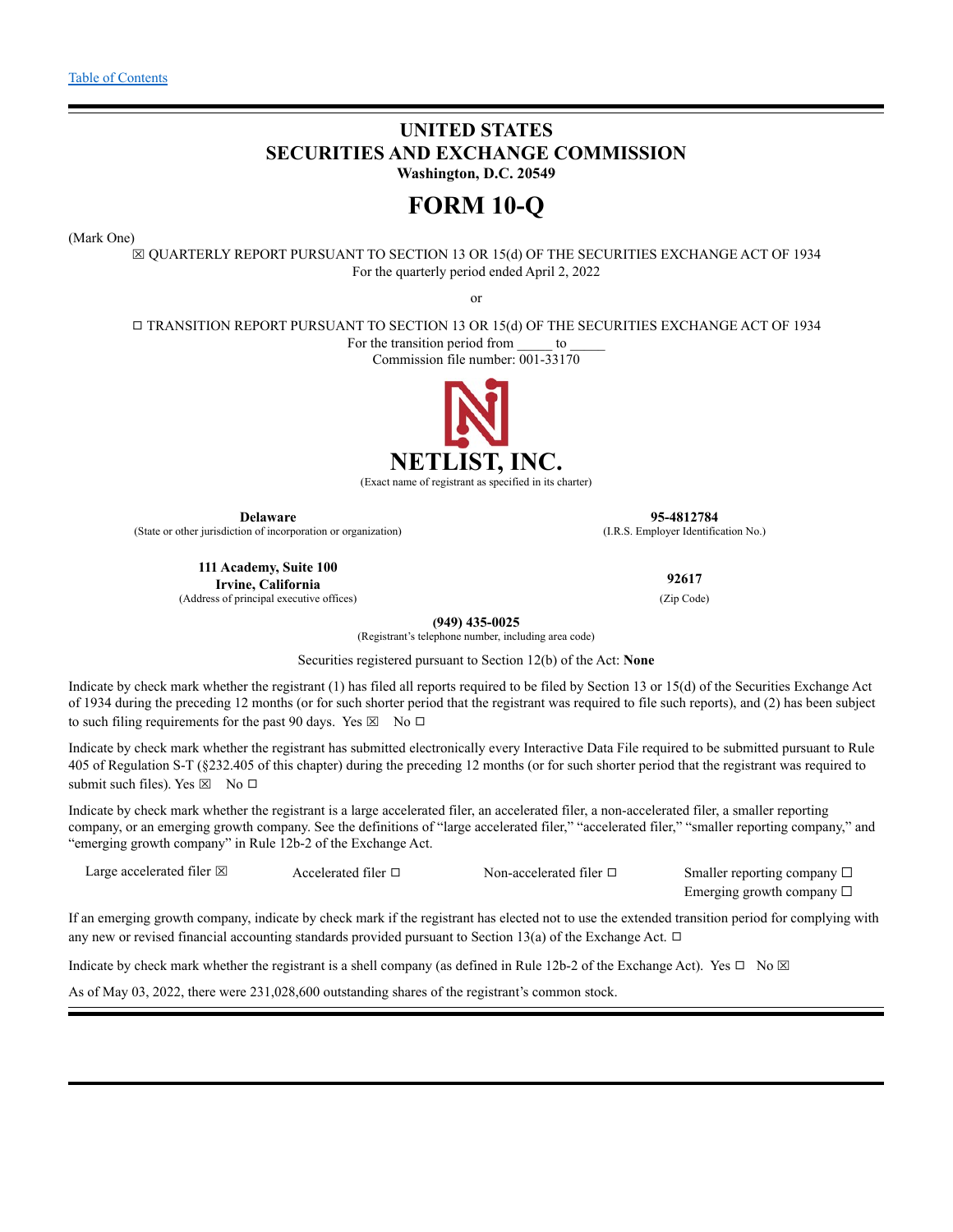# **NETLIST, INC. AND SUBSIDIARIES**

# **Form 10-Q**

# **For the Quarter Ended April 2, 2022**

# **TABLE OF CONTENTS**

<span id="page-1-0"></span>

|                   |                                                                                       | Page |
|-------------------|---------------------------------------------------------------------------------------|------|
|                   | <b>PART I. - FINANCIAL INFORMATION</b>                                                |      |
| <u>Item 1</u>     | <b>Financial Statements</b>                                                           |      |
| Item <sub>2</sub> | Management's Discussion and Analysis of Financial Condition and Results of Operations |      |
| Item $3$          | Quantitative and Qualitative Disclosures About Market Risk                            | 23   |
| Item <sub>4</sub> | <b>Controls and Procedures</b>                                                        | 23   |
|                   | <b>PART II</b>                                                                        |      |
| <u>Item 1</u>     | <b>Legal Proceedings</b>                                                              | 25   |
| Item 1A           | <b>Risk Factors</b>                                                                   | 25   |
| Item 5            | <b>Other Information</b>                                                              | 50   |
| Item 6            | <b>Exhibits</b>                                                                       | 50   |
| <b>SIGNATURES</b> |                                                                                       | 52   |
|                   |                                                                                       |      |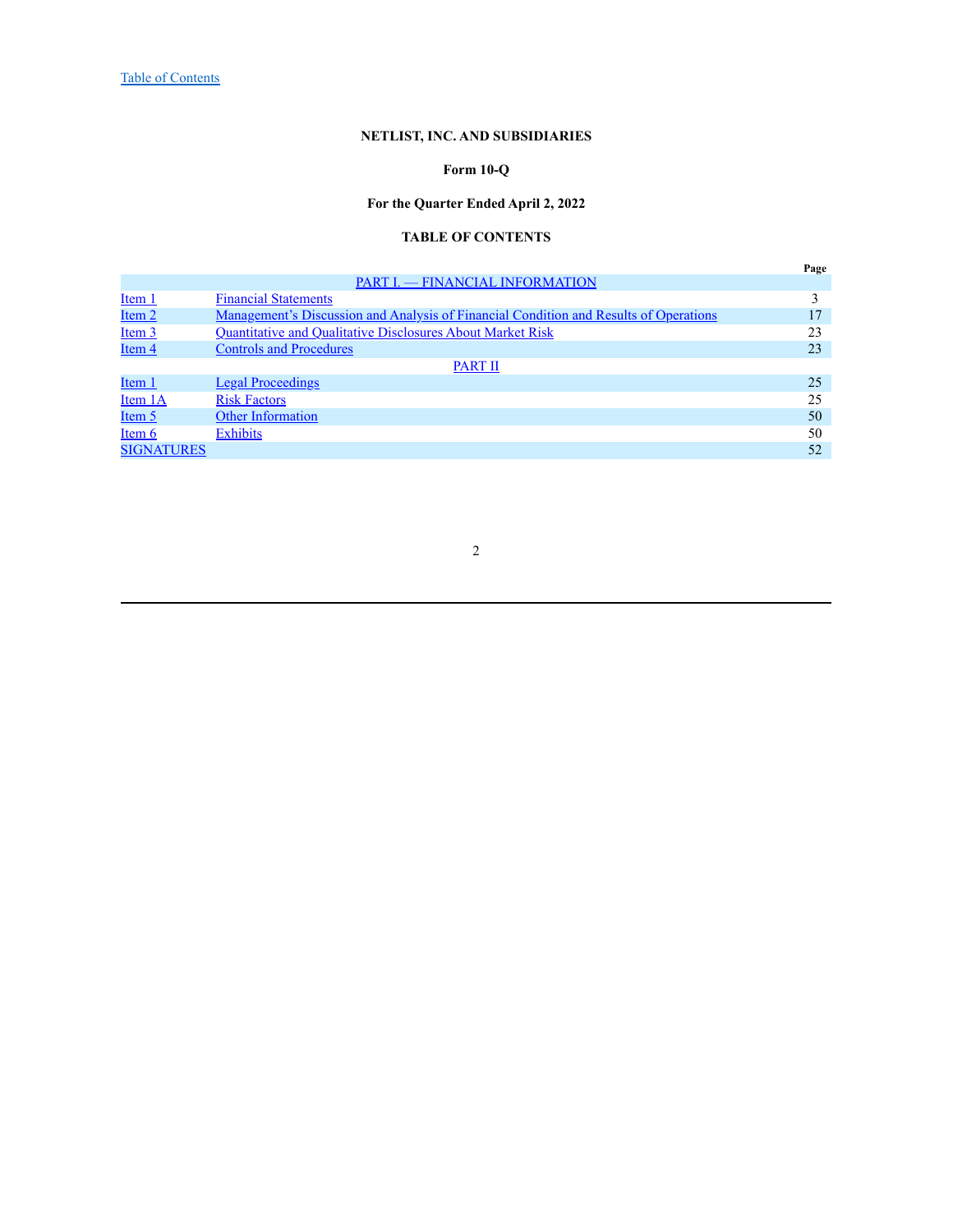# <span id="page-2-0"></span>**PART I. — FINANCIAL INFORMATION**

# <span id="page-2-1"></span>**Item 1. Financial Statements**

# **NETLIST, INC. AND SUBSIDIARIES**

# **Condensed Consolidated Balance Sheets (In thousands, except par value)**

|                                                                                 |               | April 2,<br>2022 | January 1,<br>2022 |
|---------------------------------------------------------------------------------|---------------|------------------|--------------------|
|                                                                                 |               | (unaudited)      |                    |
| <b>ASSETS</b>                                                                   |               |                  |                    |
| <b>Current Assets:</b>                                                          |               |                  |                    |
| Cash and cash equivalents                                                       | $\mathcal{S}$ | 37,530           | \$<br>47,679       |
| Restricted cash                                                                 |               | 20,800           | 10,800             |
| Accounts receivable, net of allowances of \$207 (2022) and \$283 (2021)         |               | 5,777            | 12,727             |
| Inventories                                                                     |               | 19,503           | 15,670             |
| Prepaid expenses and other current assets                                       |               | 1,167            | 1,126              |
| Total current assets                                                            |               | 84,777           | 88,002             |
| Property and equipment, net                                                     |               | 1,129            | 989                |
| Operating lease right-of-use assets                                             |               | 2,279            | 1,891              |
| Other assets                                                                    |               | 287              | 294                |
| <b>Total</b> assets                                                             | \$            | 88,472           | \$<br>91,176       |
| <b>LIABILITIES AND STOCKHOLDERS' EQUITY</b>                                     |               |                  |                    |
| <b>Current Liabilities:</b>                                                     |               |                  |                    |
| Accounts payable                                                                | \$            | 28,963           | \$<br>25,887       |
| Revolving line of credit                                                        |               | 4,732            | 7,000              |
| Accrued payroll and related liabilities                                         |               | 1,345            | 1,308              |
| Accrued expenses and other current liabilities                                  |               | 709              | 632                |
| Long-term debt due within one year                                              |               | 376              | 562                |
| Total current liabilities                                                       |               | 36,125           | 35,389             |
| Operating lease liabilities                                                     |               | 1,994            | 1,593              |
| Other liabilities                                                               |               | 187              | 152                |
| <b>Total liabilities</b>                                                        |               | 38,306           | 37,134             |
| Commitments and contingencies                                                   |               |                  |                    |
| Stockholders' equity:                                                           |               |                  |                    |
| Preferred stock, \$0.001 par value-10,000 shares authorized: Series A preferred |               |                  |                    |
| stock, \$0.001 par value; 1,000 shares authorized; none issued and outstanding  |               |                  |                    |
| Common stock, \$0.001 par value—450,000 shares authorized; 231,029 (2022) and   |               |                  |                    |
| 230,113 (2021) shares issued and outstanding                                    |               | 232              | 231                |
| Additional paid-in capital                                                      |               | 245,861          | 243,866            |
| Accumulated deficit                                                             |               | (195, 927)       | (190, 055)         |
| Total stockholders' equity                                                      |               | 50,166           | 54,042             |
| Total liabilities and stockholders' equity                                      | \$            | 88,472           | \$<br>91,176       |

See accompanying Notes to Condensed Consolidated Financial Statements.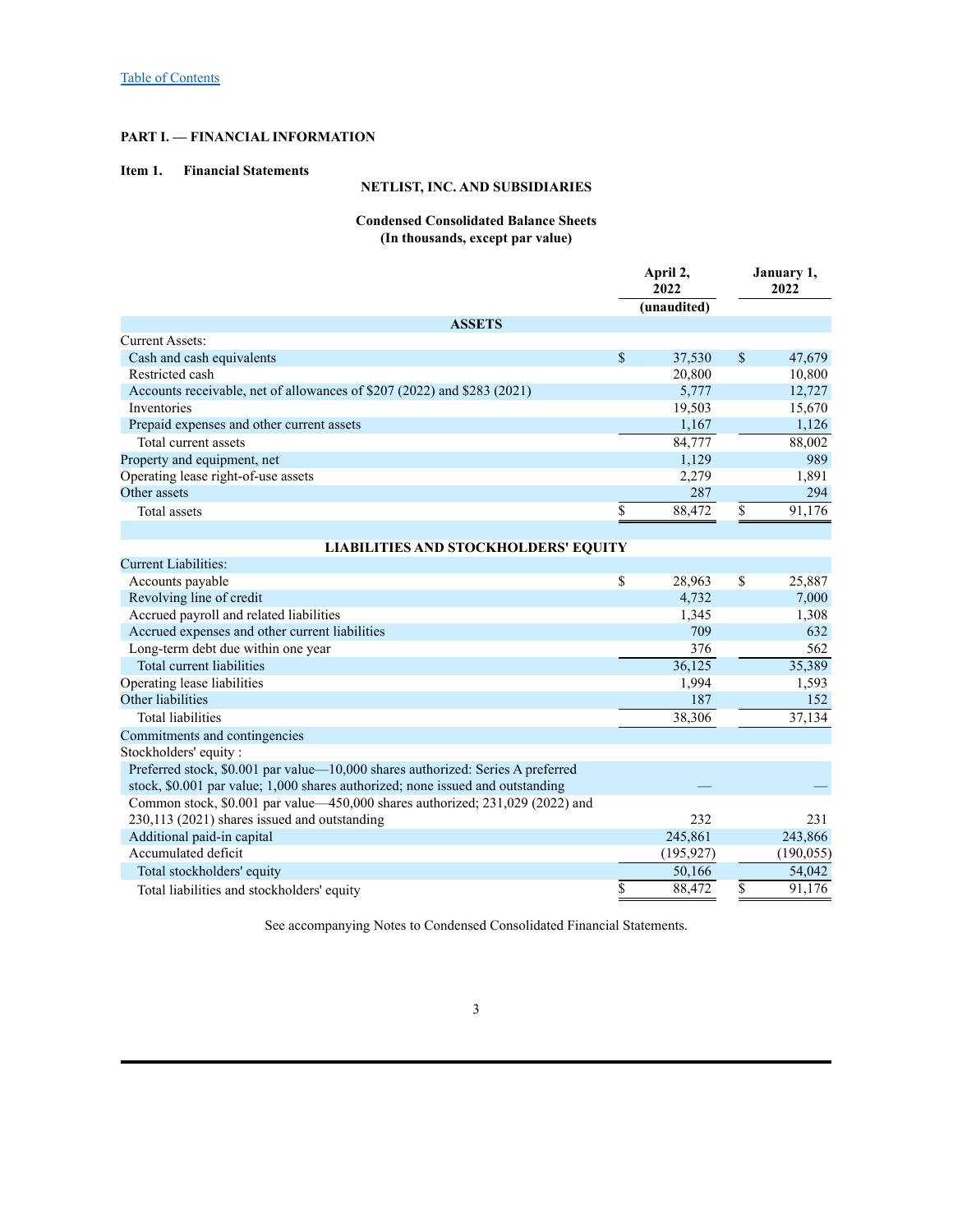# **NETLIST, INC. AND SUBSIDIARIES**

# **Condensed Consolidated Statements of Operations (Unaudited) (In thousands, except per share amounts)**

|                                             | <b>Three Months Ended</b> |             |                  |  |  |
|---------------------------------------------|---------------------------|-------------|------------------|--|--|
|                                             | April 2,<br>2022          |             | April 3,<br>2021 |  |  |
| Net product sales                           | \$<br>50,200              | $\mathbf S$ | 14,897           |  |  |
| Cost of sales                               | 46,837                    |             | 13,396           |  |  |
| Gross margin                                | 3,363                     |             | 1,501            |  |  |
| Operating expenses:                         |                           |             |                  |  |  |
| Research and development                    | 2,457                     |             | 1,124            |  |  |
| Intellectual property legal fees            | 2,826                     |             | 2,287            |  |  |
| Selling, general and administrative         | 3,938                     |             | 1,957            |  |  |
| Total operating expenses                    | 9,221                     |             | 5,368            |  |  |
| Operating loss                              | (5,858)                   |             | (3,867)          |  |  |
| Other expense, net:                         |                           |             |                  |  |  |
| Interest expense, net                       | (11)                      |             | (147)            |  |  |
| Other expense, net                          | (2)                       |             | (2)              |  |  |
| Total other expense, net                    | (13)                      |             | (149)            |  |  |
| Loss before provision for income taxes      | (5, 871)                  |             | (4,016)          |  |  |
| Provision for income taxes                  |                           |             |                  |  |  |
| Net loss                                    | (5, 872)                  | \$          | (4,017)          |  |  |
| Loss per share:                             |                           |             |                  |  |  |
| Basic and diluted                           | \$<br>(0.03)              | \$          | (0.02)           |  |  |
| Weighted-average common shares outstanding: |                           |             |                  |  |  |
| Basic and diluted                           | 230,546                   |             | 205,680          |  |  |
|                                             |                           |             |                  |  |  |

See accompanying Notes to the Condensed Consolidated Statements.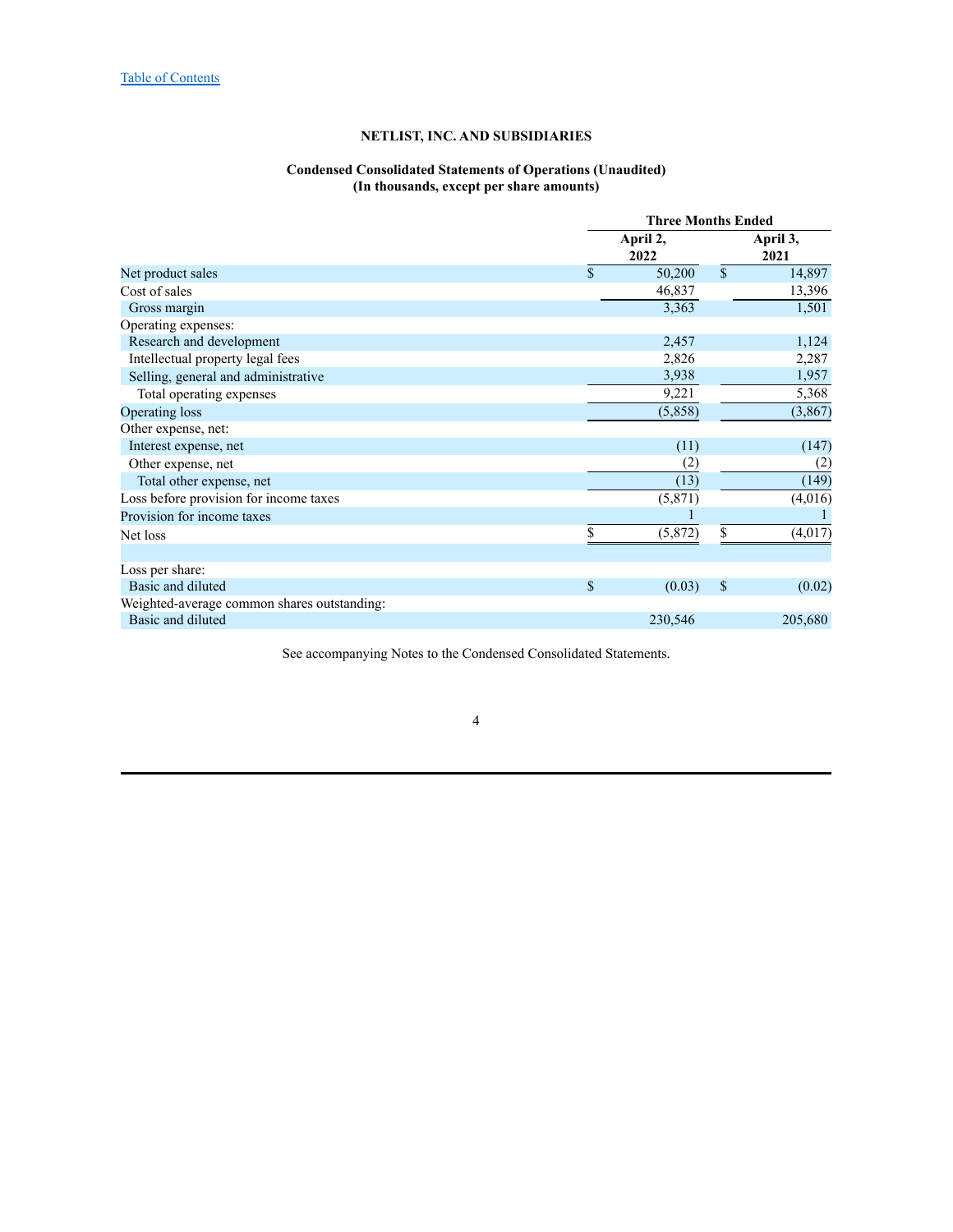# B **NETLIST, INC. AND SUBSIDIARIES**

# **Condensed Consolidated Statements of Stockholders Equity (Unaudited) (In thousands)**

|                                                         |                     |   |        | <b>Additional</b> |             |                | Total         |
|---------------------------------------------------------|---------------------|---|--------|-------------------|-------------|----------------|---------------|
|                                                         | <b>Common Stock</b> |   |        | Paid-in           | Accumulated |                | Stockholders' |
|                                                         | <b>Shares</b>       |   | Amount | Capital           |             | <b>Deficit</b> | Equity        |
| Balance, January 1, 2022                                | 230,113             | S | 231    | 243,866<br>S.     |             | (190, 055)     | 54,042        |
| Net loss                                                |                     |   |        |                   |             | (5,872)        | (5,872)       |
| Issuance of common stock, net                           | 303                 |   |        | 1,767             |             |                | 1,767         |
| Exercise of stock options                               | 197                 |   |        | 138               |             |                | 138           |
| Stock-based compensation                                |                     |   |        | 682               |             |                | 682           |
| Restricted stock units vested and distributed           | 533                 |   |        | (1)               |             |                |               |
| Tax with holdings related to net share set the ments of |                     |   |        |                   |             |                |               |
| equity awards                                           | (117)               |   |        | (591)             |             |                | (591)         |
| Balance, April 2, 2022                                  | 231.029             |   | 232    | 245,861           |             | (195,927       | 50,166        |

|                                                      | <b>Common Stock</b> |   |        | <b>Additional</b><br>Paid-in | Accumulated    |     | <b>Total</b><br>Stockholders' |
|------------------------------------------------------|---------------------|---|--------|------------------------------|----------------|-----|-------------------------------|
|                                                      | <b>Shares</b>       |   | Amount | Capital                      | <b>Deficit</b> |     | <b>Equity (Deficit)</b>       |
| Balance, January 2, 2021                             | 195,978             | S | 195    | 192,071<br>\$                | (194, 886)     | \$. | (2,620)                       |
| Net loss                                             |                     |   |        |                              | (4,017)        |     | (4,017)                       |
| Issuance of common stock, net                        | 11,700              |   | 12     | 9,349                        |                |     | 9,361                         |
| Exercise of stock options                            | 476                 |   |        | 376                          |                |     | 376                           |
| Exercise of warrants                                 | 6,508               |   |        | 3,975                        |                |     | 3,982                         |
| Stock-based compensation                             |                     |   |        | 338                          |                |     | 338                           |
| Restricted stock units vested and distributed        | 501                 |   |        | (1)                          |                |     |                               |
| Tax withholdings related to net share settlements of |                     |   |        |                              |                |     |                               |
| equity awards                                        | (150)               |   |        | (276)                        |                |     | (276)                         |
| Balance, April 3, 2021                               | 215.013             |   | 215    | 205.832                      | (198, 903)     |     | 7,144                         |

See accompanying Notes to the Condensed Consolidated Statements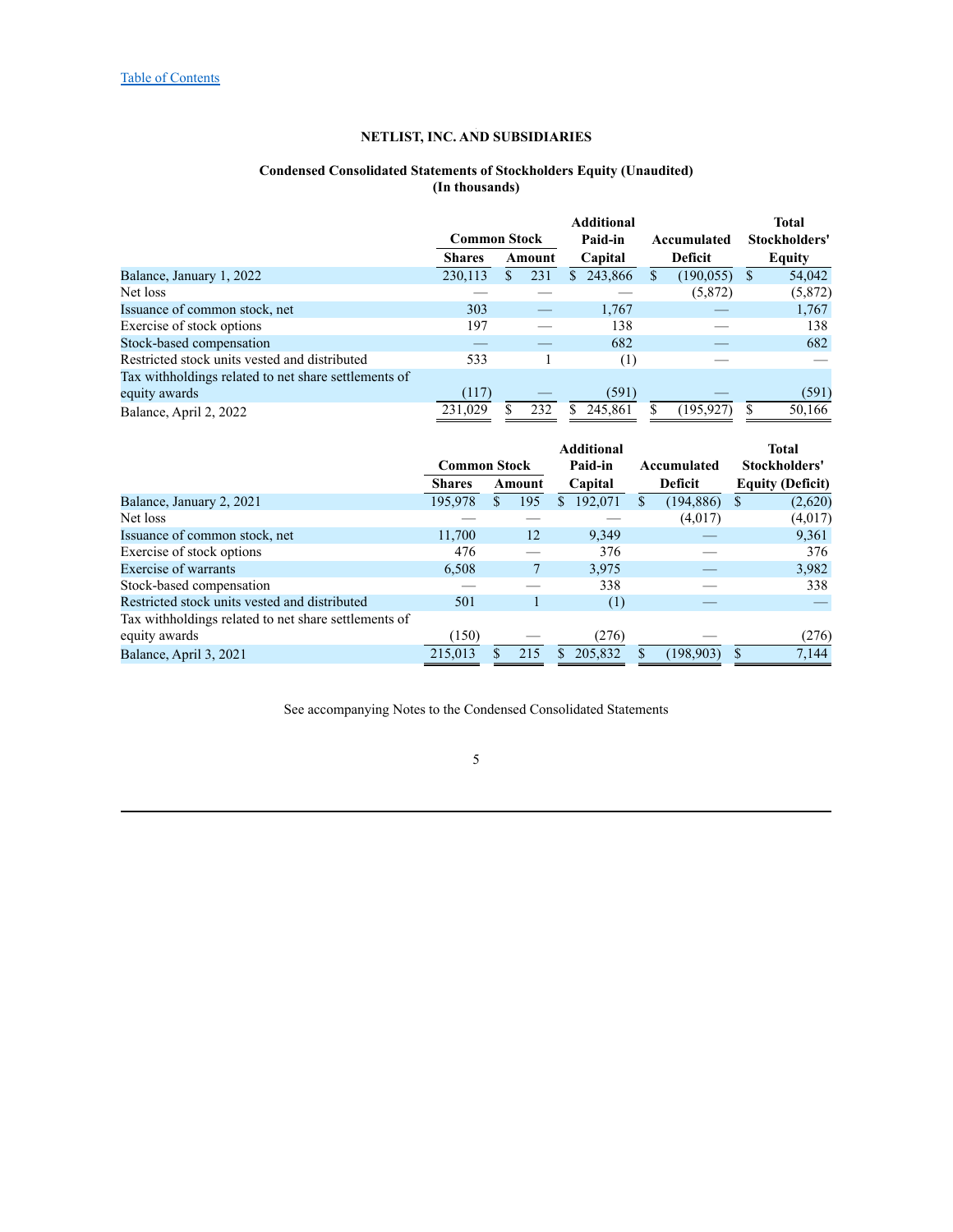# **NETLIST, INC. AND SUBSIDIARIES**

# **Condensed Consolidated Statements of Cash Flows (Unaudited) (In thousands)**

|                                                                                           | <b>Three Months Ended</b> |                  |                 |                  |
|-------------------------------------------------------------------------------------------|---------------------------|------------------|-----------------|------------------|
|                                                                                           |                           | April 2,<br>2022 |                 | April 3,<br>2021 |
| Cash flows from operating activities:                                                     |                           |                  |                 |                  |
| Net loss                                                                                  | \$                        | (5,872)          | \$              | (4,017)          |
| Adjustments to reconcile net loss to net cash provided by (used in) operating activities: |                           |                  |                 |                  |
| Depreciation and amortization                                                             |                           | 81               |                 | 33               |
| Interest accrued on convertible promissory notes                                          |                           |                  |                 | 76               |
| Amortization of debt discounts                                                            |                           |                  |                 | 53               |
| Non-cash lease expense                                                                    |                           | 167              |                 | 112              |
| Stock-based compensation                                                                  |                           | 682              |                 | 338              |
| Changes in operating assets and liabilities:                                              |                           |                  |                 |                  |
| Accounts receivable                                                                       |                           | 6,950            |                 | (998)            |
| Inventories                                                                               |                           | (3,833)          |                 | (5,358)          |
| Prepaid expenses and other assets                                                         |                           | (34)             |                 | (196)            |
| Accounts payable                                                                          |                           | 3,076            |                 | 5,777            |
| Accrued payroll and related liabilities                                                   |                           | 37               |                 | (13)             |
| Accrued expenses and other liabilities                                                    |                           | (37)             |                 | (98)             |
| Net cash provided by (used in) operating activities                                       |                           | 1,217            |                 | (4,291)          |
| Cash flows from investing activities:                                                     |                           |                  |                 |                  |
| Acquisition of property and equipment                                                     |                           | (221)            |                 | (41)             |
| Net cash used in investing activities                                                     |                           | (221)            |                 | (41)             |
| Cash flows from financing activities:                                                     |                           |                  |                 |                  |
| Net (payments) borrowings under line of credit                                            |                           | (2,268)          |                 | 962              |
| Principal repayments under finance lease                                                  |                           | (5)              |                 |                  |
| Repayments on notes payable                                                               |                           | (186)            |                 | (83)             |
| Proceeds from issuance of common stock, net                                               |                           | 1,767            |                 | 9,361            |
| Proceeds from exercise of stock options and warrants                                      |                           | 138              |                 | 4,358            |
| Payments for taxes related to net share settlement of equity awards                       |                           | (591)            |                 | (276)            |
| Net cash (used in) provided by financing activities                                       |                           | (1, 145)         |                 | 14,322           |
| Net change in cash, cash equivalents and restricted cash                                  |                           | (149)            |                 | 9,990            |
| Cash, cash equivalents and restricted cash at beginning of period                         |                           | 58,479           |                 | 16,526           |
| Cash, cash equivalents and restricted cash at end of period                               | \$                        | 58,330           | \$              | 26,516           |
|                                                                                           |                           |                  |                 |                  |
| Reconciliation of cash, cash equivalents and restricted cash at end of period:            |                           |                  |                 |                  |
| Cash and cash equivalents                                                                 | \$                        | 37,530           | \$              | 21,616           |
| Restricted cash                                                                           |                           | 20,800           |                 | 4,900            |
| Cash, cash equivalents and restricted cash at end of period                               | \$                        | 58,330           | $\overline{\$}$ | 26,516           |

See accompanying Notes to the Condensed Consolidated Statements.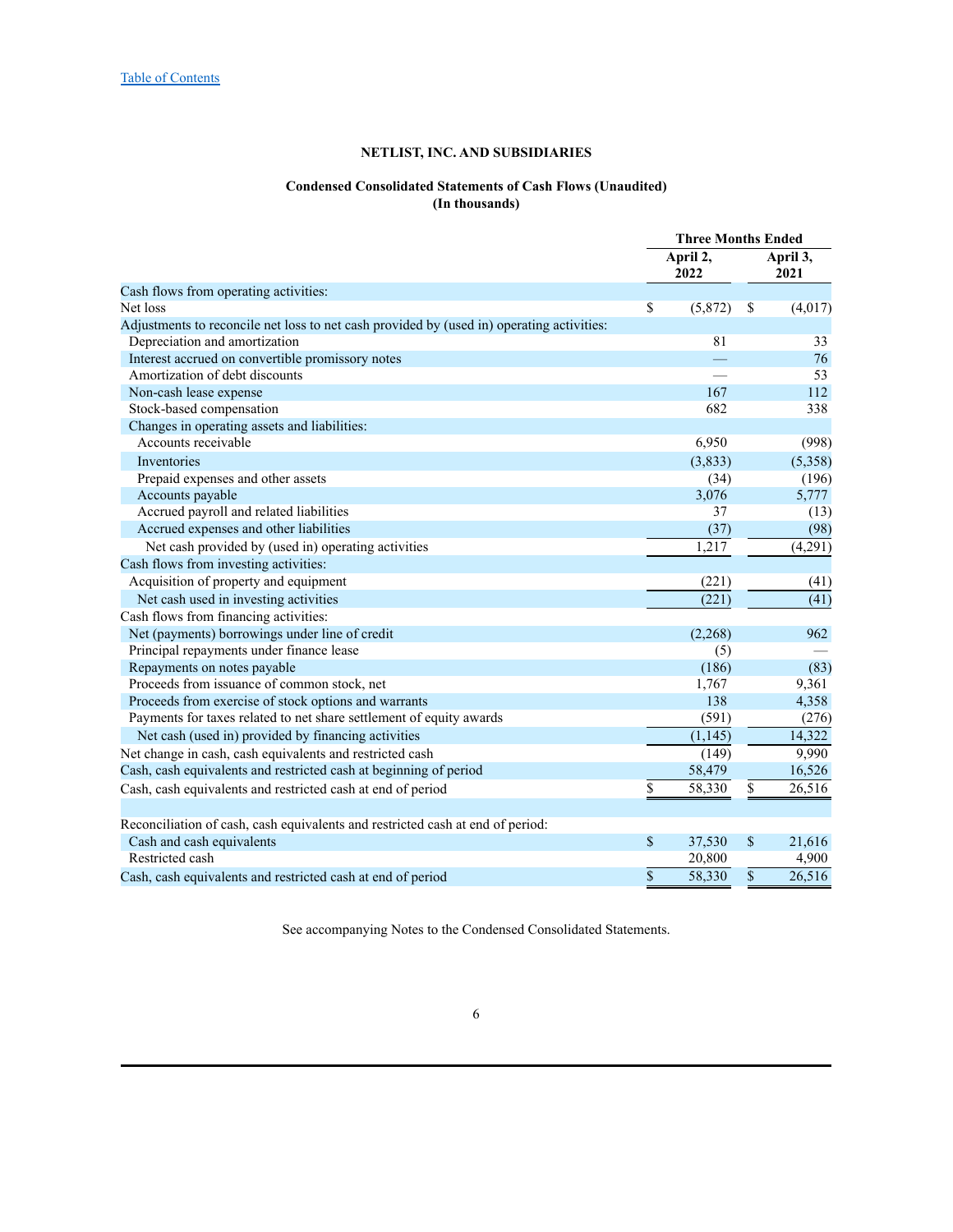### **NETLIST, INC. AND SUBSIDIARIES**

#### **Notes to Condensed Consolidated Financial Statements (Unaudited)**

### **Note 1—Description of Business**

Netlist, Inc. and its wholly-owned subsidiaries (collectively the "Company" or "Netlist") provides high-performance solid state drives and modular memory solutions to enterprise customers in diverse industries. The Company's NVMe SSDs in various capacities and form factors and the line of custom and specialty memory products bring industry-leading performance to server and storage appliance customers and cloud service providers. Netlist licenses its portfolio of intellectual property including patents, in server memory, hybrid memory and storage class memory, to companies that implement Netlist's technology.

### **Note 2—Summary of Significant Accounting Policies**

#### *Basis of Presentation*

The accompanying unaudited condensed consolidated financial statements have been prepared in accordance with accounting principles generally accepted in the United States of America ("U.S. GAAP"). Certain information and footnote disclosures normally included in the condensed consolidated financial statements prepared in accordance with U.S. GAAP have been condensed or omitted pursuant to the rules and regulations of the Securities and Exchange Commission ("SEC"). These condensed consolidated financial statements should be read in conjunction with the condensed consolidated financial statements and notes thereto as of and for the year ended January 1, 2022, included in the Company's Annual Report on Form 10-K filed with the SEC on March 1, 2022 (the "2021 Annual Report").

In the opinion of management, all adjustments for the fair presentation of the Company's condensed consolidated financial statements have been made. The adjustments are of a normal recurring nature except as otherwise noted. The results of operations for the interim periods are not necessarily indicative of the results to be expected for other periods or the full fiscal year. The Company has evaluated events occurring subsequent to April 2, 2022 through the filing date of this Quarterly Report on Form 10-Q and concluded that there were no events that required recognition and disclosures other than those discussed elsewhere in the notes hereto.

# *Principles of Consolidation*

The accompanying condensed consolidated financial statements include the accounts of Netlist, Inc. and its whollyowned subsidiaries. All intercompany balances and transactions have been eliminated in consolidation.

#### *Fiscal Year*

The Company's fiscal year is the 52- or 53-week period that ends on the Saturday nearest to December 31. The Company's fiscal year 2022 will include 52 weeks and ends on December 31, 2022. Each quarter of fiscal year 2022 will be comprised of 13 weeks. Unless otherwise stated, references to particular years, quarters, months and periods refer to the Company's fiscal years ended in January and the associated quarters, months and periods of those fiscal years.

### *Use of Estimates*

The preparation of the accompanying condensed consolidated financial statements in conformity with U.S. GAAP requires management to make estimates and assumptions that affect the amounts reported. Actual results may differ materially from those estimates.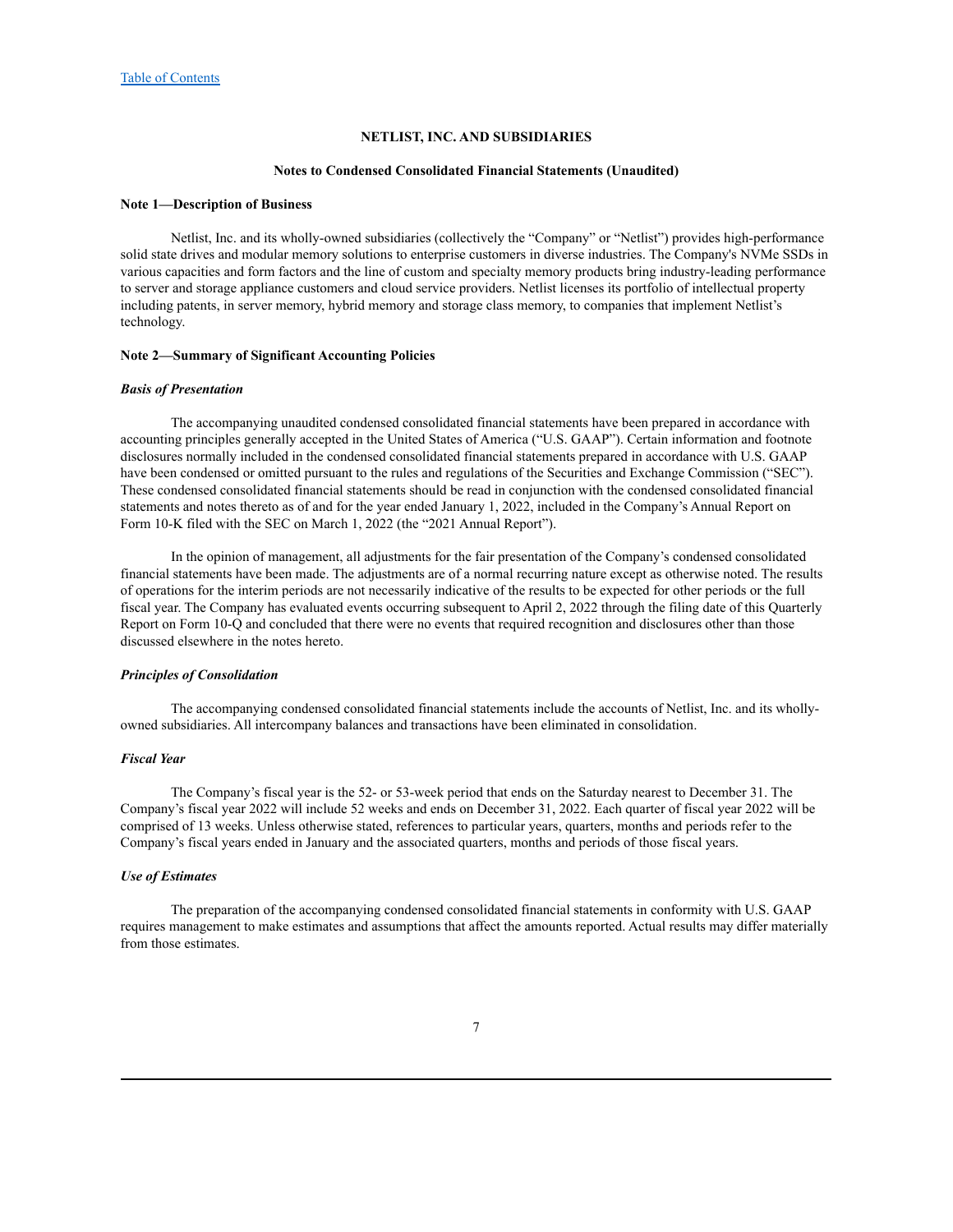# *Recently Issued Accounting Guidance*

In August 2020, the FASB issued ASU No. 2020-06, *Debt—Debt with Conversion and Other Options (Subtopic 470- 20) and Derivatives and Hedging—Contracts in Entity's Own Equity (Subtopic 815-40): Accounting for Convertible Instruments and Contracts in an Entity's Own Equity*. This ASU amends the guidance on convertible instruments and the derivatives scope exception for contracts in an entity's own equity, and also improves and amends the related earnings per share guidance for both Subtopics. The ASU was effective for the three months ended April 2, 2022. The adoption of this ASU did not have an impact on the Company's condensed consolidated financial statements as the Company paid off its convertible debt in December 2021.

# **Note 3—Supplemental Financial Information**

# *Inventories*

Inventories consisted of the following (in thousands):

|                 |   | April 2,<br>2022 | January 1,<br>2022 |
|-----------------|---|------------------|--------------------|
| Raw materials   | S | 8.448            | 4,208              |
| Work in process |   | 219              | 154                |
| Finished goods  |   | 10,836           | 11,308             |
|                 |   | 19,503           | 15,670             |

# *Loss Per Share*

The following table shows the computation of basic and diluted loss per share of common stock (in thousands, except per share data):

|                                                                           |                  | <b>Three Months Ended</b> |  |         |                  |  |
|---------------------------------------------------------------------------|------------------|---------------------------|--|---------|------------------|--|
|                                                                           | April 2,<br>2022 |                           |  |         | April 3,<br>2021 |  |
| Numerator: Net loss                                                       |                  | (5.872)                   |  | (4.017) |                  |  |
| Denominator: Weighted-average common shares outstanding—basic and diluted |                  | 230.546                   |  | 205,680 |                  |  |
| Net loss per share—basic and diluted                                      |                  | (0.03)                    |  | (0.02)  |                  |  |

The table below shows potentially dilutive weighted average common share equivalents, consisting of shares issuable upon the exercise of outstanding stock options and warrants using the treasury stock method, shares issuable upon conversion feature of a convertible note using the "if-converted" method, and the shares vesting of issuable upon the RSAs and RSUs. These potential weighted average common share equivalents have been excluded from the diluted net loss per share calculations above as their effect would be anti-dilutive (in thousands):

|                                           | <b>Three Months Ended</b> |  |          |
|-------------------------------------------|---------------------------|--|----------|
|                                           | April 2.                  |  | April 3. |
|                                           | 2022                      |  | 2021     |
| Weighted average common share equivalents | 6.369                     |  | 17,082   |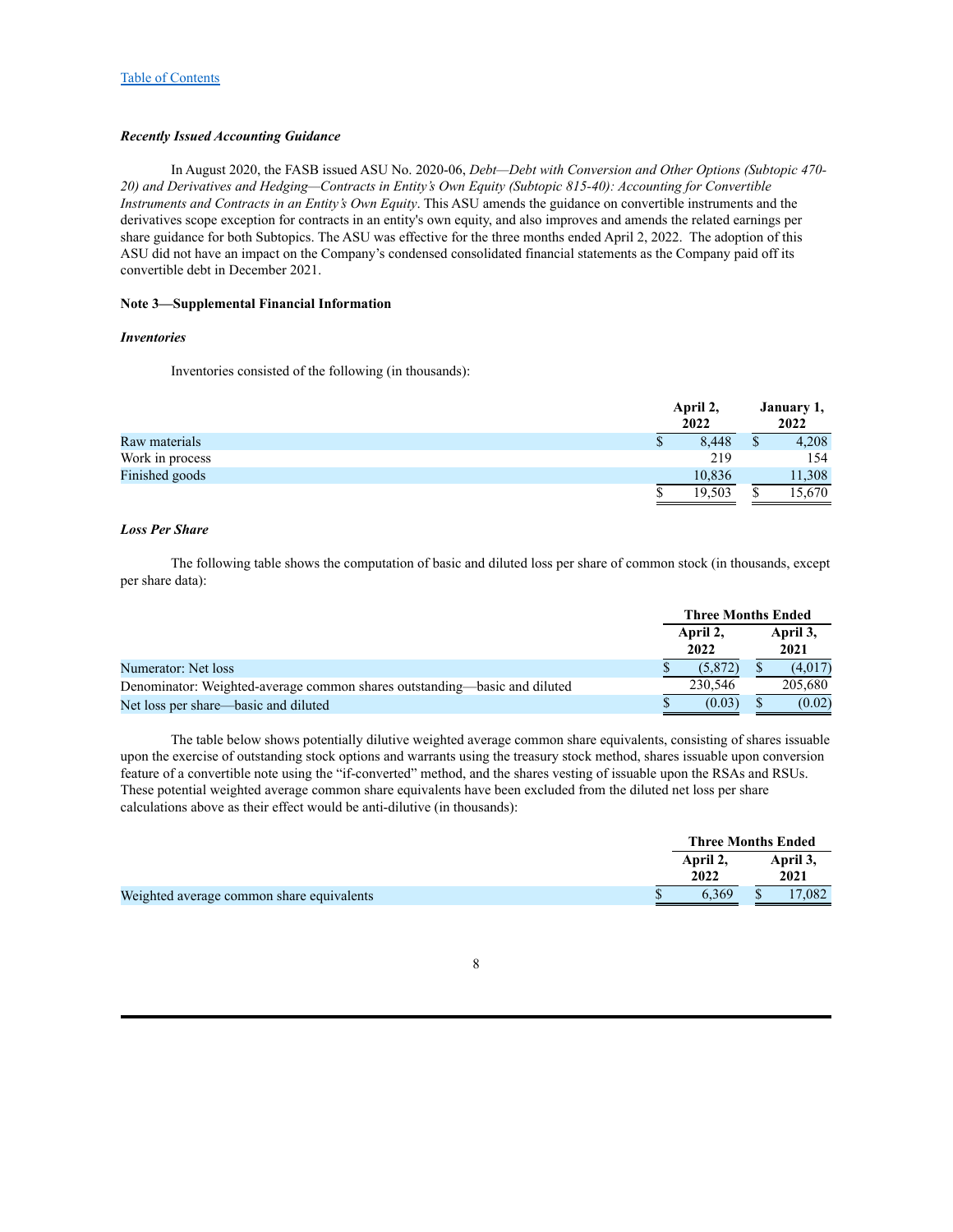# *Disaggregation of Net Sales*

The following table shows disaggregated net sales by major source (in thousands):

|                                                 |                  | <b>Three Months Ended</b> |  |                  |  |
|-------------------------------------------------|------------------|---------------------------|--|------------------|--|
|                                                 | April 2,<br>2022 |                           |  | April 3,<br>2021 |  |
| Resales of third-party products                 |                  | 45.585                    |  | 11,358           |  |
| Sale of the Company's modular memory subsystems |                  | 4.615                     |  | 3,539            |  |
| Total net sales                                 |                  | 50,200                    |  | 14.897           |  |

#### *Major Customers and Products*

The Company's net product sales have historically been concentrated in a small number of customers. The following table sets forth the percentage of net product sales made to customers that each comprise 10% or more of total product sales:

|            | <b>Three Months Ended</b> |                         |
|------------|---------------------------|-------------------------|
|            | April 2,<br>2022          | April 3.<br>2021        |
| Customer A | $\ast$<br>$\frac{0}{0}$   | $10\%$                  |
| Customer B | *<br>$\%$                 | $10\%$                  |
| Customer C | 53 $\%$                   | $\frac{0}{0}$<br>$\ast$ |

### \* Less than 10% of net sales during the period.

As of April 2, 2022, one customer represented 36% of aggregated gross receivables. As of January 1, 2022, four customers represented 26%, 16%, 13%, and 13% of aggregate gross receivables, respectively. The loss of a major customer or a reduction in sales to or difficulties collecting payments from these customers could significantly reduce the Company's net sales and adversely affect its operating results. The Company mitigates risks associated with foreign and domestic receivables by purchasing comprehensive credit insurance.

The Company resells certain component products to end-customers that are not reached in the distribution models of the component manufacturers, including storage customers, appliance customers, system builders and cloud and datacenter customers. For the three months ended April 2, 2022 and April 3, 2021, resales of these products represented approximately 91% and 76% of net product sales, respectively.

### Note 4—Credit Agreement

On October 31, 2009, the Company and Silicon Valley Bank ("SVB") entered into a credit agreement (as the same may from time to time be amended, modified, supplemented or restated, (the "SVB Credit Agreement"), which provides for a revolving line of credit up to \$5.0 million. The borrowing base is limited to 85% of the eligible accounts receivable, subject to certain adjustments. On April 9, 2021, we entered into an amendment to the SVB Credit Agreement to accrue interest on borrowings at a per annum rate equal to the greater of 2.25% above the Wall Street Journal prime rate ("Prime Rate") or 5.50% from the Prime Rate plus 2.75% and to extend the maturity date to December 30, 2021. In December 2021, after meeting the conditions set forth in the amendment, the amount available for borrowing was increased to \$7.0 million and the maturity date was extended to April 29, 2022, upon our request.

On April 29, 2022, the Company entered into an amendment to the SVB Credit Agreement to accrue interest on advance at a per annum rate equal to the greater of 0.75% above the Prime Rate or 4.25%. The borrowing base is limited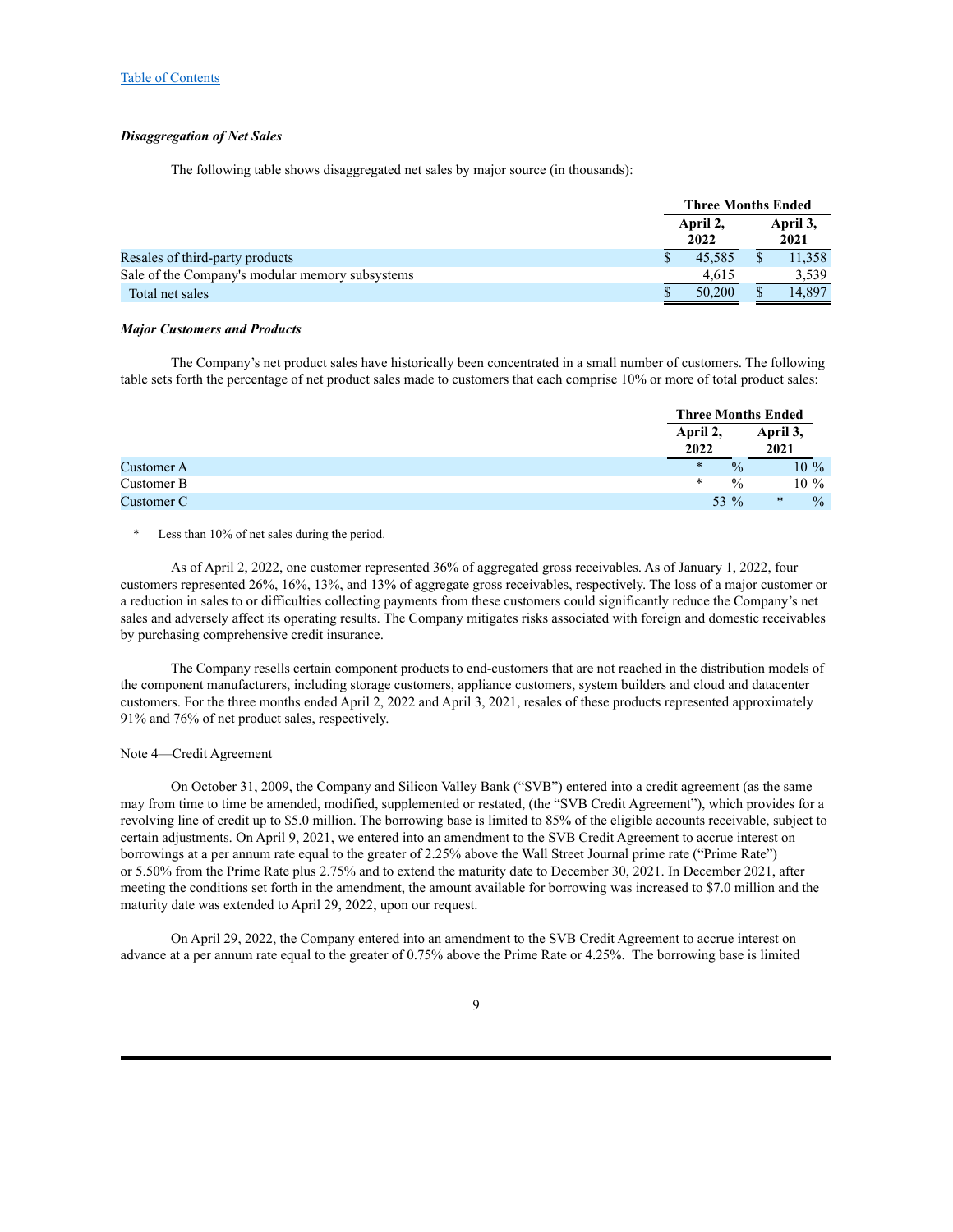to 85% of eligible accounts receivable, subject to certain adjustments, and 50% of eligible inventory. The maximum amount available for borrowing was increased to \$10.0 million and the maturity date to April 28, 2023.

The SVB Credit Agreement requires letters of credit to be secured by cash, which is classified as restricted cash in the accompanying condensed consolidated balance sheets. As of April 2, 2022 and January 1, 2022, (i) outstanding letters of credit were \$20.8 million and \$10.8 million, respectively, (ii) outstanding borrowings were \$4.7 million and \$7.0 million, respectively, and (iii) availability under the revolving line of credit was \$0.1 million and none, respectively.

### **Note 5—Debt**

The Company's debt consisted of the following (in thousands):

|                                   | April 2,<br>2022 | January 1,<br>2022 |
|-----------------------------------|------------------|--------------------|
| Note payable                      | 376              | 562                |
| Less: amounts due within one year | (376)            | (562)              |
| Long-term debt                    |                  |                    |

# **Note 6—Leases**

.

The Company has operating and finance leases primarily associated with office and manufacturing facilities and certain equipment. The determination of which discount rate to use when measuring the lease obligation was deemed a significant judgment.

Lease cost and supplemental cash flow information related to operating leases was as follows (in thousands):

|                                                                         |                  | <b>Three Months Ended</b> |   |                  |  |
|-------------------------------------------------------------------------|------------------|---------------------------|---|------------------|--|
|                                                                         | April 2,<br>2022 |                           |   | April 3,<br>2021 |  |
| Lease cost:                                                             |                  |                           |   |                  |  |
| Operating lease cost                                                    |                  | 198                       | S | 119              |  |
| Cash paid for amounts included in the measurement of lease liabilities: |                  |                           |   |                  |  |
| Operating cash flows from operating leases                              |                  | 149                       |   | 119              |  |
| Right-of-use assets obtained in exchange for lease obligations:         |                  |                           |   |                  |  |
| Operating leases                                                        |                  |                           |   |                  |  |

For the three months ended April 2, 2022, and April 3, 2021, finance lease costs and cash flows from finance lease were immaterial.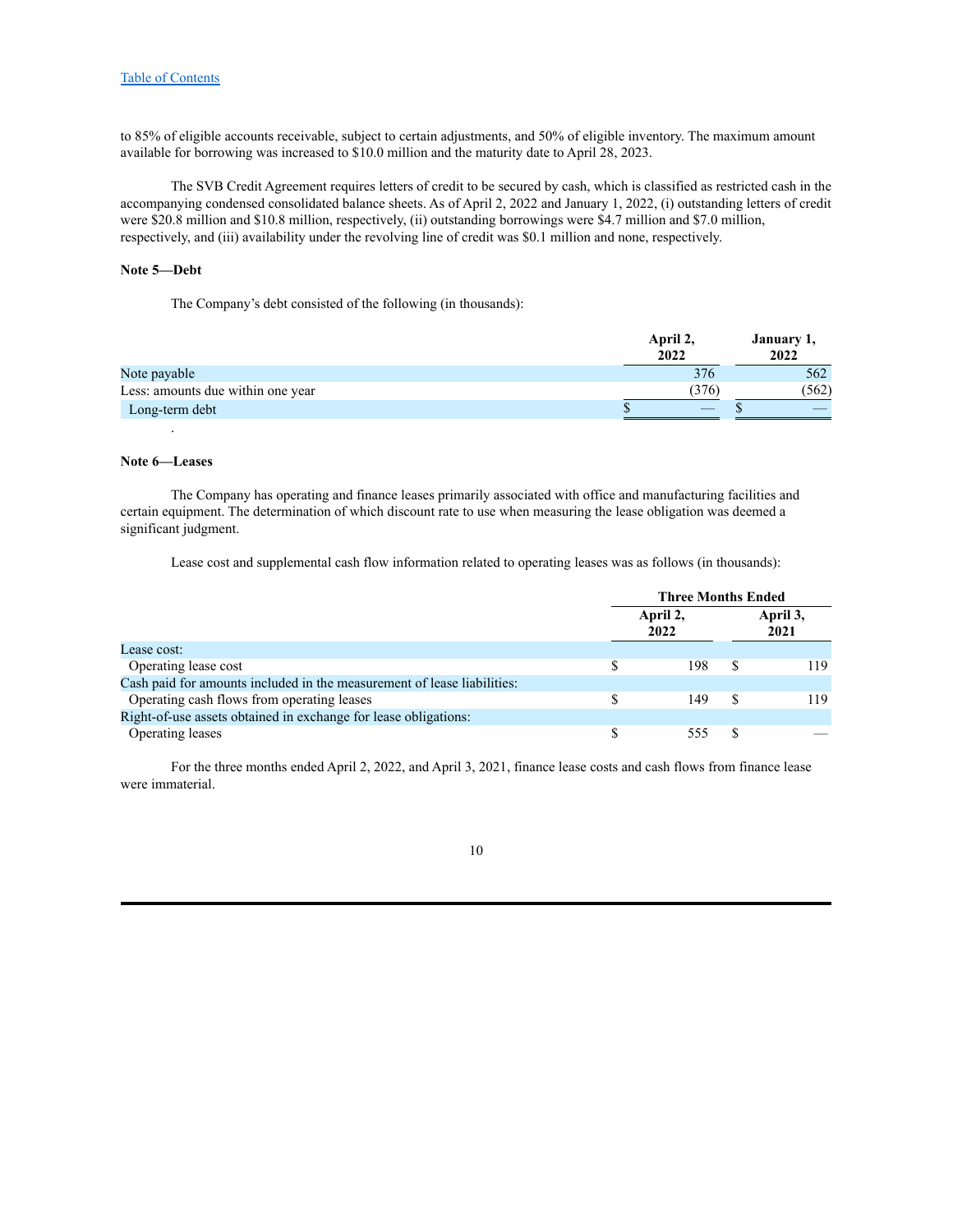Supplemental balance sheet information related to leases was as follows (in thousands):

|                                                | April 2,<br>2022 |    | January 1,<br>2022 |
|------------------------------------------------|------------------|----|--------------------|
| <b>Operating Leases</b>                        |                  |    |                    |
| Operating lease right-of-use assets            | \$<br>2,279      | \$ | 1,891              |
| Accrued expenses and other current liabilities | 352              | S  | 318                |
| Operating lease liabilities                    | 1,994            |    | 1,593              |
| Total operating lease liabilities              | 2,346            | \$ | 1,911              |
|                                                |                  |    |                    |
| <b>Finance Leases</b>                          |                  |    |                    |
| Property and equipment, at cost                | \$<br>116        | S  | 116                |
| Accumulated depreciation                       | (60)             |    | (54)               |
| Property and equipment, net                    | 56               | \$ | 62                 |
| Accrued expenses and other current liabilities | 24               | \$ | 24                 |
| Other liabilities                              | 35               |    | 41                 |
| Total finance lease liabilities                | 59               |    | 65                 |

The following table includes supplemental information:

|                                                  | April 2,<br>2022 | January 1,<br>2022 |
|--------------------------------------------------|------------------|--------------------|
| Weighted Average Remaining Lease Term (in years) |                  |                    |
| Operating lease                                  | 4.7              | 4.8                |
| Finance lease                                    | 2.7              | 2.9                |
|                                                  |                  |                    |
| <b>Weighted Average Discount Rate</b>            |                  |                    |
| Operating lease                                  | 5.5%             | $5.5\%$            |
| Finance lease                                    | $5.2\%$          | $5.2\%$            |
|                                                  |                  |                    |

Maturities of lease liabilities as of April 2, 2022, were as follows (in thousands):

|                              | <b>Operating</b> | Finance       |
|------------------------------|------------------|---------------|
| <b>Fiscal Year</b>           | Leases           | <b>Leases</b> |
| 2022 (remainder of the year) | 362<br>Φ         | 20<br>S.      |
| 2023                         | 452              | 26            |
| 2024                         | 601              | 10            |
| 2025                         | 621              |               |
| 2026                         | 639              | 3             |
| 2027                         | 23               |               |
| Total lease payments         | 2,698            | 64            |
| Less: imputed interest       | (352)            | (5)           |
| Total                        | 2,346            | 59            |

# **Note 7 – Commitments and Contingencies**

# *Contingent Legal Expenses*

We may retain the services of law firms that specialize in patent licensing and enforcement and patent law in connection with our licensing and enforcement activities. These law firms may be retained on a contingent fee basis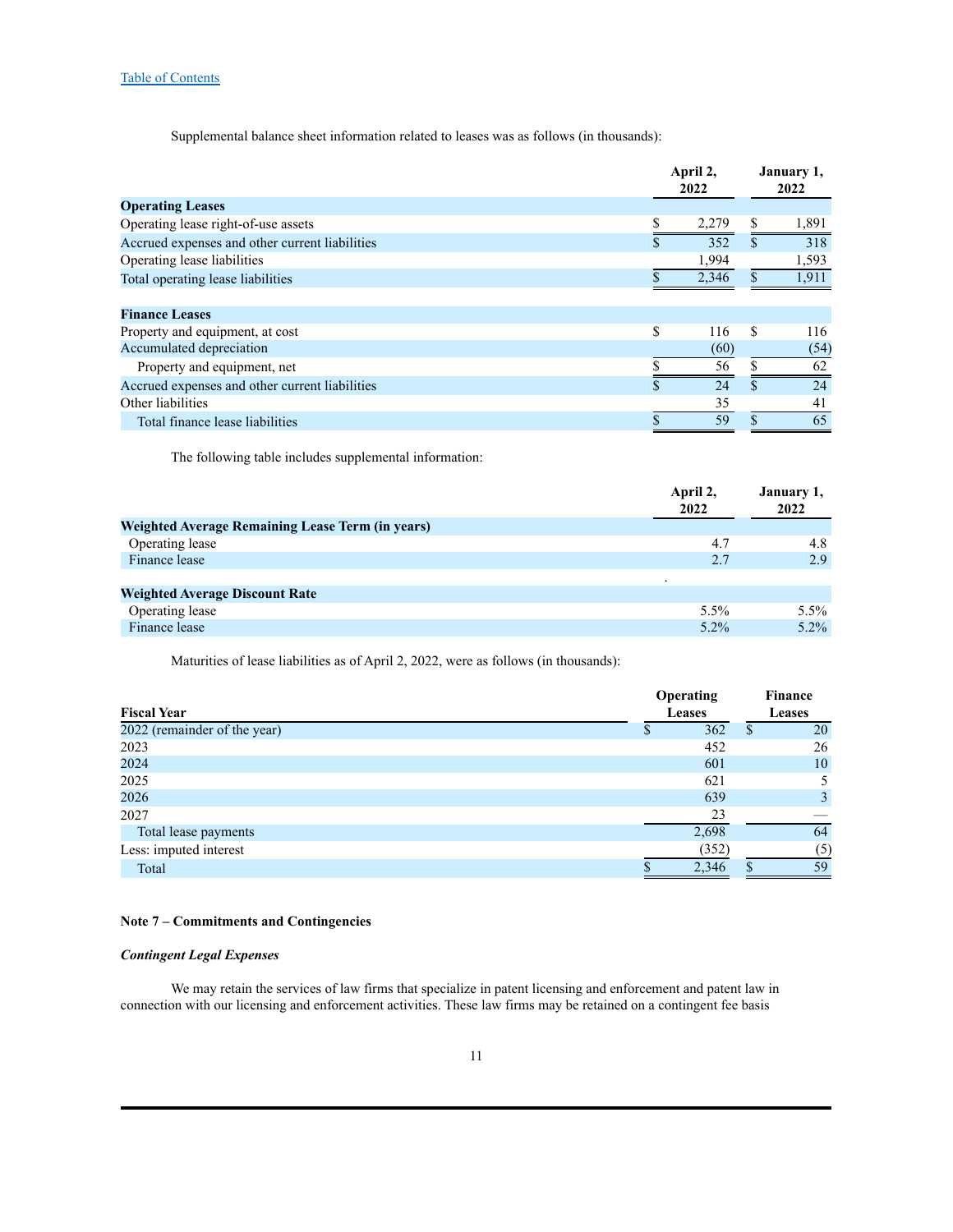whereby such law firms are paid on a scaled percentage of any negotiated fee, settlements or judgments awarded based on how and when the fees, settlements or judgments are obtained.

### *Litigation and Patent Reexaminations*

We own numerous patents and continue to seek to grow and strengthen our patent portfolio, which covers various aspects of our innovations and includes various claim scopes. We plan to pursue avenues to monetize our intellectual property portfolio, in which we would generate revenue by selling or licensing our technology, and we intend to vigorously enforce our patent rights against alleged infringers of such rights. We dedicate substantial resources to protecting and enforcing our intellectual property rights, including with patent infringement proceedings we file against third parties and defense of our patents against challenges made by way of reexamination and review proceedings at the U.S. Patent and Trademark Office ("USPTO") Patent Trial and Appeal Board ("PTAB"). We expect these activities to continue for the foreseeable future, with no guarantee that any ongoing or future patent protection or litigation activities will be successful, or that we will be able to monetize our intellectual property portfolio. We are also subject to litigation based on claims that we have infringed on the intellectual property rights of others.

Any litigation, regardless of its outcome, is inherently uncertain, involves a significant dedication of resources, including time and capital, and diverts management's attention from our other activities. As a result, any current or future infringement claims or patent challenges by or against third parties, whether eventually decided in our favor or settled, could materially adversely affect our business, financial condition and results of operations. Additionally, the outcome of pending or future litigation and related patent reviews and reexaminations, as well as any delay in their resolution, could affect our ability to continue to sell our products, protect against competition in the current and expected markets for our products or license or otherwise monetize our intellectual property rights in the future.

### *Google Litigation*

On December 4, 2009, Netlist filed a patent infringement lawsuit against Google, Inc. ("Google") in the U.S. District Court for the Northern District of California (the "NDCA"), seeking damages and injunctive relief based on Google's alleged infringement of our U.S. Patent No. 7,619,912 (the "'912 patent") which relates generally to technologies to implement rank multiplication. The NDCA case was stayed, pending challenges to the '912 patent before the United States Patent and Trademark Office. Eventually, the United States Court of Appeals for the Federal Circuit confirmed the '912 patent's validity on June 15, 2020, and the NDCA case stay was lifted. the case proceeded before Senior Judge Armstrong, where the parties entered cross motions for summary judgment. Of the issues in play, the parties contested the application of the defense of intervening rights to the claims at issue in the case. Afterward, the NDCA case was re-assigned to Chief Judge Seeborg of the NDCA, and the hearing for the parties' cross motions took place on March 3, 2022. On May 5, 2022, Chief Judge Seeborg entered an Order granting Netlist, Inc.'s Motion for Summary Judgement that Claim 16 of the '912 patent is not subject to Google's pleaded defense of Intervening Rights, while also entering orders on other issues, including setting a remote case management conference for June 23, 2022 at 10:00am pacific time.

### *Micron Litigation*

On April 28, 2021, Netlist filed a complaint for patent infringement against Micron Technology, Inc. ("Micron") in the United States District Court for the Western District of Texas, Waco Division (Case No. 6:21-cv00431 & Case No. 6:21 cv-00430) These proceedings are based on the alleged infringement by Micron's load reduced dual in line memory modules ("LRDIMM") and Micron's non-volatile dual in line memory modules ("NVDIMM") enterprise memory modules under four U.S. patents – US Pat. No. 10,489,314; US Pat. No. 9,824,035; US Pat. No. 10,268,608; & US Pat. No. 8,301,833. As of the reporting date, the case has been assigned to Hon. Judge Lee Yeakel, and the parties completed briefing on their claim construction arguments. The matter is set for a Claim Construction hearing on May 12, 2022.

In parallel, Micron filed requests to bring Inter Partes Review ("IPR") proceedings against all four asserted patents: U.S. Patents 8,301,833, 9,854,035, 10,268,608, and 10,489,314. As of the reporting date, the PTAB has not made a decision with respect any of these IPR requests.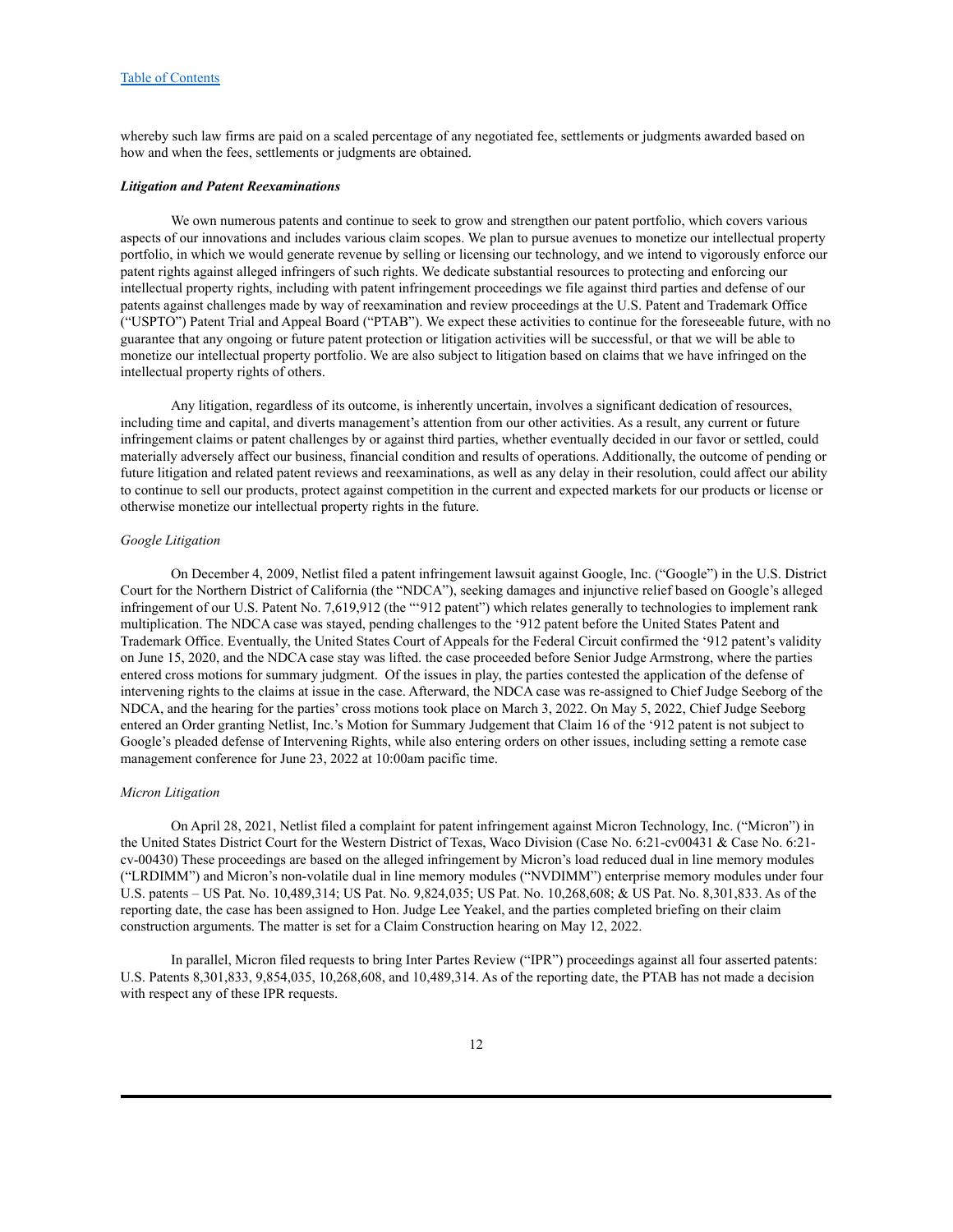# *Samsung Litigations*

On May 28, 2020, Netlist filed a complaint against Samsung in the United States District Court for the Central District of California for Samsung's breach of the parties'JDLA. On July 22, 2020, Netlist amended its complaint to seek a Declaratory Judgment that it properly terminated the JDLA in light of Samsung's material breaches. On October 14, 2021, the Court entered summary judgment in Netlist's favor and confirmed Netlist properly terminated the JDLA as of July 15, 2020. On February 15, 2022, the Court entered a Final Judgment in favor of Netlist on each of its three claims and confirmed conclusively that all licenses granted under the JDLA were terminated. On February 25, 2022, Samsung filed a Notice of Appeal, and the Federal Court of Appeals for the Ninth Circuit issued a Time Schedule Order on February 28, 2022, setting Samsung's deadline to file an opening appeal brief as June 6, 2022. Netlist noticed its intention to file a cross-appeal and the Ninth Circuit confirmed a contemporaneous briefing deadline of June 6, 2022, for the same.

On October 15, 2021, Samsung filed a declaratory judgement action against Netlist in the United States District Court for the District of Delaware ("DDE"), requesting in relevant part that the Delaware District Court declare that Samsung does not infringe Netlist's U.S. Patent Nos. 7,619,912, 9,858,218, 10,217,523, 10,474,595, 10,860,506, 10,949,339, and 11,016,918. As of the reporting date, Samsung seeks leave to add U.S. Pat. 11,232,054 (issued Jan. 25, 2022) to the action. Netlist believes Samsung's claims levied in the DDE action meritless, and the relief Samsung requests unjustified. As of the reporting date, Netlist filed a motion seeking dismissal of Samsung's DDE complaint, and an opposition contesting the inclusion of U.S. Pat. 11,232,054 as part of a second amended complaint filing. The matter is fully briefed, and Netlist awaits an order from the Court.

On November 19, 2021, Samsung filed IPR proceedings contesting the validity of U.S. Patents 9,858,218 (the "'218 patent"), 10,474,595 (the "'595 patent"), and 10,217,523 (the "'523 patent"). Netlist filed its initial responses to Samsung's petitions on February 18, 2022, contesting the institution of any IPR on the grounds propounded. As of the reporting date, the PTAB has not yet made decision with respect to the IPR requests related to the '218 or '595 patents, but did enter an order instituting IPR proceedings for the '523 patent on May 5, 2022. On February 17, 2022, Samsung filed a separate IPR request contesting the validity of only claim 16 within Netlist's U.S. Patent 7,619,912. The PTAB issued a filing date for this challenge of the '912 patent, making Netlist's Patent Owner Preliminary Response due on July 21, 2022. As of the reporting date, Samsung has filed two additional IPR proceedings contesting the validity of Netlist's U.S. Patents 10,860,506 and 10,949,339. The PTAB issued filing dates for both, making Netlist's deadline to file its Preliminary Responses to each on July 21, 2022 and July 28, 2022, respectively,

On December 20, 2021, Netlist filed for a complaint for patent infringement against Samsung in the United States Court for the Eastern District of Texas (Case No. 2:21-cv-463) under US Pat. No. 10,860,506; US Pat. No. 10,949,339; & US Pat. No. 11,016,918. Samsung responded to Netlist's complaint on April 12, 2022, and Judge Gilstrap ordered a scheduling conference be set for May 18, 2022. On May 3, 2022, Netlist entered a First Amended Complaint pursuant to FRCP Rule 15, adding claims for infringement under three additional patents: U.S. Patents 8,787,060, 9,318,160, and 11,232,054. On May 4, 2022, Netlist complied with the EDTX local patent rules and served its preliminary infringement contentions on Samsung. As of the reporting date, Netlist awaits its opportunity to appear in Judge Gilstrap's ordered case management conference.

### *Other Contingent Obligations*

In the ordinary course of our business, we have made certain indemnities, commitments and guarantees pursuant to which we may be required to make payments in relation to certain transactions. These include, among others: (i) intellectual property indemnities to our customers and licensees in connection with the use, sale and/or license of our products; (ii) indemnities to vendors and service providers pertaining to claims based on our negligence or willful misconduct; (iii) indemnities involving the accuracy of representations and warranties in certain contracts; (iv) indemnities to our directors and officers to the maximum extent permitted under the laws of the State of Delaware; (v) indemnities to SVB pertaining to all obligations, demands, claims, and liabilities claimed or asserted by any other party in connection with transactions contemplated by the applicable investment or loan documents, as applicable; and (vi) indemnities or other claims related to certain real estate leases, under which we may be required to indemnify property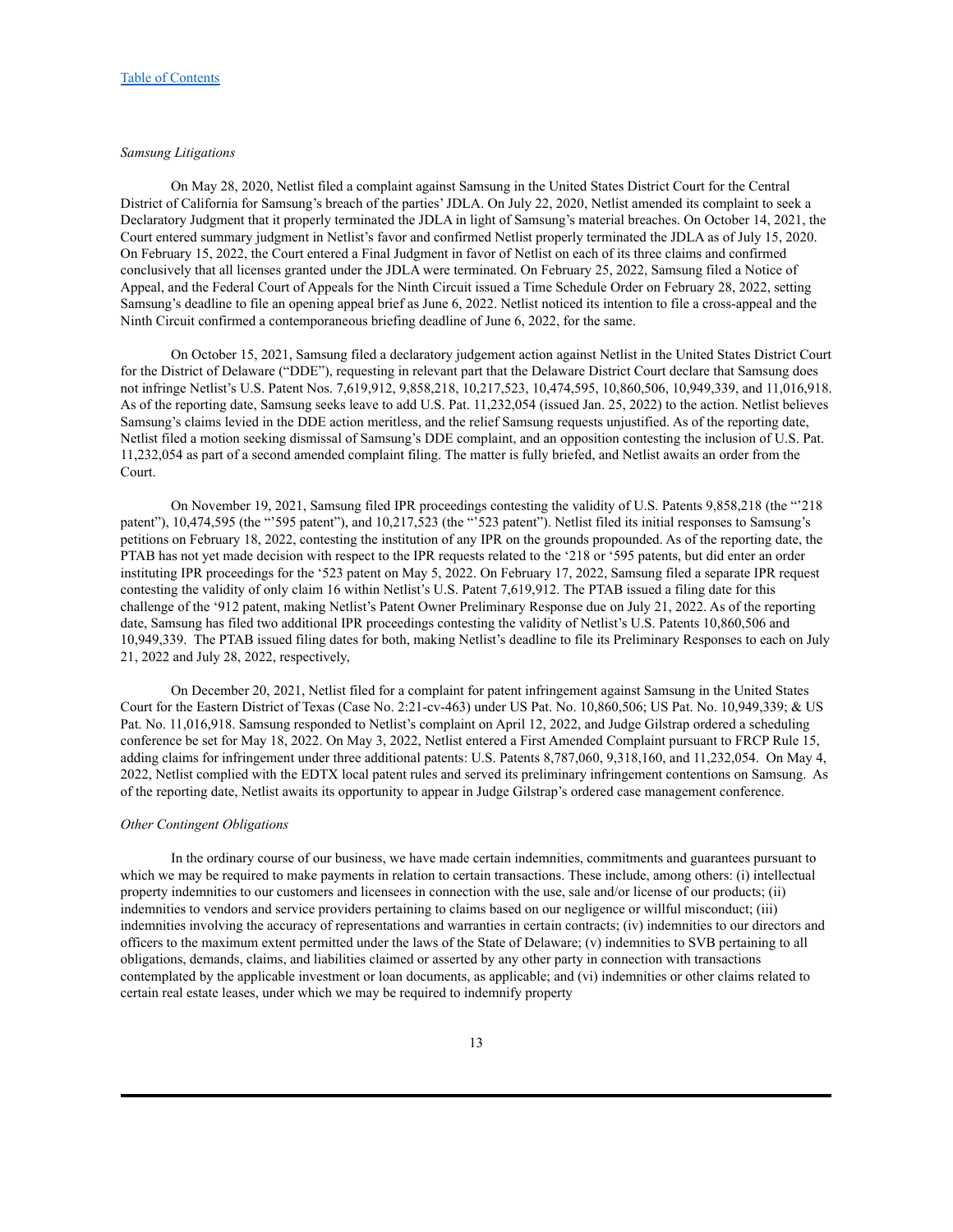### Table of [Contents](#page-1-0)

owners for environmental and other liabilities or may face other claims arising from our use of the applicable premises. The duration of these indemnities, commitments and guarantees varies and, in certain cases, may be indefinite. The majority of these indemnities, commitments and guarantees do not provide for any limitation of the maximum potential for future payments we could be obligated to make. Historically, we have not been obligated to make significant payments as a result of these obligations, and no liabilities have been recorded for these indemnities, commitments and guarantees in the accompanying consolidated balance sheets.

#### **Note 8—Stockholders' Equity**

### *Serial Preferred Stock*

The Company's authorized capital stock includes 10,000,000 shares of serial preferred stock, with a par value of \$0.001 per share. No shares of preferred stock were outstanding as of April 2, 2022 or January 2, 2022.

On April 17, 2017, the Company entered into a rights agreement (as amended from time to time, the "Rights Agreement") with Computershare Trust Company, N.A., as rights agent. In connection with the adoption of the Rights Agreement and pursuant to its terms, the Company's board of directors authorized and declared a dividend of one right (each, a "Right") for each outstanding share of the Company's common stock to stockholders of record at the close of business on May 18, 2017 (the "Record Date"), and authorized the issuance of one Right for each share of the Company's common stock issued by the Company (except as otherwise provided in the Rights Agreement) between the Record Date and the Distribution Date (as defined below).

Each Right entitles the registered holder, subject to the terms of the Rights Agreement, to purchase from the Company, when exercisable and subject to adjustment, one unit consisting of one one-thousandth of a share (a "Unit") of Series A Preferred Stock of the Company (the "Preferred Stock"), at a purchase price of \$6.56 per Unit, subject to adjustment. Subject to the provisions of the Rights Agreement, including certain exceptions specified therein, a distribution date for the Rights (the "Distribution Date") will occur upon the earlier of (i) 10 business days following a public announcement that a person or group of affiliated or associated persons (an "Acquiring Person") has acquired or otherwise obtained beneficial ownership of 15% or more of the then-outstanding shares of the Company's common stock, and (ii) 10 business days (or such later date as may be determined by the Company's board of directors) following the commencement of a tender offer or exchange offer that would result in a person or group becoming an Acquiring Person. The Rights are not exercisable until the Distribution Date and, unless earlier redeemed or exchanged by the Company pursuant to the terms of the Rights Agreement (as amended on April 16, 2018, April 16, 2019 and August 14, 2020) will expire on the close of business on April 17, 2024.

In connection with the adoption of the Rights Agreement, the Company's board of directors approved a Certificate of Designation of the Series A Preferred Stock (the "Certificate of Designation") designating 1,000,000 shares of its serial preferred stock as Series A Preferred Stock and setting forth the rights, preferences and limitations of the Preferred Stock. The Company filed the Certificate of Designation with the Secretary of State of the State of Delaware on April 17, 2017.

### *Common Stock*

#### *September 2021 Lincoln Park Purchase Agreement*

On September 28, 2021, the Company entered into a purchase agreement (the "September 2021 Purchase Agreement") with Lincoln Park, pursuant to which the Company has the right to sell to Lincoln Park up to an aggregate of \$75 million in shares of its common stock subject to the conditions and limitations set forth in the September 2021 Purchase Agreement. Concurrent with the execution of the September 2021 Purchase Agreement, the Company also entered into a registration rights agreement with Lincoln Park relating to the Company's common stock to be sold to Lincoln Park. As consideration for entering into the September 2021 Purchase Agreement, the Company issued to Lincoln Park 218,750 shares of its common stock as initial commitment shares in a noncash transaction on September 28, 2021 and will issue up to 143,750 additional shares of its common stock as additional commitment shares on a pro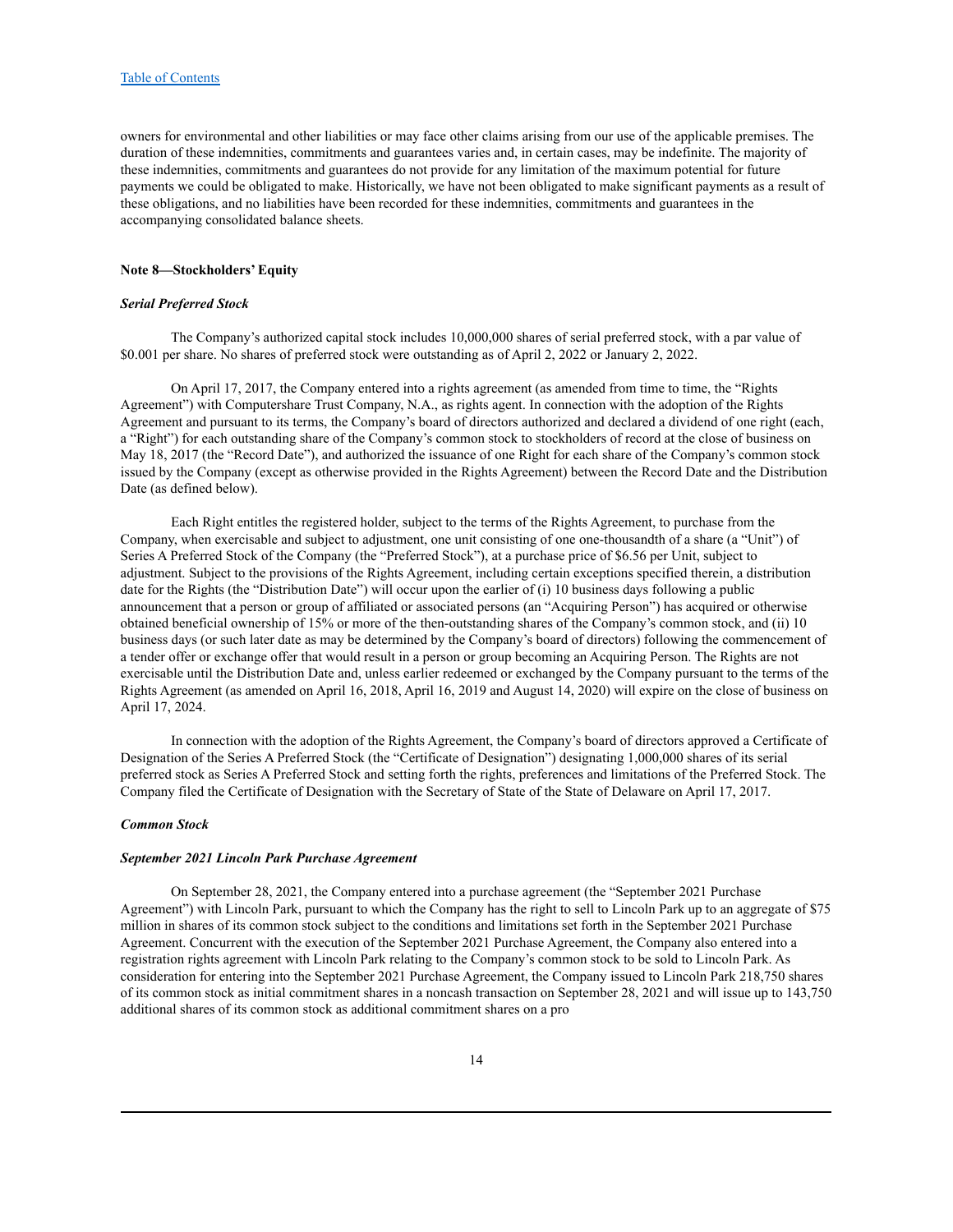# Table of [Contents](#page-1-0)

rata basis in connection with any additional purchases. The Company will not receive any cash proceeds from the issuance of these additional commitment shares.

Pursuant to the September 2021 Purchase Agreement, on any business day and as often as every other business day over the 36-month term of the September 2021 Purchase Agreement, the Company has the right, from time to time, at its sole discretion and subject to certain conditions, to direct Lincoln Park to purchase up to 750,000 shares of its common stock, provided Lincoln Park's obligation under any single such purchase will not exceed \$4.0 million, unless the Company and Lincoln Park mutually agree to increase the maximum amount of such single regular purchase. If the Company directs Lincoln Park to purchase the maximum number of shares of common stock it then may sell in a regular purchase, then in addition to such regular purchase, and subject to certain conditions and limitations in the September 2021 Purchase Agreement, the Company may direct Lincoln Park to purchase an additional amount of common stock that may not exceed the lesser of (i) 300% of the number of shares purchased pursuant to the corresponding regular purchase or (ii) 30% of the total number of shares of its common stock traded during a specified period on the applicable purchase date as set forth in the September 2021 Purchase Agreement. Under certain circumstances and in accordance with the September 2021 Purchase Agreement, the Company may direct Lincoln Park to purchase shares in multiple accelerated purchases on the same trading day.

The Company controls the timing and amount of any sales of its common stock to Lincoln Park. There is no upper limit on the price per share that Lincoln Park must pay for the Company's common stock under the September 2021 Purchase Agreement, but in no event will shares be sold to Lincoln Park on a day the closing price is less than the floor price specified in the September 2021 Purchase Agreement. In all instances, the Company may not sell shares of its common stock to Lincoln Park under the September 2021 Purchase Agreement if that would result in Lincoln Park beneficially owning more than 9.99% of its common stock.

The September 2021 Purchase Agreement does not limit the Company's ability to raise capital from other sources at the Company's sole discretion, except that, subject to certain exceptions, the Company may not enter into any Variable Rate Transaction (as defined in the September 2021 Purchase Agreement, including the issuance of any floating conversion rate or variable priced equity-like securities) during the 36 months after the date of the September 2021 Purchase Agreement. The Company has the right to terminate the September 2021 Purchase Agreement at any time, at no cost to the Company.

During 2021, Lincoln Park purchased an aggregate of 1,550,000 shares of our common stock for a net purchase price of \$10.9 million under the September 2021 Purchase Agreement. In connection with the purchases, we issued to Lincoln Park an aggregate of 20,809 shares of our common stock as additional commitment shares in noncash transactions. During the first quarter of 2022, Lincoln Park purchased an aggregate of 300,000 shares of our common stock for a net purchase price of \$1.8 million under the September 2021 Purchase Agreement. In connection with the purchases, we issued to Lincoln Park an aggregate of 3,387 shares of our common stock as additional commitment shares in noncash transactions.

#### **Note 9—Stock-Based Awards**

As of April 2, 2022, the Company had 487,512 shares of common stock reserved for future issuance under its Amended and Restated 2006 Incentive Plan ("Amended 2006 Plan"). Stock options granted under the Amended 2006 Plan generally vest at a rate of at least 25% per year over four years and expire 10 years from the grant date. RSUs granted for employees and consultants generally vest in equal installments annually and fully vest over a four-year term from the grant date.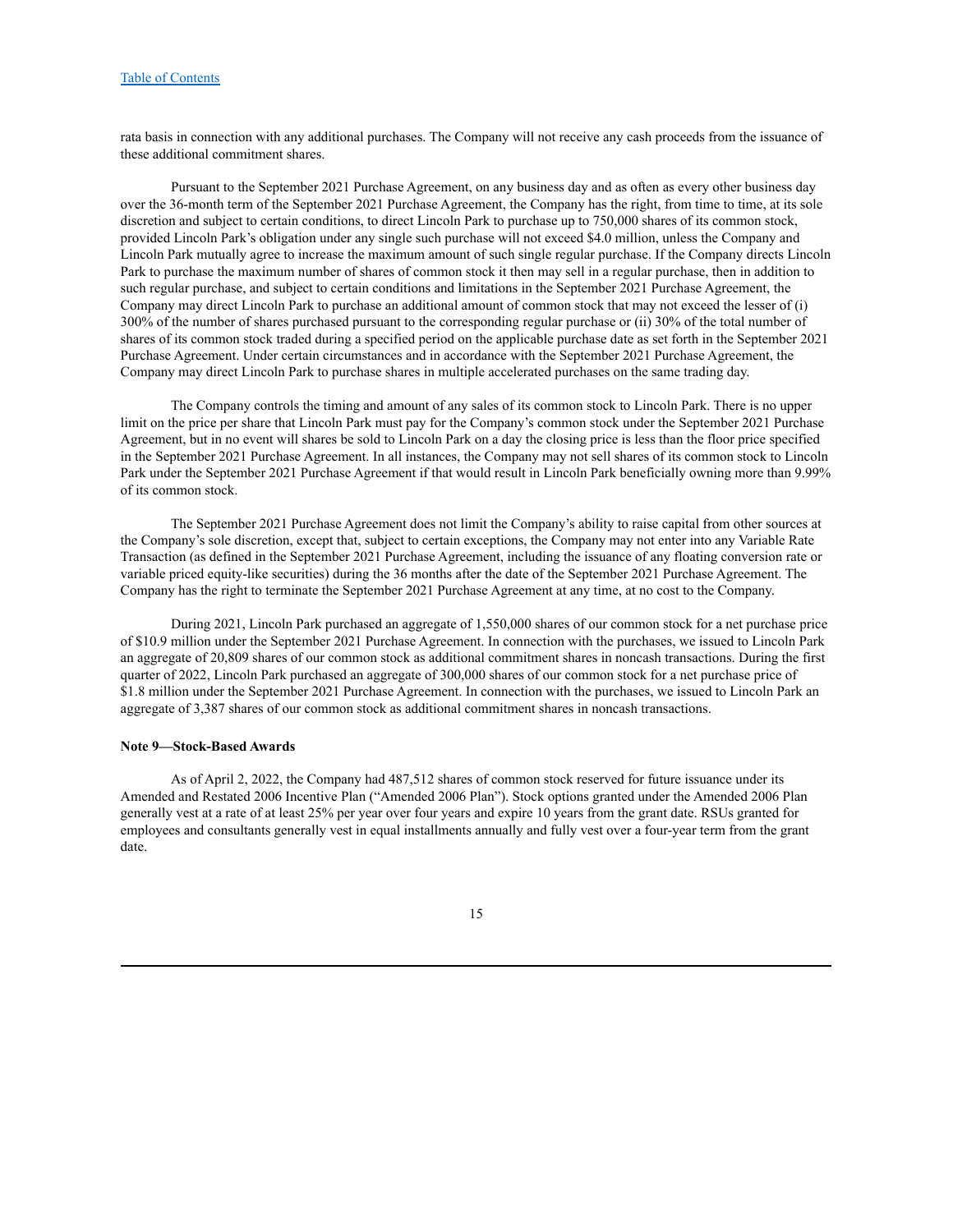# *Stock Options*

The following table summarizes the activity related to stock options during the three months ended April 2, 2022:

|                                   | Number of<br><b>Shares</b><br>(in thousands) |   | Weighted-<br>Average<br><b>Exercise</b><br>Price |
|-----------------------------------|----------------------------------------------|---|--------------------------------------------------|
| Outstanding as of January 1, 2022 | 5,899                                        | S | 0.88                                             |
| Granted                           |                                              |   |                                                  |
| Exercised                         | (197)                                        |   | 0.70                                             |
| Expired or forfeited              | (372)                                        |   | 0.76                                             |
| Outstanding as of April 2, 2022   | 5,330                                        | S | 0.90                                             |

# *Restricted Stock Units*

The following table summarizes the activity related to RSUs during the three months ended April 2, 2022:

|                                   | Number of<br><b>Shares</b><br>(in thousands) | Weighted-<br>Average<br><b>Grant-Date</b><br><b>Fair Value</b><br>per Share |
|-----------------------------------|----------------------------------------------|-----------------------------------------------------------------------------|
| Outstanding as of January 1, 2022 | 2,228                                        | \$<br>1.36                                                                  |
| Granted                           | 1,446                                        | 3.65                                                                        |
| Vested                            | (533)                                        | 0.76                                                                        |
| Forfeited                         | $\left( 2\right)$                            | 0.54                                                                        |
| Outstanding as of April 2, 2022   | 3,139                                        | \$<br>2.52                                                                  |

### *Stock-Based Compensation*

The following table summarizes the stock-based compensation expense by line item in the condensed consolidated statements of operations (in thousands):

|                                     | <b>Three Months Ended</b> |  |                  |  |
|-------------------------------------|---------------------------|--|------------------|--|
|                                     | April 2,<br>2022          |  | April 3,<br>2021 |  |
| Cost of sales                       |                           |  |                  |  |
| Research and development            | 176                       |  | 110              |  |
| Selling, general and administrative | 503                       |  | 225              |  |
| Total                               | 682                       |  | 338              |  |

As of April 2, 2022, the Company had approximately \$8.0 million, net of estimated forfeitures, of unearned stockbased compensation, which it expects to recognize over a weighted-average period of approximately 3.4 years.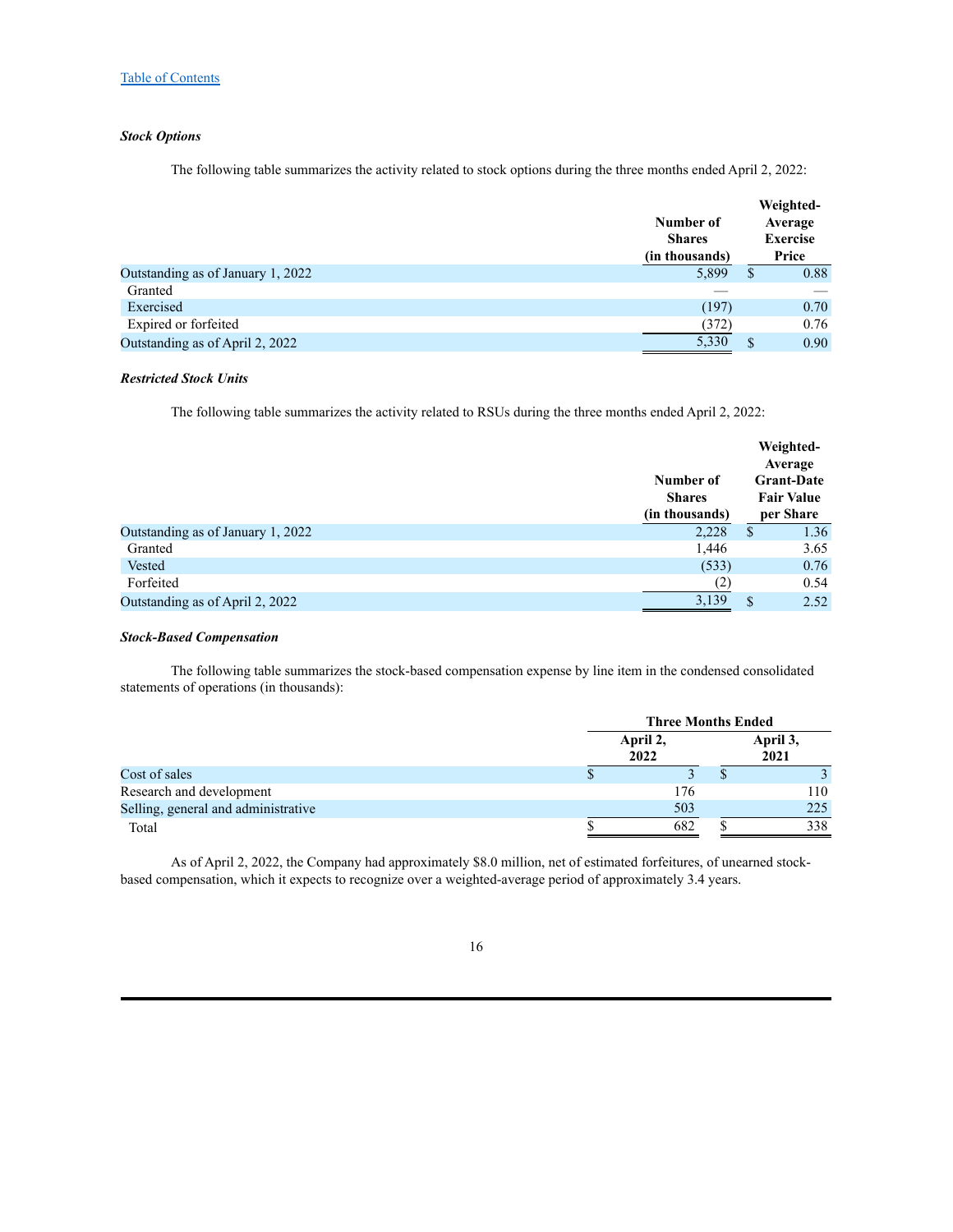# **Item 2. Management's Discussion and Analysis of Financial Condition and Results of Operations**

# *Note Regarding Forward-Looking Statements*

*This Management's Discussion and Analysis of Financial Condition and Results of Operations ("MD&A") and other* parts of this report include "forward-looking statements" within the meaning of the Private Securities Litigation Reform Act of 1995. Forward-looking statements are statements other than historical facts and often address future events or our future *performance. Words such as "anticipate," "estimate," "expect," "project," "intend," "may," "will," "might," "plan," "predict,"* "believe," "should," "could" and similar words or expressions are intended to identify forward-looking statements, although *not all forward-looking statements contain these identifying words.*

*Forward-looking statements contained in this MD&A include statements about, among other things:*

- *specific and overall impacts of the COVID-19 pandemic on our financial condition and results of operations;*
- *our beliefs regarding the market and demand for our products or the component products we resell;*
- our ability to develop and launch new products that are attractive to the market and stimulate customer demand *for these products;*
- *our plans relating to our intellectual property, including our goals of monetizing, licensing, expanding and defending our patent portfolio;*
- *our expectations and strategies regarding outstanding legal proceedings and patent reexaminations relating to our intellectual property portfolio;*
- *our expectations with respect to any strategic partnerships or other similar relationships we may pursue;*
- *the competitive landscape of our industry;*
- *general market, economic and political conditions;*
- *our business strategies and objectives;*
- *our expectations regarding our future operations and financial position, including revenues, costs and prospects,* and our liquidity and capital resources, including cash flows, sufficiency of cash resources, efforts to reduce *expenses and the potential for future financings;*
- our ability to remediate any material weakness, maintain effective internal control over financial reporting and *satisfy the accelerated and enhanced disclosure obligations that will apply to us as we transition from a "smaller reporting company" to a "large accelerated filer" in 2022; and*
- the impact of the above factors and other future events on the market price and trading volume of our common *stock.*

*All forward-looking statements reflect management's present assumptions, expectations and beliefs regarding future* events and are subject to known and unknown risks, uncertainties and other factors that could cause actual results to differ materially from those expressed in or implied by any forward-looking statements. These risks and uncertainties include those described under "Risk Factors" in Part II, Item 1A of this report. In light of these risks and uncertainties, our forward-looking statements should not be relied on as predictions of future events. Additionally, many of these risks and uncertainties are currently elevated by and may or will continue to be elevated by the COVID-19 pandemic. All forward-looking statements reflect our assumptions, expectations and beliefs only as of the date they are made, and except as required by law, we *undertake no obligation to revise or update any forward-looking statements for any reason.*

*The following MD&A should be read in conjunction with our condensed consolidated financial statements and the* related notes included in Part I, Item 1 of this report, as well as our Annual Report on Form 10-K for our fiscal year ended January 1, 2022 (the "2021 Annual Report") filed with the Securities and Exchange Commission (the "SEC"). All information presented herein is based on our fiscal calendar, and references to particular years, quarters, months or periods refer to our fiscal years ended in January or December and the associated quarters, months and periods of those fiscal years. Each of the terms the "Company," "Netlist," "we," "us," or "our" as used herein refers collectively to Netlist, Inc. and its consolidated *subsidiaries, unless otherwise stated.*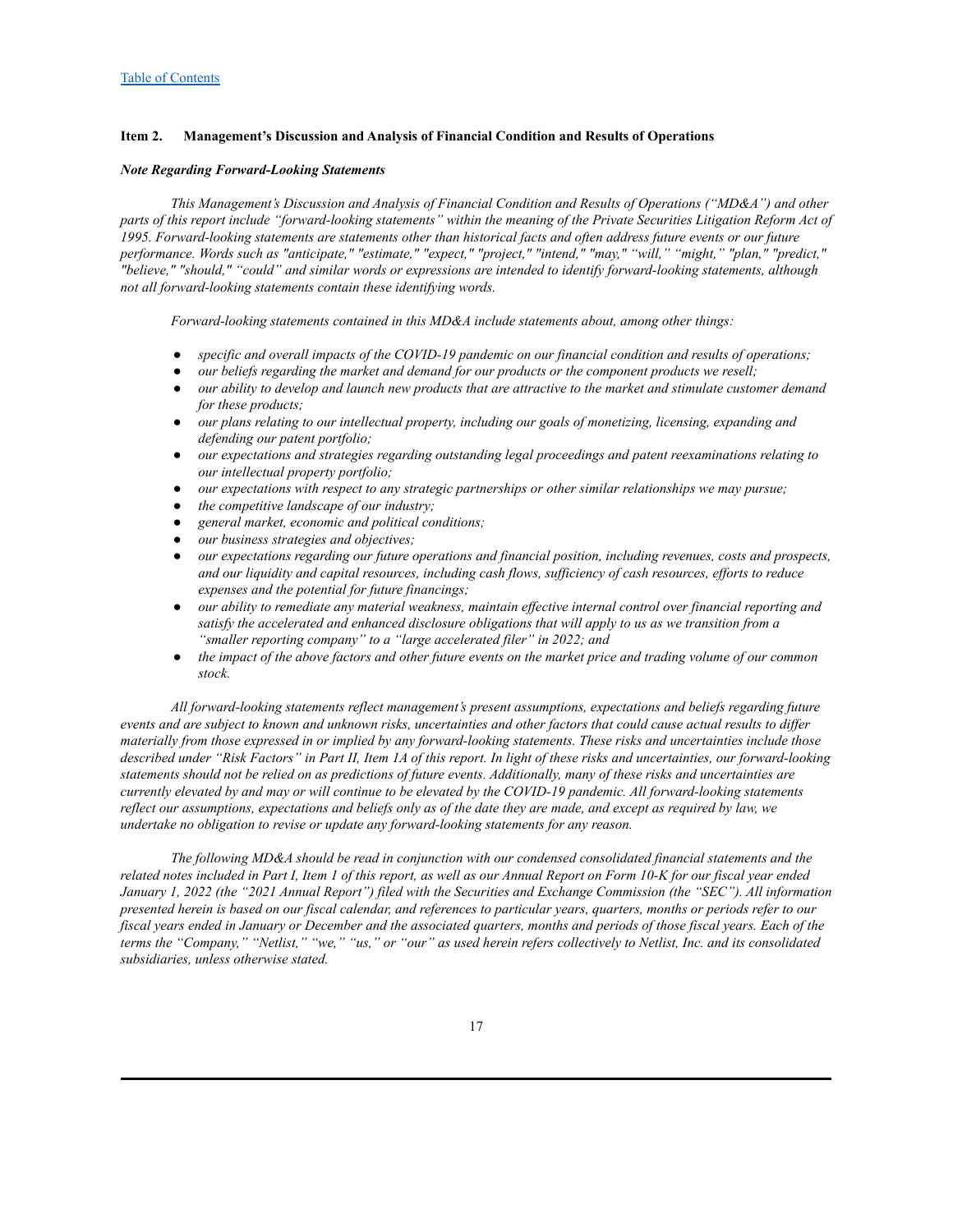# **Overview**

Netlist provides high-performance solid state drives and modular memory solutions to enterprise customers in diverse industries. Our NVMe SSDs in various capacities and form factors and the line of custom and specialty memory products bring industry-leading performance to server and storage appliance customers and cloud service providers. Netlist licenses its portfolio of intellectual property including patents, in server memory, hybrid memory and storage class memory, to companies that implement Netlist's technology.

During the first quarter of 2022, we recorded net sales of \$50.2 million, gross margin of \$3.4 million and net loss of \$5.9 million. We have historically financed our operations primarily with proceeds from issuances of equity and debt securities and cash receipts from revenues. We have also funded our operations with a revolving line of credit and term loans under a bank credit facility. See "Recent Developments" and "Liquidity and Capital Resources" below for more information.

### **Recent Developments**

#### *SK hynix License Agreement and Supply Agreement*

On April 5, 2021, we entered into a Strategic Product Supply and License Agreement (the "License Agreement") and Product Purchase and Supply Agreement with SK hynix, Inc., a South Korean memory semiconductor supplier ("SK hynix"). Both agreements have a term of 5 years. Under the License Agreement, (a) we have granted to SK hynix fully paid, worldwide, non-exclusive, non-assignable licenses to certain of our patents covering memory technologies and (b) SK hynix has granted to us fully paid, worldwide, non-exclusive, non-assignable licenses to its patent portfolio. In addition, the License Agreement provided for the settlement of all intellectual property proceedings between us and SK hynix and a settlement fee of \$40 million paid to us by SK hynix. In addition, the parties have agreed to collaborate on certain technology development activities.

### *Amendment to SVB Credit Agreement*

On October 31, 2009, we entered into the SVB Credit Agreement, which provides for a revolving line of credit of up to \$5.0 million. The borrowing base is limited to 85% of eligible accounts receivable, subject to certain adjustments as set forth in the SVB Credit Agreement. On April 9, 2021, we entered into an amendment to the SVB Credit Agreement to accrue interest on advances at a per annum rate equal to the greater of 2.25% above the Prime Rate or 5.50% and to extend the maturity date to December 30, 2021. The amount available for borrowing may be increased to \$7.0 million and the maturity date will be extended to April 29, 2022 upon our request, if we meet certain conditions.

On April 29, 2022, we entered into an amendment to the SVB Credit Agreement to accrue interest on advance at a per annum rate equal to the greater of 0.75% above the Prime Rate or 4.25%. The borrowing base is limited to 85% of eligible accounts receivable, subject to certain adjustments, and 50% of eligible inventory. The maximum amount available for borrowing was increased to \$10.0 million and the maturity date to April 28, 2023.

As of April 2, 2022, the outstanding borrowings under the SVB Credit Agreement were \$4.7 million with additional borrowing availability of \$0.1 million. During the three months ended April 2, 2022, we made net payments of \$2.3 million under the SVB Credit Agreement.

### *September 2021 Lincoln Park Purchase Agreement*

On September 28, 2021, we entered into a purchase agreement (the "Second 2021 Purchase Agreement") with Lincoln Park, pursuant to which we have the right to sell to Lincoln Park up to an aggregate of \$75 million in shares of our common stock over the 36-month term of the Second 2021 Purchase Agreement subject to the conditions and limitations set forth in the Second 2021 Purchase Agreement.

During 2021, Lincoln Park purchased an aggregate of 1,550,000 shares of our common stock for a net purchase price of \$10.9 million under the Second 2021 Purchase Agreement. In connection with the purchases, we issued to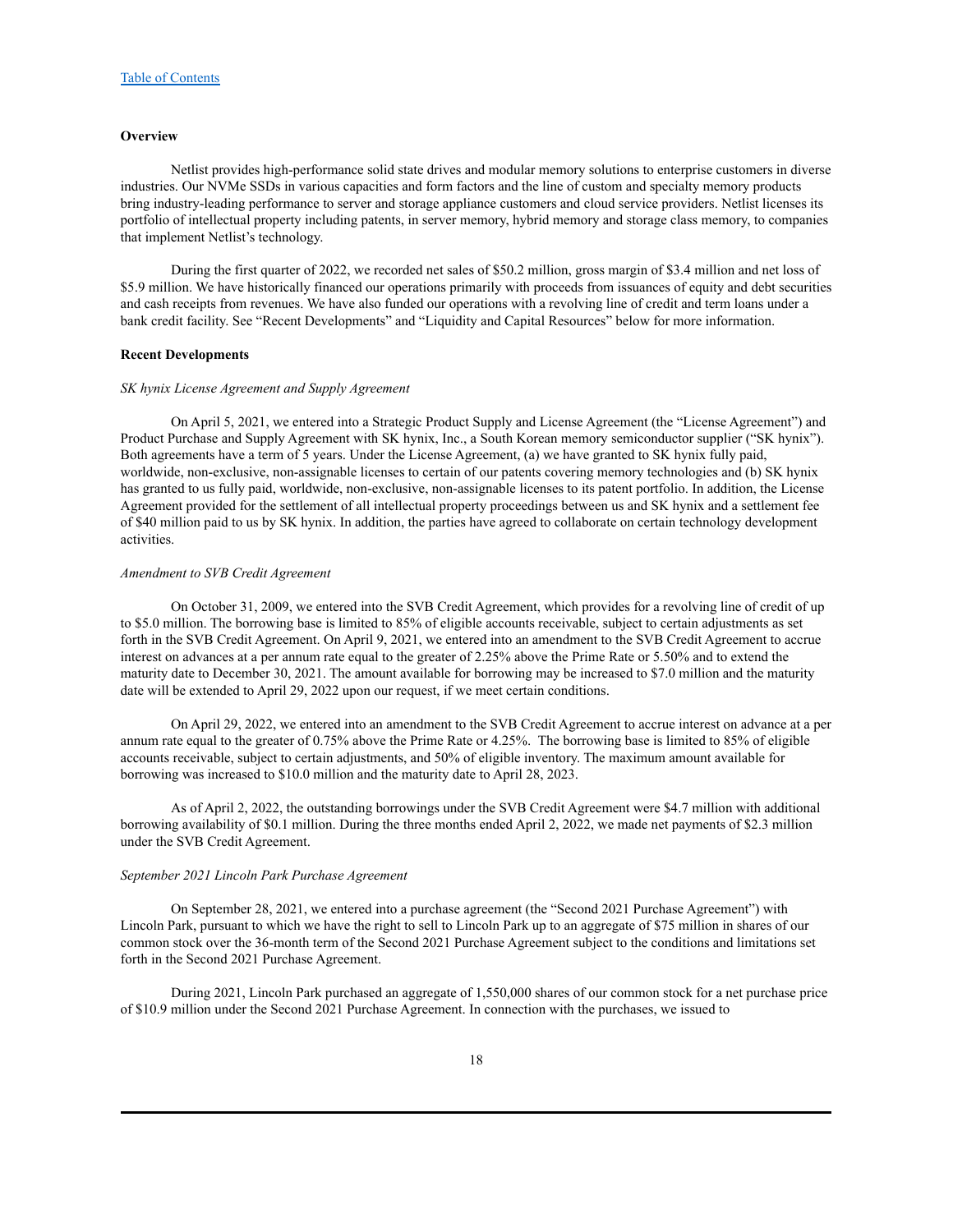Lincoln Park an aggregate of 20,809 shares of our common stock as additional commitment shares in noncash transactions. During the first quarter of 2022, Lincoln Park purchased an aggregate of 300,000 shares of our common stock for a net purchase price of \$1.8 million under the Second 2021 Purchase Agreement. In connection with the purchases, we issued to Lincoln Park an aggregate of 3,387 shares of our common stock as additional commitment shares in noncash transactions

# **Economic Conditions, Challenges and Risks**

Our performance, financial condition and prospects are affected by a number of factors and are exposed to a number of risks and uncertainties. We operate in a competitive and rapidly evolving industry in which new risks emerge from time to time, and it is not possible for us to predict all of the risks we may face, nor can we assess the impact of all factors on our business or the extent to which any factor or combination of factors could cause actual results to differ from our expectations. See the discussion of certain risks that we face under "Risk Factors" in Part II, Item 1A of this report.

### *Impact of COVID-19 on our Business*

The impact of the coronavirus disease ("COVID-19") pandemic will have on our consolidated results of operations is uncertain. Although we initially observed demand increases in our products, we anticipate that the global health crisis caused by COVID-19 may negatively impact business activity across the globe. We will continue to actively monitor the situation and may take further actions altering our business operations that we determine are in the best interests of our employees, customers, suppliers, and stakeholders, or as required by federal, state, or local authorities. It is not clear what the potential effects of such alterations or modifications may have on our business, consolidated results of operations, financial condition, and liquidity.

# **Results of Operations**

### *Net Sales and Gross Margin*

Net sales and gross margin for the three months ended April 2, 2022, and April 3, 2021 were as follows (dollars in thousands):

|               |          | <b>Three Months Ended</b> |          |               |  |
|---------------|----------|---------------------------|----------|---------------|--|
|               | April 2, |                           | April 3, | $\frac{6}{9}$ |  |
|               | 2022     |                           | 2021     | Change        |  |
| Net sales     | 50,200   |                           | 14.897   | 237%          |  |
| Cost of sales | 46,837   |                           | 13,396   | 250%          |  |
| Gross profit  | 3,363    | D                         | 1,501    | 124%          |  |
| Gross margin  |          | $7\frac{9}{6}$            | $10\%$   |               |  |

*Net Sales*

Net sales include resales of component products including DIMMs, SSDs, and dynamic random access memory ("DRAM ICS" OR DRAM) products, and sales of our high-performance memory subsystems.

Net product sales increased by approximately \$35.3 million during the first quarter of 2022 compared to the same quarter of 2021, primarily as a result of a \$35.2 million increase in re-sale of SK Hynix products and a \$1.1 million increase in sale of Netlist's flash and SSD products, offset by a \$1.0 million decrease in sales of low profile memory subsystem products.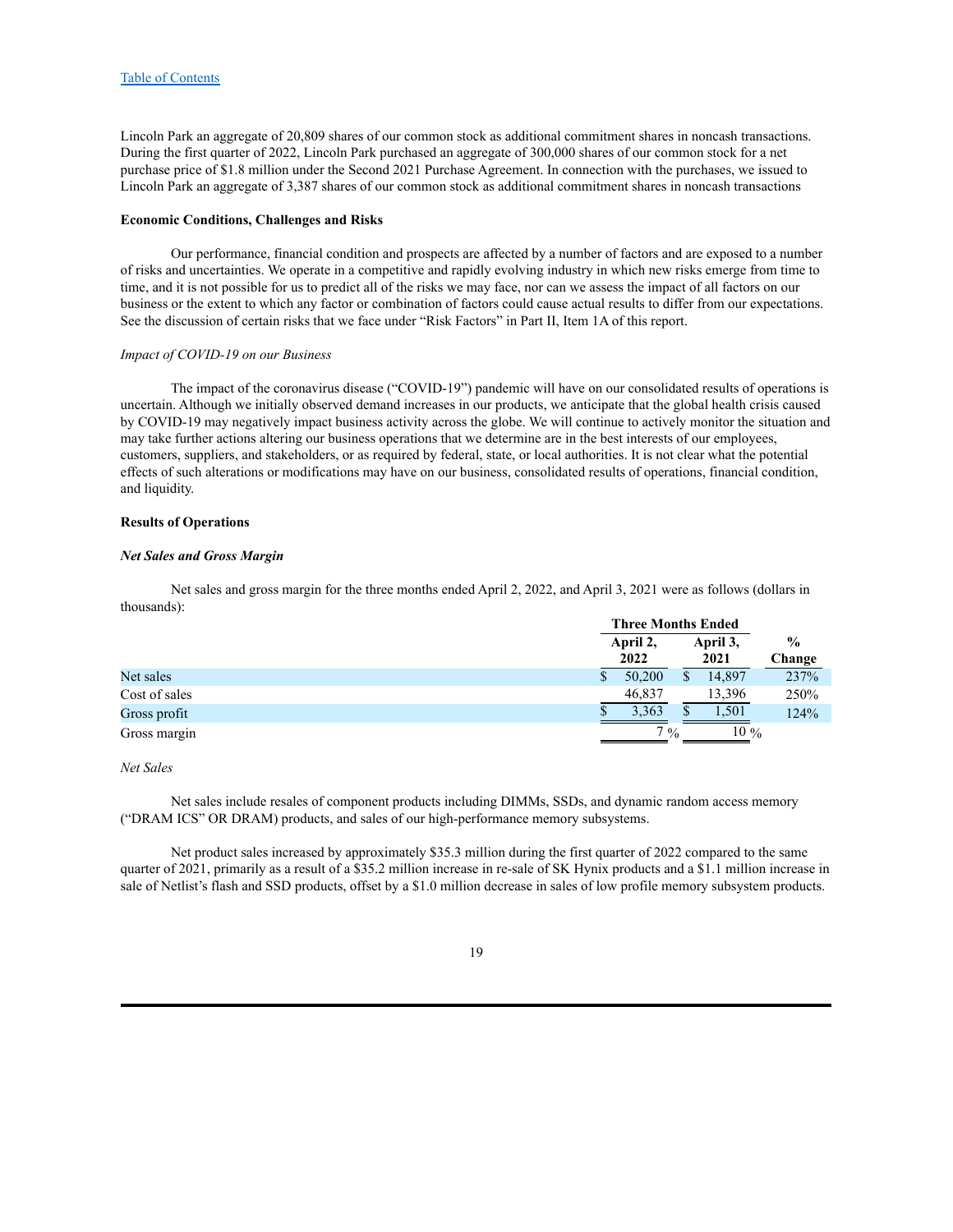# *Gross Margin*

Product gross profit increased during the first quarter of 2022 compared to the same periods of 2021 due primarily to higher sales across all product groups. Product gross margin percentage decreased between the periods as a result of the change in our product mix and increased component product resales as a percentage of revenue.

### *Operating Expenses*

Operating expenses for the three months ended April 2, 2022, and April 3, 2021, were as follows (dollars in thousands):

|                                     | <b>Three Months Ended</b> |       |  |        |         |  |  |  |  |  |  |  |  |  |  |  |          |  |  |  |               |
|-------------------------------------|---------------------------|-------|--|--------|---------|--|--|--|--|--|--|--|--|--|--|--|----------|--|--|--|---------------|
|                                     | April 2,                  |       |  |        |         |  |  |  |  |  |  |  |  |  |  |  | April 3. |  |  |  | $\frac{0}{0}$ |
|                                     |                           | 2022  |  | 2021   | Change  |  |  |  |  |  |  |  |  |  |  |  |          |  |  |  |               |
| Research and development            |                           | 2,457 |  | 1.124  | $119\%$ |  |  |  |  |  |  |  |  |  |  |  |          |  |  |  |               |
| Percentage of net sales             |                           | $5\%$ |  | $8\%$  |         |  |  |  |  |  |  |  |  |  |  |  |          |  |  |  |               |
| Intellectual property legal fees    |                           | 2.826 |  | 2,287  | $24\%$  |  |  |  |  |  |  |  |  |  |  |  |          |  |  |  |               |
| Percentage of net sales             |                           | $6\%$ |  | $15\%$ |         |  |  |  |  |  |  |  |  |  |  |  |          |  |  |  |               |
| Selling, general and administrative |                           | 3.938 |  | 1.957  | $101\%$ |  |  |  |  |  |  |  |  |  |  |  |          |  |  |  |               |
| Percentage of net sales             |                           | $8\%$ |  | $13\%$ |         |  |  |  |  |  |  |  |  |  |  |  |          |  |  |  |               |

#### *Research and Development*

Research and development expenses increased during the first quarter 2022 compared to the same period of 2021 due primarily to an increase in employee headcount, related overhead and new product research.

### *Intellectual Property Legal Fees*

Intellectual property legal fees consist of legal fees incurred for patent filings, protection and enforcement. Although we expect intellectual property legal fees to generally increase over time as we continue to protect, defend and enforce and seek to expand our patent portfolio, these increases may not be linear but may occur in lump sums depending on the due dates of patent filings and their associated fees and the arrangements we may make with our legal advisors in connection with enforcement proceedings, which may include fee arrangements or contingent fee arrangements in which we would pay these legal advisors on a scaled percentage of any negotiated fees, settlements or judgments awarded to us based on if, how and when the fees, settlements or judgments are obtained. See Note 7 to the condensed consolidated financial statements included in Part I, Item 1 of this report for further discussion.

Intellectual property legal fees increased during the first quarter 2022 compared to the same period of 2021 primarily due to our continued efforts to defend and enforce our patent portfolio.

### *Selling, General and Administrative*

Selling, general and administrative expenses increased during the first quarter of 2022 compared to the same period of 2021 due primarily to an increase in employee headcount and overhead and outside services. As a result of the significant increase in the value of our non-affiliate public float in recent periods, we are a "large accelerated filer" as of the end of fiscal year ended January 2, 2022 which means that we need to file our quarterly and annual reports on an accelerated basis and that we are required to have our independent registered public accounting firm audit and attest to our internal control over financial reporting. Complying with these requirements requires us to invest a material amount in enhancing our financial reporting infrastructure that will cause our selling, general and administrative expenses to increase in future periods.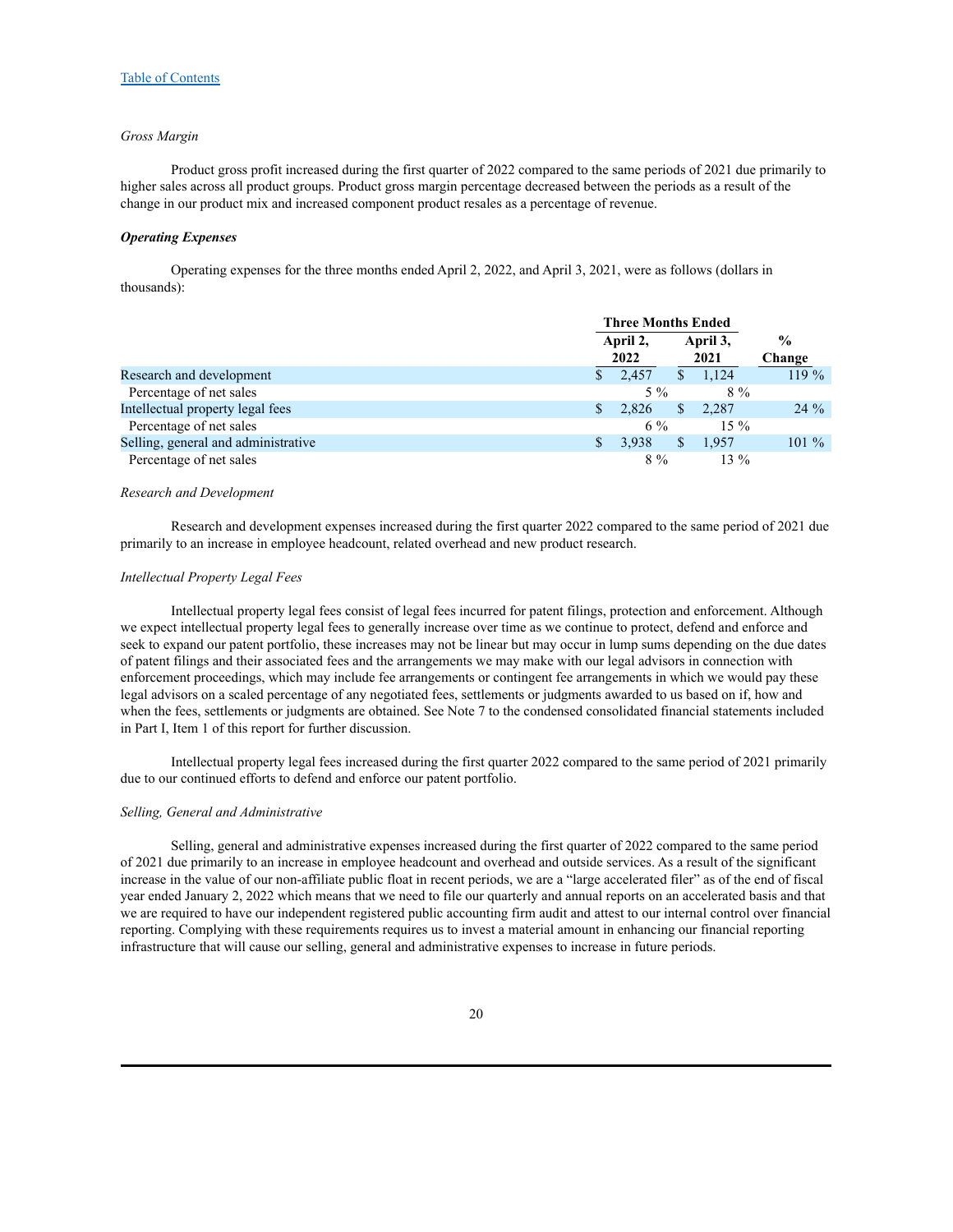# *Other Expense, Net*

Other expense, net for the three months ended April 2, 2022, and April 3, 2021 was as follows (dollars in thousands):

|                          | <b>Three Months Ended</b> |                  |  |                  |                         |
|--------------------------|---------------------------|------------------|--|------------------|-------------------------|
|                          |                           | April 2,<br>2022 |  | April 3,<br>2021 | $\frac{0}{0}$<br>Change |
| Interest expense, net    |                           |                  |  | (147)            |                         |
| Other expense, net       |                           | ا کے             |  | (2)              |                         |
| Total other expense, net |                           | 12 I             |  | (149)            | $91\%$                  |

Interest expense, net, in 2021 consisted primarily of interest expense on the \$15 million secured convertible note issued to SVIC in November 2015 and a revolving line of credit under the SVB Credit Agreement, along with the accretion of debt discounts and amortization of debt issuance costs on the SVIC Note. The SVIC note was paid off in the fourth quarter of 2021 resulting in a decrease in interest expense for the first quarter of 2022. During the first quarter of 2022, other expense was consistent compared with the same quarter of 2021.

### **Liquidity and Capital Resources**

Our primary sources of cash are historically proceeds from issuances of equity and debt securities and receipts from revenues. In addition, we have received proceeds from non-recurring engineering and licensing of our patent portfolio, including as a result of our entry into the SK hynix License Agreement, which we use to support our operations. We have also funded our operations with a revolving line of credit under a bank credit facility, and to a lesser extent, equipment leasing arrangements.

The following tables present selected financial information as of April 2, 2022, and January 1, 2022 and for the first three months of 2022 and 2021 (in thousands):

|                                                       | April 2,<br>2022 |  |        |
|-------------------------------------------------------|------------------|--|--------|
| Cash, cash equivalents and restricted cash            | 58.330           |  | 58.479 |
| Convertible promissory note and accrued interest, net | 376              |  | 562    |
| Working capital                                       | 48.652           |  | 52.613 |

|                                                     | <b>Three Months Ended</b> |  |                  |  |
|-----------------------------------------------------|---------------------------|--|------------------|--|
|                                                     | April 2,<br>2022          |  | April 3,<br>2021 |  |
| Net cash provided by (used in) operating activities | 1.217                     |  | (4,291)          |  |
| Net cash used in investing activities               | (221)                     |  | (41)             |  |
| Net cash (used in) provided by financing activities | (1, 145)                  |  | 14.322           |  |

During the three months ended April 2, 2022, net cash provided by operating activities was primarily a result of net loss of \$5.9 million, non-cash adjustments to net loss of \$0.9 million, and net cash inflows from changes in operating assets and liabilities of \$6.2 million driven predominantly by an increase in accounts payable due to higher inventory purchases to support increase in sales and higher legal fees to defend our patent portfolio, and a decrease in accounts receivable. Net cash used in financing activities during the three months ended April 2, 2022 primarily consisted of \$1.8 million in net proceeds from issuance of common stock under the Second 2021 Lincoln Park Purchase Agreements, \$0.1 million in proceeds from exercise of stock options, offset by \$2.3 million in net repayments under the SVB Credit Agreement and \$0.6 million in payments for taxes related to net share settlement of equity awards.

During the three months ended April 3, 2021, net cash used in operating activities was primarily a result of net loss of \$4.0 million and non-cash adjustments to net loss of \$0.6 million, offset by net cash outflows from changes in operating assets and liabilities of \$0.9 million driven predominantly by an increase in inventories due to higher purchases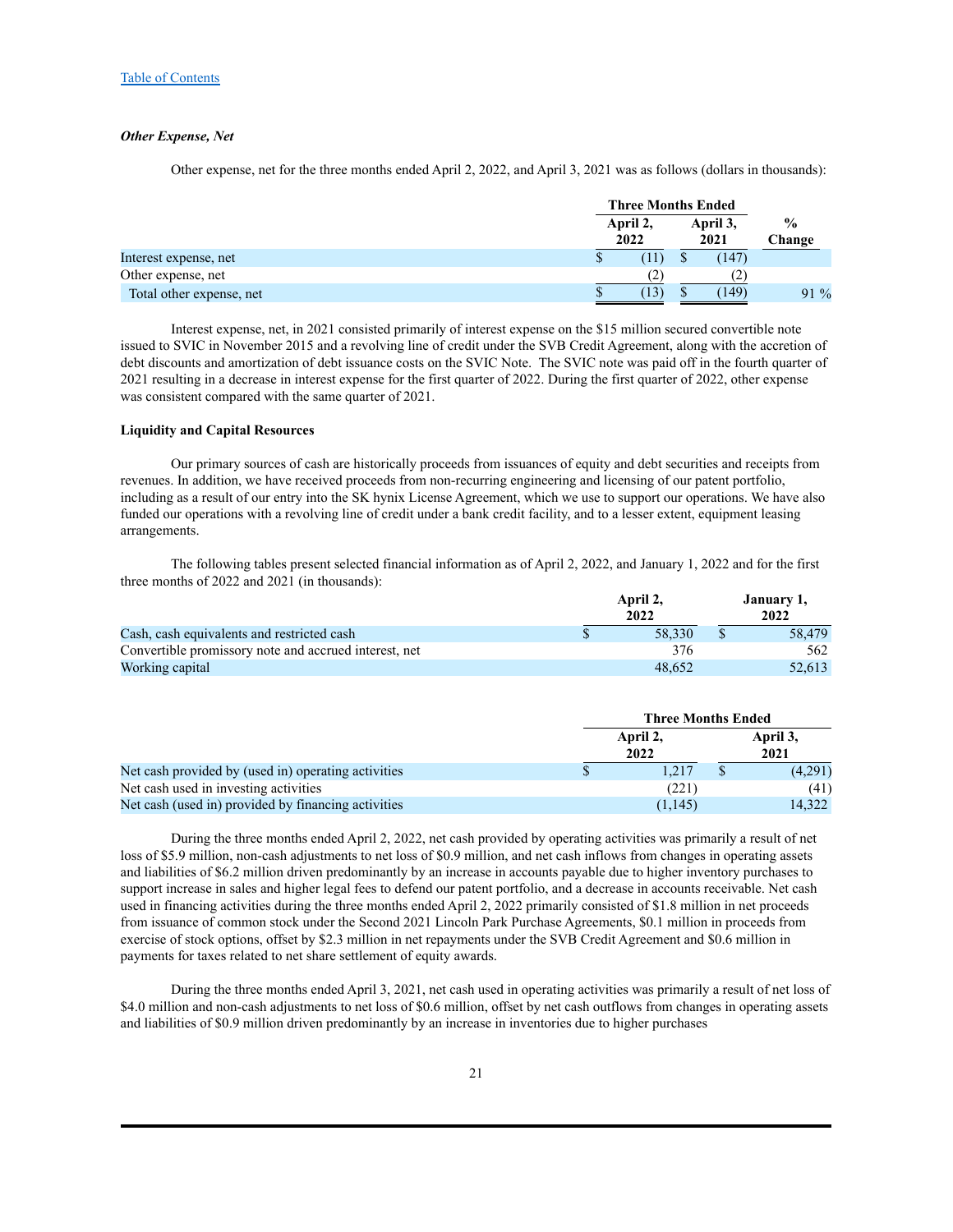to support increased sales, partially offset by an increase in accounts payable. Net cash provided by financing activities during the three months ended April 3, 2021 primarily consisted of \$9.4 million in net proceeds from issuance of common stock under the Lincoln Park Purchase Agreements, \$4.0 million in proceeds from exercise of warrants, \$0.4 million in proceeds from exercise of stock options and \$1.0 million in net borrowings under the SVB Credit Agreement, partially offset by \$0.3 million in payments of taxes related to net share settlement of equity awards.

### *Capital Resources*

#### *September 2021 Lincoln Park Purchase Agreement*

On September 28, 2021, we entered into the September 2021 Purchase Agreement with Lincoln Park, pursuant to which we have the right to sell to Lincoln Park up to an aggregate of \$75.0 million in shares of our common stock over the 36month term of the September 2021 Purchase Agreement subject to the conditions and limitations set forth in the Second 2021 Purchase Agreement. As of April 2, 2022, \$62.4 million remains available under the September 2021 Purchase Agreement with Lincoln Park.

#### *SVB Credit Agreement*

On October 31, 2009, we entered into the SVB Credit Agreement, which provides for a revolving line of credit of up to \$5.0 million. The borrowing base is limited to 85% of eligible accounts receivable, subject to certain adjustments as set forth in the SVB Credit Agreement. On April 9, 2021, we entered into an amendment to the SVB Credit Agreement to accrue interest on advances at a per annum rate equal to the greater of 2.25% above the Prime Rate or 5.50% and to extend the maturity date to December 30, 2021. The amount available for borrowing may be increased to \$7.0 million and the maturity date will be extended to April 29, 2022 upon our request, if we meet certain conditions.

On April 29, 2022, we entered into an amendment to the SVB Credit Agreement to accrue interest on advance at a per annum rate equal to the greater of 0.75% above the Prime Rate or 4.25%. The borrowing base is limited to 85% of eligible accounts receivable, subject to certain adjustments, and 50% of eligible inventory. The maximum amount available for borrowing was increased to \$10.0 million and the maturity date to April 28, 2023.

As of April 2, 2022, the outstanding borrowings under the SVB Credit Agreement were \$4.7 million with additional borrowing availability of \$0.1 million. During the three months ended April 2, 2022, we made net payments of \$2.3 million under the SVB Credit Agreement.

# *Suf iciency of Cash Balances and Potential Sources of Additional Capital*

We believe our existing balance of cash and cash equivalents together with cash receipts from revenues, borrowing availability under the SVB Credit Agreement, the equity financing available under September 2021 Lincoln Park Purchase Agreement, funds raised through other future debt and equity offerings and taking into account cash expected to be used in our operations, will be sufficient to meet our anticipated cash needs for at least the next 12 months.

### *Of -Balance Sheet Arrangements*

We do not have any off-balance sheet arrangements that have or are reasonably likely to have a current or future effect on our financial condition, changes in financial condition, revenues or expenses, results of operations, liquidity, capital expenditure or capital resources that is material to investors.

# **Critical Accounting Policies and Use of Estimates**

The preparation of our condensed consolidated financial statements in conformity with U.S. GAAP requires management to make estimates and assumptions that affect the reported amounts of assets and liabilities and disclosures of contingent assets and liabilities at the date of the condensed consolidated financial statements, and the reported amounts of net sales and expenses during the reporting period. By their nature, these estimates and assumptions are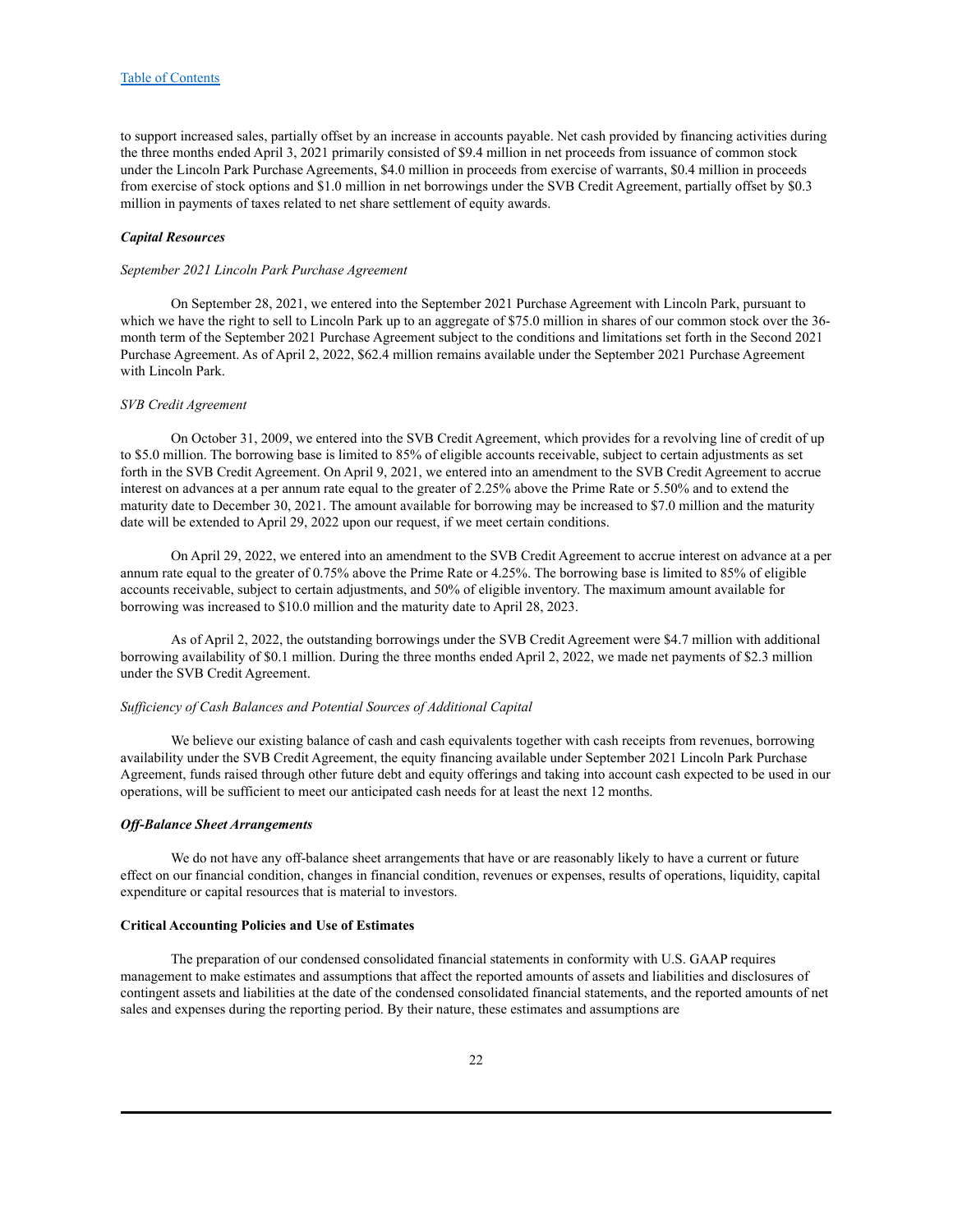subject to an inherent degree of uncertainty. We base our estimates and assumptions on our historical experience, knowledge of current conditions and our beliefs of what could occur in the future considering available information. We review our estimates and assumptions on an ongoing basis. Actual results may differ from our estimates, which may result in material adverse effects on our consolidated operating results and financial position.

Our critical accounting policies and estimates are discussed in Note 2 to the condensed consolidated financial statements in this report and in the notes to consolidated financial statements in Part II, Item 8 of our 2021 Annual Report and in the MD&A in our 2021 Annual Report. There have been no significant changes to our critical accounting policies since our 2021 Annual Report.

# <span id="page-22-0"></span>**Item 3. Quantitative and Qualitative Disclosures About Market Risk**

### *Foreign Currency Exchange Risk*

All of our sales and the majority of our expenses are denominated in U.S. dollars. Since we operate in China, a percentage of our operational expenses are denominated in RMB and exchange volatility could positively or negatively impact those operating costs. Additionally, we may hold certain assets and liabilities in local currency on our consolidated balance sheet. As the operational expenses in RMB is immaterial, we do not believe that foreign exchange volatility has a material impact on our current business or results of operations.

# **Item 4. Controls and Procedures**

### *Evaluation of Disclosure Controls and Procedures*

We maintain disclosure controls and procedures that are designed to ensure that information required to be disclosed by us in reports we file or submit under the Securities Exchange Act of 1934, as amended (the "Exchange Act") is recorded, processed, summarized and reported within the time periods specified in the SEC's rules and forms, and is accumulated and communicated to our management, including our principal executive officer and principal financial officer, as appropriate to allow timely decisions regarding required disclosures.

Our management conducted an evaluation, with the participation of our principal executive officer and principal financial officer, of the effectiveness of our disclosure controls and procedures (as defined in Rules 13a-15(e) and 15d-15(e) promulgated under the Exchange Act) as of the end of the period covered by this report. Based on this evaluation, due to the elimination of our audit committee in August 2020 and ineffective design and maintenance of controls over user access and program change management related to certain information technology (IT) systems that support the Company's financial reporting processes, our principal executive officer and our principal financial officer concluded that our disclosure controls and procedures were not effective as of April 2, 2022.

Notwithstanding the material weakness in our internal control over financial reporting, we have concluded that the unaudited condensed consolidated financial statements included in this Form 10-Q fairly present, in all material respects, our financial position, results of operations and cash flows for the periods presented in conformity with U.S. GAAP.

#### *Changes in Internal Control over Financial Reporting*

There were no changes in our internal control over financial reporting that occurred during the quarter ended April 2, 2022 that have materially affected, or are reasonably likely to materially affect, our internal control over financial reporting.

# *Remediation Initiatives*

In an effort to remediate the identified material weaknesses and enhance our internal controls related to our lack of an independent board and audit committee, we continue to maintain our financial reporting process we followed to prepare consolidated financial statements in accordance with U.S. GAAP for audit committee meetings on a quarterly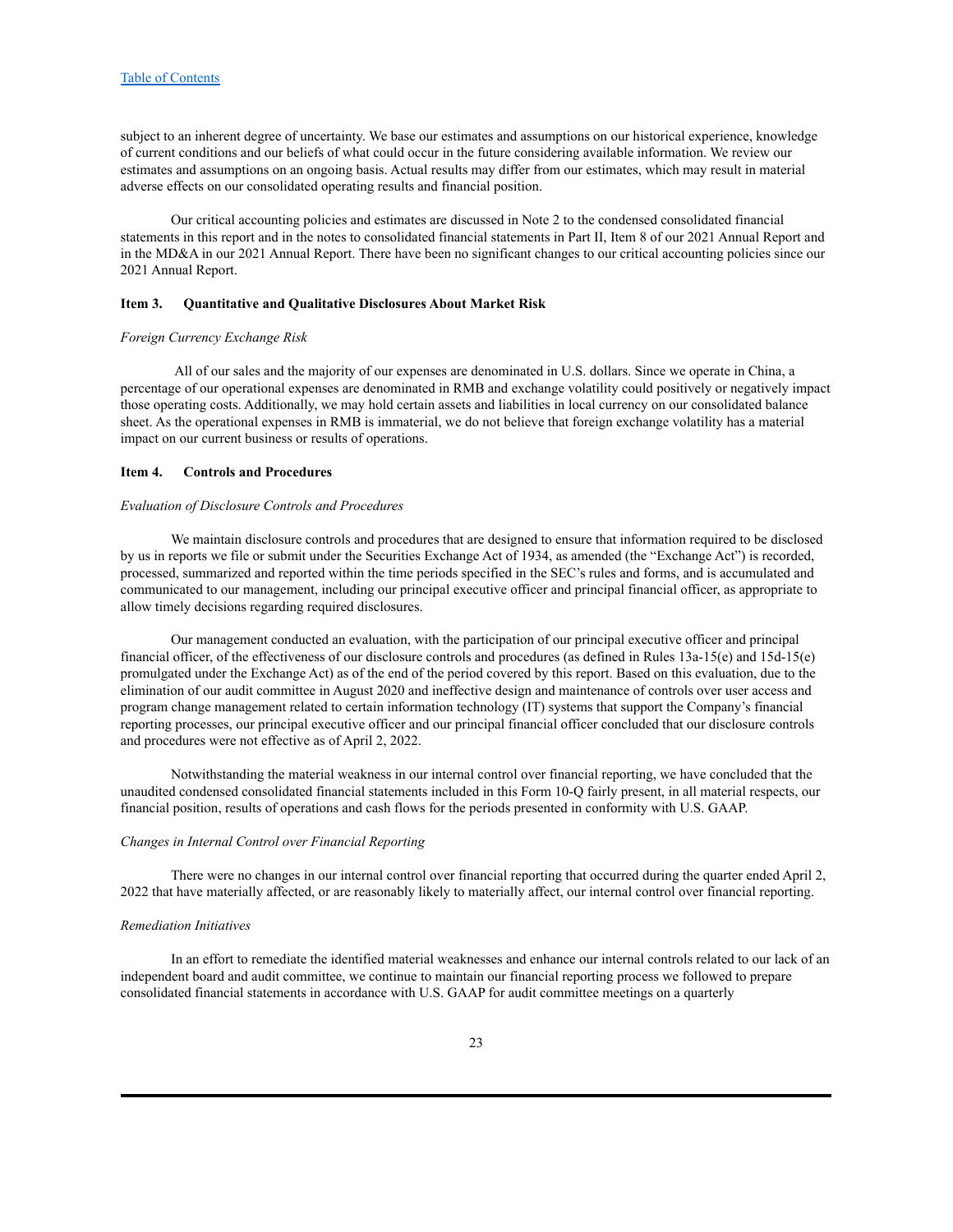and annual basis. We engage all departments groups to identify risks to the achievement of our goals as a basis for determining how the risks should be managed. In an effort to remediate the identified material weakness related to our ineffective design and maintenance of controls over user access and program change management related to certain IT systems, we hired a fulltime Senior Director of IT in the fourth quarter of 2021 with a primary mandate to focus on SOX compliance and mitigation plan for 2022. Our Chief Executive Officer and sole director will oversee the process to ensure all required disclosures are made in our consolidated financial statements on a quarterly and annual basis.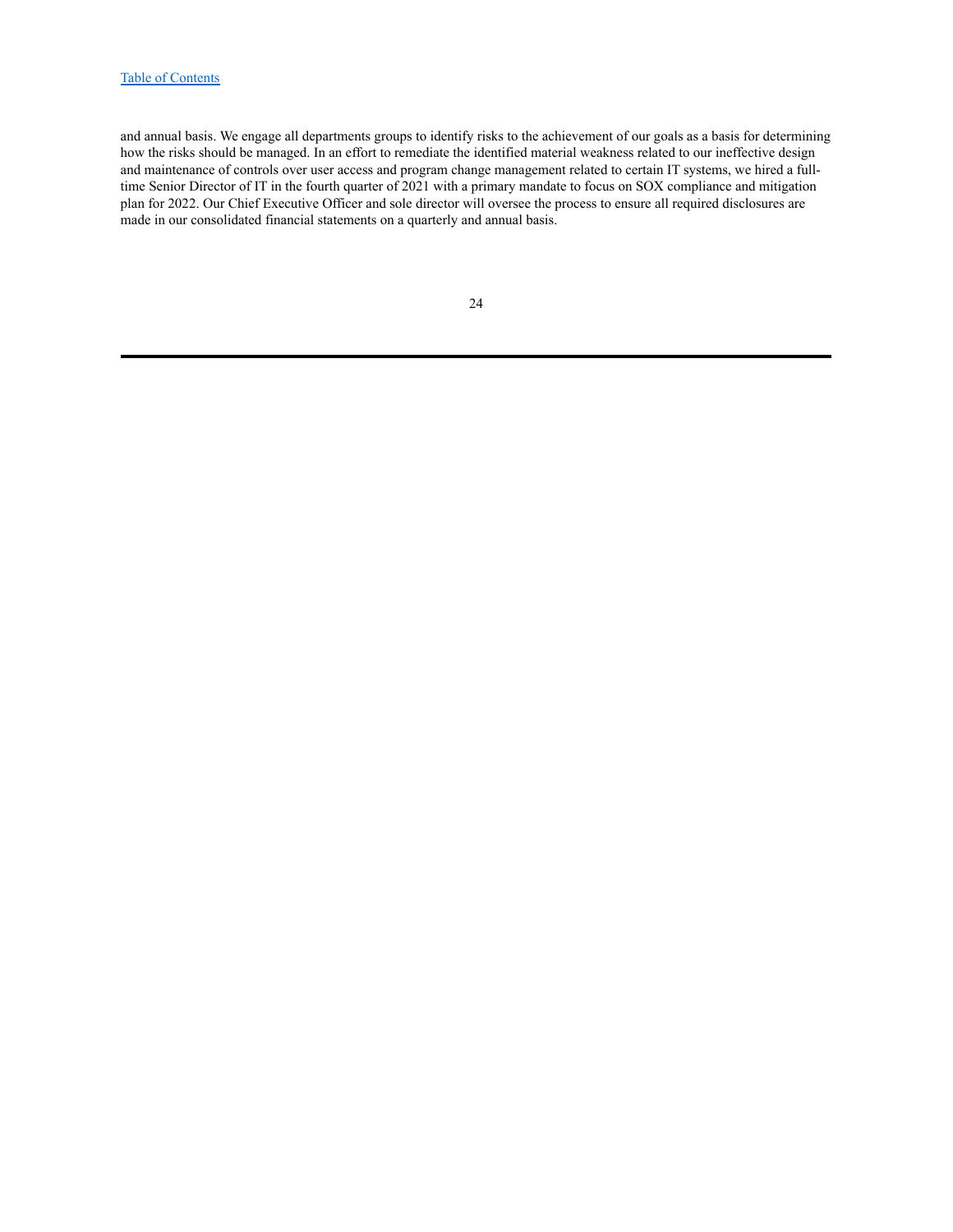# <span id="page-24-0"></span>**PART II. — OTHER INFORMATION**

# **Item 1. Legal Proceedings**

The information under "Litigation and Patent Reexaminations" in Note 7 to the condensed consolidated financial statements included in Part I, Item 1 of this report is incorporated herein by reference.

### <span id="page-24-1"></span>**Item 1A. Risk Factors**

### *Risks Related to Our Business, Operations and Industry*

- We face risks related to the impact of the COVID-19 pandemic and the related protective public health measures;
- We have historically incurred losses and may continue to incur losses;
- The vast majority of our net product sales in recent periods have been generated from resales of component products, including products sourced from Samsung and SK hynix, and any decline in these product resales could significantly harm our performance;
- We are subject to risks relating to our focus on developing our HybriDIMM and NVvault products for our target customer markets;
- Sales to a small number of customers have historically represented a significant portion of our net product sales, and the loss of, or a significant reduction in sales to, any one of these customers could materially harm our business;
- We are subject to risks of disruption in the supply of component products;
- Our customers require that our products undergo a lengthy and expensive qualification process without any assurance of sales;
- If we are unable to timely and cost-effectively develop new or enhanced products that achieve customer and market acceptance or technologies we can monetize, our revenues and prospects could be materially harmed;
- We face intense competition in our industry, and we may not be able to compete successfully in our target markets;
- Our operating results may be adversely impacted by worldwide economic and political uncertainties and specific conditions in the markets we address and in which we or our strategic partners or competitors do business, including ongoing effects of the COVID-19 pandemic and the cyclical nature of and volatility in the memory market and semiconductor industry;
- Our lack of a significant backlog of unfilled orders and the difficulty inherent in estimating customer demand makes it difficult to forecast our short-term requirements, and any failure to optimally calibrate our production capacity and inventory levels to meet customer demand could adversely affect our revenues, gross margin and earnings;
- Declines in our average sale prices, driven by volatile prices for components and other factors, may result in declines in our revenues and gross margin;
- Our manufacturing operations involve significant risks;
- We depend on third parties to design and manufacture components for our products and the component products we resell, which exposes us to risks;
- If our products or the component products we resell do not meet quality standards or are defective or used in defective systems, we may be subject to quality holds, warranty claims, recalls or liability claims;
- If a standardized memory solution that addresses the demands of our customers is developed, our net product sales and market share may decline;
- Our indemnification obligations for the infringement by our products of the rights of others could require us to pay substantial damages;
- We depend on certain key employees, and our business could be harmed if we lose the services of any of these employees or are unable to attract and retain other qualified personnel;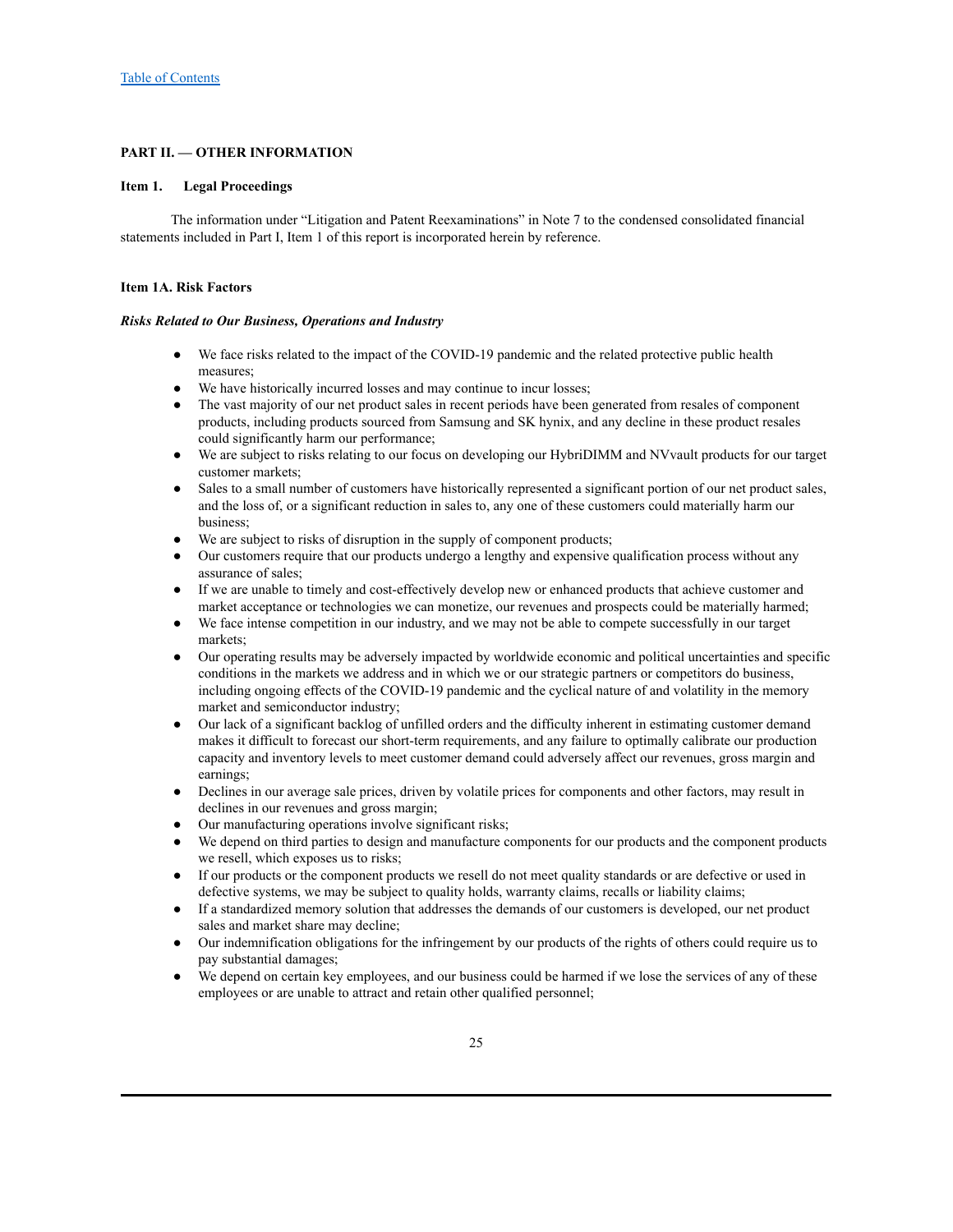- We rely on our internal and third-party sales representatives to market and sell our products and the component products we resell, and any failure by these representatives to perform as expected could reduce our sales;
- Our operations could be disrupted by power outages, natural disasters, cyber attacks or other factors;
- Difficulties with our global information technology systems, including any unauthorized access or cyber-attacks, could harm our business;
- If we do not effectively manage any future growth we may experience, our resources, systems and controls may be strained and our results of operations may suffer; and
- If we acquire businesses or technologies or pursue other strategic transactions or relationships in the future, these transactions could disrupt our business and harm our operating results and financial condition.

### *Risks Related to Laws and Regulations*

- We are exposed to additional business, regulatory, political, operational, financial and economic risks related to our international sales and operations;
- Our failure to comply with environmental and other applicable laws and regulations could subject us to significant fines and liabilities or cause us to incur significant costs;
- Regulations related to "conflict minerals" may cause us to incur additional expenses and could limit the supply and increase the cost of certain metals used in manufacturing our products;
- We have identified a material weakness in our internal control over financial reporting. If we are unable to remediate the material weakness, or if we identify additional material weaknesses in the future or otherwise fail to maintain an effective system of internal controls, we may not be able to accurately or timely report our financial condition or results of operations, which may adversely affect our business; and
- We are required to comply with certain provisions of Section 404 of the Sarbanes-Oxley Act of 2002, as amended, that place significant demands on our resources, and the transition to the higher reporting and control standards that applies to us as a "large accelerated filer" may cause management distraction and increased costs.

# *Risks Related to Intellectual Property and Litigation*

- We may be unsuccessful in monetizing our intellectual property portfolio;
- We are and expect to continue to be involved in other legal and administrative proceedings to enforce or protect our intellectual property rights and to defend against claims that we infringe the intellectual property rights of others;
- If our proprietary rights are not protected, our customers or our competitors might gain access to our proprietary designs, processes and technologies, which could adversely affect our operating results; and
- We may become involved in non-patent related litigation and administrative proceedings that may materially adversely affect us.

#### *Risks Related to Capitalization and Financial Markets*

- We may not have sufficient working capital to fund our planned operations, and, as a result, we may need to raise additional capital in the future, which may not be available when needed, on acceptable terms or at all;
- The price and trading volume of our common stock has and may continue to fluctuate significantly in reaction to real or perceived developments in our business;
- We have incurred a material amount of indebtedness to fund our operations, the terms of which have required us to pledge substantially all of our assets as security. Our level of indebtedness and the terms of such indebtedness could adversely affect our operations and liquidity;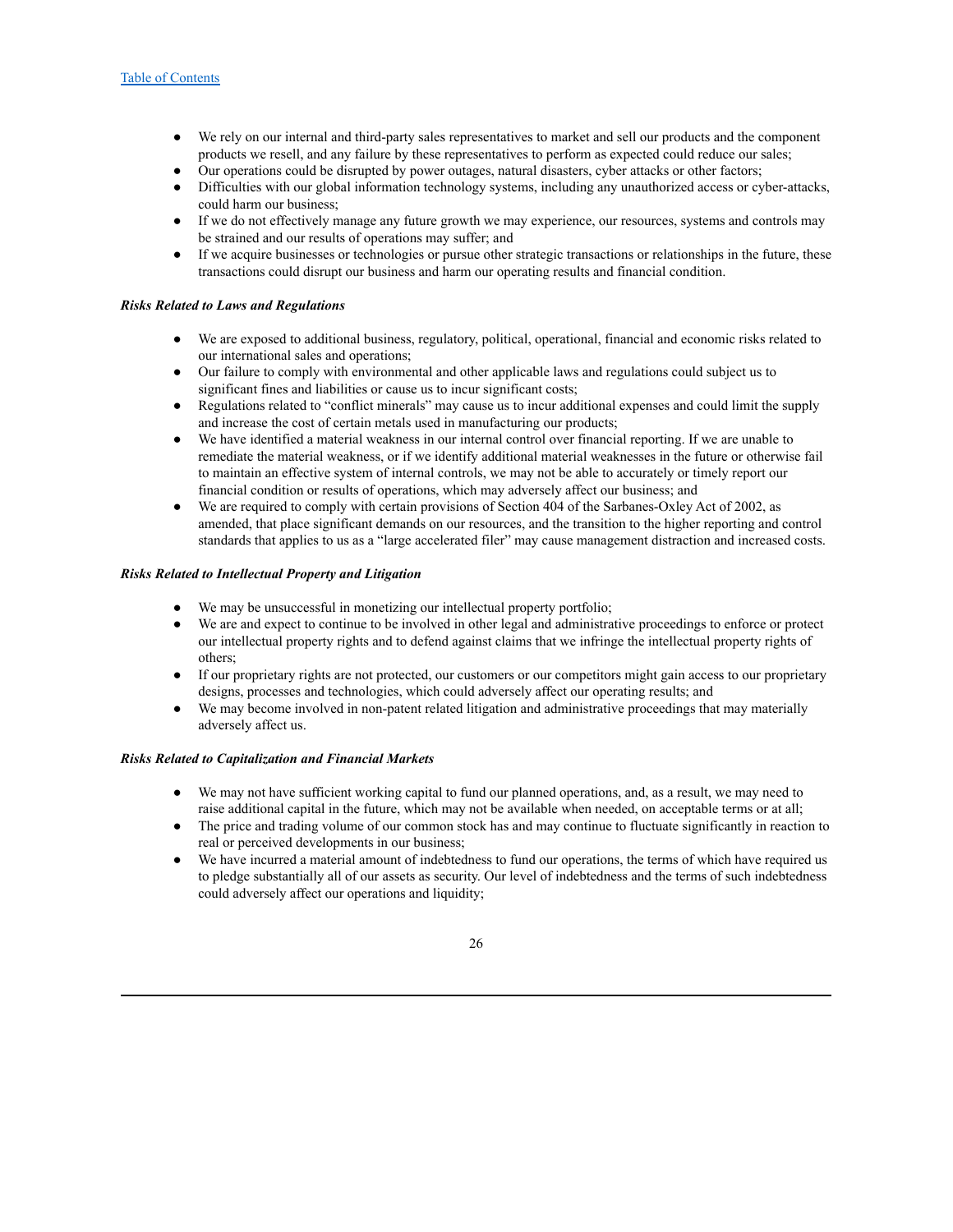- There is a limited market for our common shares, and the trading price of our common shares is subject to volatility;
- Future issuances of our common stock or rights to purchase our common stock, including pursuant to our equity incentive plans, could result in additional dilution to the percentage ownership of our stockholders and could cause the price of our common stock to decline;
- Sales of our common stock, or the perception that such sales could occur, could cause the market price of our stock to drop significantly, regardless of the state of our business;
- As a sole director, Chun K. Hong has significant control over all corporate decisions that may not be in the best interest of our other stockholders;
- Anti-takeover provisions under our charter documents and Delaware law, as well as our rights agreement, could delay or prevent a change of control and could also limit the market price of our common stock; and
- We do not currently intend to pay dividends on our common stock, and any return to investors is expected to result, if at all, only from potential increases in the price of our common stock.

# **Risks Related to Our Business, Operations and Industry**

### We face risks related to the impact of the COVID-19 pandemic and the related protective public health measures.

COVID-19 has spread globally and has resulted in authorities imposing, and businesses and individuals implementing, numerous unprecedented measures to try to contain the virus, such as travel bans and restrictions, quarantines, shelter-in-place/stay-at-home and social distancing orders, and shutdowns. These measures have impacted and may further impact our workforce and operations, the operations of our customers, and those of our respective vendors, suppliers, and partners. The ultimate impact and efficacy of government measures and potential future measures is currently unknown. In addition, the continued spread of COVID-19 variants, or the occurrence of other epidemics could result in a widespread health crisis that could adversely affect the economies and financial markets of many countries, resulting in an economic downturn that could affect demand for our products and further adversely impact our results of operations.

There are numerous uncertainties associated with the COVID-19 outbreak, including the number of individuals who will become infected, whether vaccination level will increase sufficiently to stop the spread of COVID-19 and its variants, and the extent of the protective and preventative measures that have been put in place by both governmental entities and other businesses and those that may be put in place in the future. Any or all of the foregoing uncertainties could have a material adverse effect on our results of operations, financial position and/or cash flows.

### *We have historically incurred losses and may continue to incur losses.*

Since the inception of our business in 2000, we have only experienced two fiscal years (2006 and 2021) with profitable results. In order to sustain profitability, or to achieve and sustain positive cash flows from operations, we must reduce operating expenses and/or increase our revenues and gross margin. Although we have in the past engaged in a series of cost reduction actions, such expense reductions alone will not make us profitable or allow us to sustain profitability if it is achieved, and eliminating or reducing strategic initiatives could limit our opportunities and prospects. Our ability to sustain profitability will depend on increased revenue growth from, among other things, increased demand for our product offerings and our ability to monetize our intellectual property. We may not be successful in any of these pursuits, and we may not be able to sustain profitability if achieved.

# The vast majority of our net product sales in recent periods have been generated from resales of component products and *any decline in these product resales could significantly harm our performance.*

The vast majority of our net product sales in recent periods have been generated from resales of component products, including SSDs, NAND flash and DRAM products. We resell these component products to end-customers that are not reached in the distribution models of the component manufacturers, including storage customers, appliance customers, system builders and cloud and datacenter customers.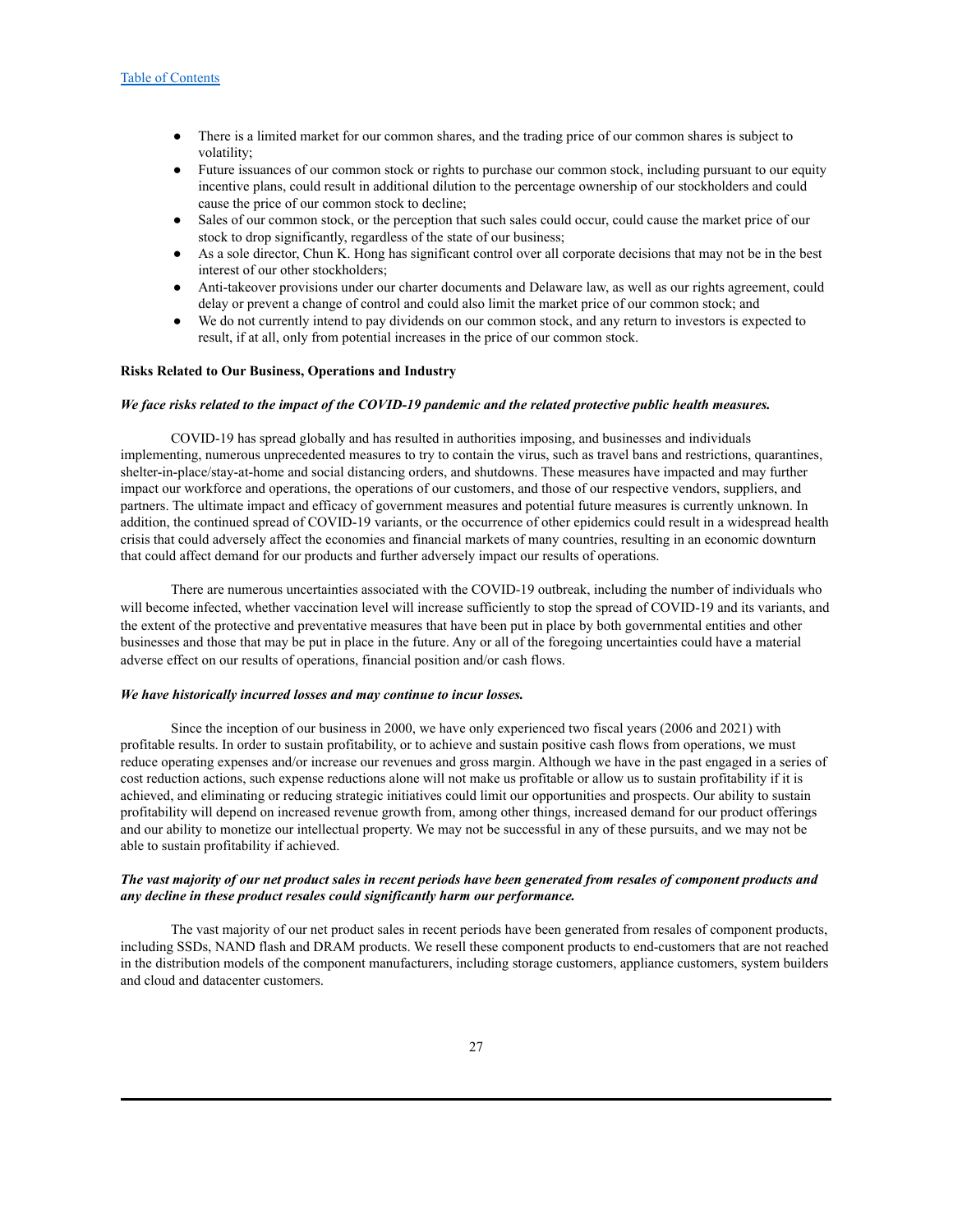### Table of [Contents](#page-1-0)

These component product resales are subject to a number of risks. For example, demand for these products could decline at any time for a number of reasons, including, among others, changing customer requirements or preferences, product obsolescence, introduction of more advanced or otherwise superior competing products by our competitors, the ability of our customers to obtain these products or substitute products from alternate sources (including from the manufacturer directly), customers reducing their need for these products generally, or the other risk factors described in this report. We have no longterm agreements or other commitments with respect to sales of these or any of the other products we sell. As a result, any decrease in demand for these products from us would reduce our sale levels and could materially adversely impact our revenues. Additionally, opportunistic purchases of products for resale, when coupled with a decrease in demand, may cause us to write off excess inventory which would adversely affect our operating performance.

We may experience supply shortages at any time and for a variety of reasons, including, among others, spikes in customer demand that cannot be satisfied, any problems that arise with Samsung's or SK hynix's manufacturing operations or facilities that cause disruptions or delays, including from the recent COVID-19 pandemic, or any failure to comply with the terms of the agreements regarding the supply of these products. If we choose, or if we are forced, to seek to supply the component products we resell from other suppliers, we may not be able to identify other suppliers that are available and able to produce the particular components with the specific product specifications and in the quantities our customers require, or we may not be able to make arrangements with any other suppliers in a timely manner to avoid delays in satisfying customer orders. Further, even if we are able to make arrangements with other suppliers for sufficient component products to replace any undersupply from Samsung or SK hynix, we may not be able to make these arrangements on financial and other terms comparable to those we have negotiated with Samsung or SK hynix. As a result, any inability to obtain sufficient component products from Samsung or SK hynix could increase our cost of sales for component product resales if we are forced to pay higher prices to obtain the products from other suppliers. Moreover, all of our supply arrangements for these component products and any arrangements we may establish with other suppliers, are subject to the other supply and manufacturing risks discussed elsewhere in these risk factors.

Increased reliance on product resales also has a substantial impact on our results of operations. Because the cost of the component products we purchase for resale is added to our cost of sales for these products, our gross margin on resales of component products is significantly lower than our gross margin on sales of our own memory subsystem products. As a result, increased resales of component products as a percentage of our total product sales have a significant negative impact on our gross margin and gross margin percentage. This gross margin and gross margin percentage differential between memory product sales and component product resales would be amplified if our costs to purchase component products were to increase. The occurrence of any one or more of these risks could cause our performance to materially suffer.

# We are subject to risks relating to our focus on developing our HybriDIMM and NVvault products for our target customer *markets.*

We have historically derived revenues from sales of our high-performance modular memory subsystems to original equipment manufacturers ("OEM") in the server, high-performance computing and communications markets. Although we expect these memory subsystems to continue to account for a portion of our revenues, we have experienced declines in sales of these products in recent periods, and these declines could continue or intensify in the future. We believe market acceptance of these products or derivative products that incorporate our core memory subsystem technology is critical to our success, and any continued decline in sales of these products could have a material adverse impact on our performance and long-term prospects.

We have invested significant research and development time and capital in the design of application-specific integrated circuits ("ASIC") and hybrid devices, including our NVvault family of products and our next-generation HybriDIMM memory subsystem. These products are subject to significant risks, including:

we are dependent on a limited number of suppliers for the SSDs, DRAM ICs, NAND flash and ASIC devices that are essential to the functionality of these products, and in the past, we have experienced supply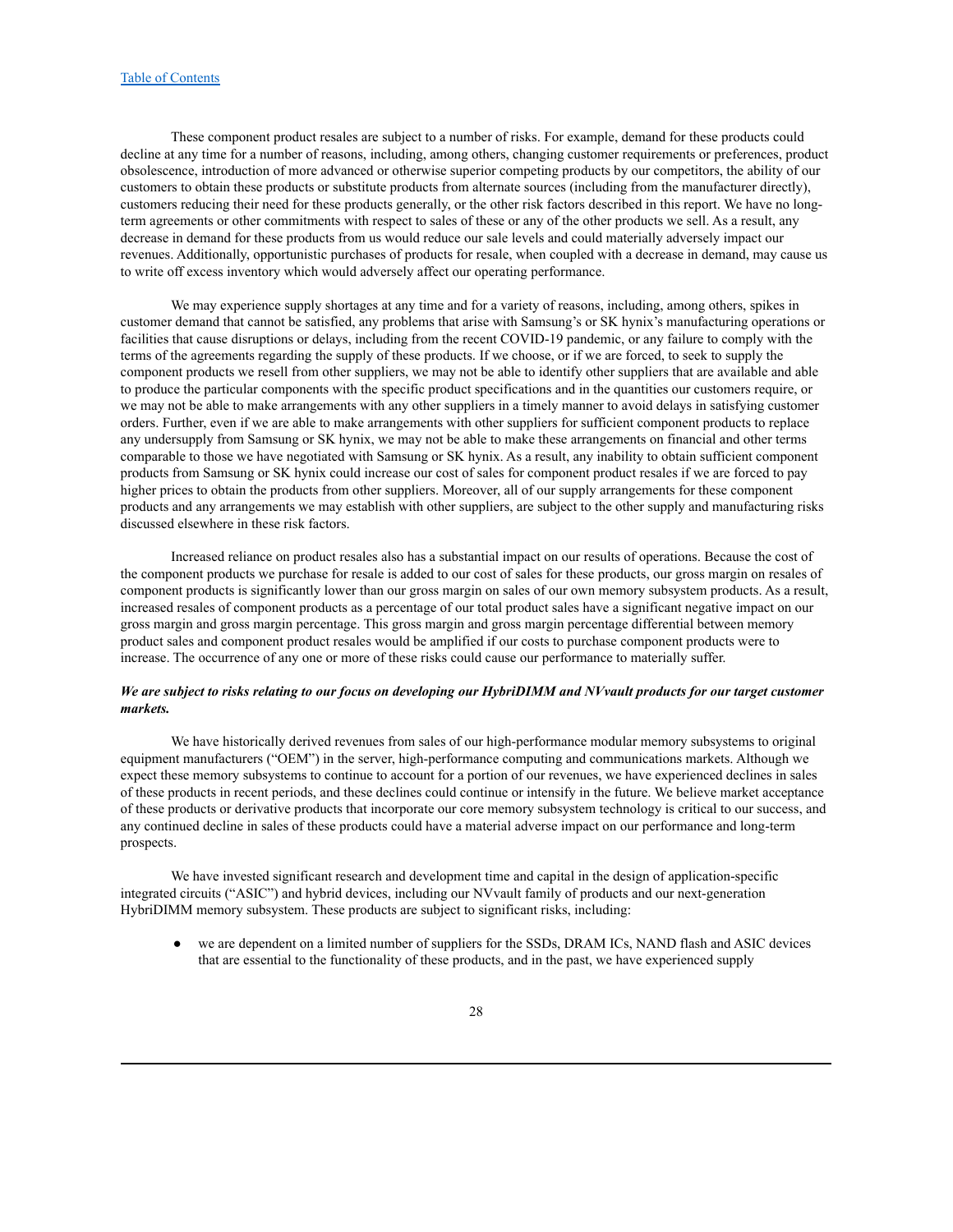chain disruptions and shortages of SSDs, DRAM and NAND flash required to create these products as a result of issues that are specific to our suppliers or the industry as a whole;

- HybriDIMM and some of our other next-generation products may require additional time including the services and attention of key employees who have competing demands on their available time and may require capital investment to bring the products to market;
- our development and commercialization strategies for these products;
- we are required to demonstrate the quality and reliability of our products to and qualify them with our customers before purchases are made, which requires investments of time and resources in significant and unpredictable amounts prior to the receipt of any revenues from these customers; and
- our NVvault products or other new products, such as HybriDIMM, may contain currently undiscovered flaws, the correction of which could result in increased costs and time to market.

These and other risks associated with our memory subsystem products could impair our ability to obtain customer or market acceptance of these products or obtain such acceptance in a timely manner, which would reduce our achievable revenues from these products and limit our ability to recoup our investments in developing these technologies.

Additionally, if the demand for servers deteriorates, if the demand for our products to be incorporated in servers continues to decline, or if demand for our products deteriorates because customers in our other target markets change their requirements or preferences or otherwise reduce their need for these types of products generally, our operating results would be adversely affected, and we would be forced to diversify our product portfolio and our target customer markets in order to try to replace revenues lost from the further decreases in product sales. We may not be able to achieve this diversification, and any inability to do so may adversely affect our business, operating performance and prospects.

# Sales to a small number of customers have historically represented a significant portion of our net product sales, and the loss of, or a significant reduction in sales to, any one of these customers could materially harm our business.

Our target markets are characterized by a limited number of large companies, and consolidation in one or more of these markets may further increase this concentration. As a result, sales to small numbers of customers have historically represented a substantial portion of our net product sales, and we expect this concentration to continue. Additionally, the composition of major customers and their respective contributions to our net product sales have fluctuated and will likely continue to fluctuate from period to period as our existing and prospective customers progress through the life cycle of the products they produce and sell and experience resulting fluctuations in their product demand. We believe our performance depends in significant part on our ability to establish and maintain relationships with and effect substantial sales to our large customers.

We do not have long-term agreements with any of our customers and, as result, any or all of them could decide at any time to decrease, delay or discontinue their purchase of our products or the component products we resell. In addition, the prices customers pay for products are subject to fluctuations, and large or key customers may exert pressure on us to make concessions in the prices at which we sell products to them. Further, we may not be able to sell some of our products developed for one customer to a different customer because our products are often customized to address specific customer requirements, and even if we are able to sell these products to another customer, our margin on these products may be reduced. Additionally, although customers are generally allowed only limited rights of return after purchasing our products or the component products we resell, we may determine that it is in our best interest to accept returns from certain large or key customers even if we are not contractually obligated to accept them in order to maintain good relations with these customers. Any returns beyond our expectations could negatively impact our operating results. Moreover, because a few customers often account for a substantial portion of our net product sales, the failure of any one of these customers to pay on a timely basis would negatively impact our cash flows. As a result, our net product sales and operating results could be materially adversely affected by the loss of any of our customers, particularly our large or key customers, a decrease in product sales to any of our customers, including as a result of normal fluctuations in demand or other factors, reductions in the prices at which we sell products to any of our customers, including as a result of price concessions or general declines in average sale prices, or difficulties collecting payments from any of our customers.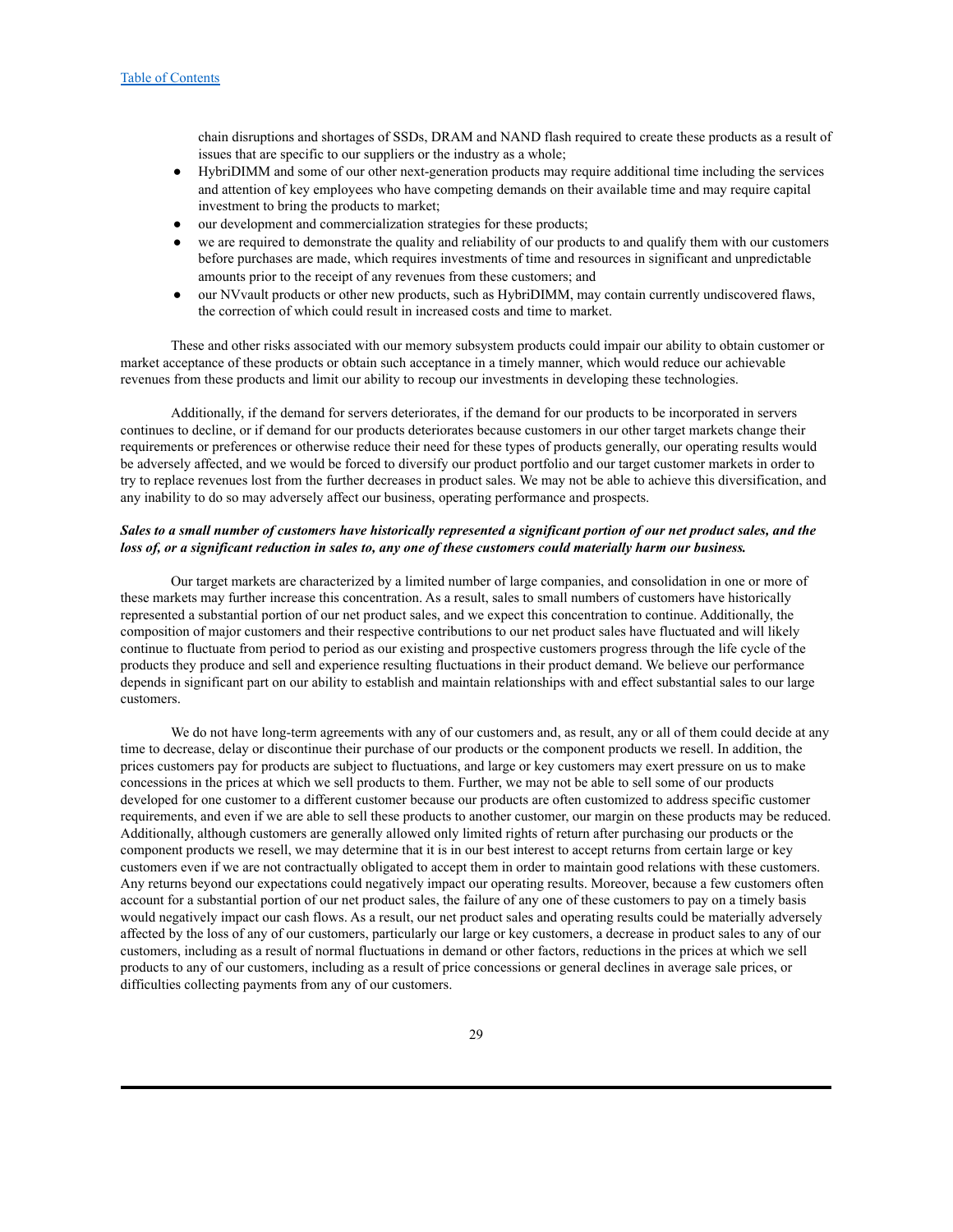Our ability to maintain or increase our product sales to our key customers depends on a variety of factors, many of which are beyond our control. These factors include our customers' continued sales of servers and other computing systems that incorporate our memory subsystems, our customers' continued incorporation of our products or the component products we resell into their systems, and our customers'sales activity and business results. Because of these and other factors, sales to these customers may not continue and the amount of such sales may not reach or exceed historical levels in any future period.

### *We are subject to risks of disruption in the supply of component products.*

Our ability to fulfill customer orders for or produce qualification samples of our memory subsystem products, as well as orders for the component products we resell, is dependent on a sufficient supply of SSDs, FPGAs, ASICs, DRAM ICs and NAND flash, which are essential components of our memory subsystems. Further, there are a relatively small number of suppliers of these components, and we typically purchase from only a subset of these suppliers. As a result, our inventory purchases have historically been concentrated in a small number of suppliers, Samsung and SK hynix, from which we obtained a large portion of our component products purchased for resale. We also use consumables and other components, including PCBs, to manufacture our memory subsystems, which we sometimes procure from single or limited sources to take advantage of volume pricing discounts.

From time to time, shortages in SSDs, DRAM ICs and NAND flash have required some suppliers to limit the supply of these components. In the past, we have experienced supply chain disruptions and shortages of SSDs, DRAM and NAND flash required to create certain of our memory subsystem products, and we have been forced to procure the component products we resell from other suppliers to the extent sufficient product is not available from Samsung and SK hynix to meet customer demand or in the event of other Samsung and SK hynix supply issues. We are continually working to secure adequate supplies of the components necessary to fill customers' orders in a timely manner. If we are unable to obtain a sufficient supply of SSDs, DRAM ICs, NAND flash or other essential components, as a result of a natural disaster, political unrest military conflict, medical epidemics, such as the COVID-19 pandemic, climate change, economic instability, equipment failure or other cause, to avoid interruptions or failures in the delivery of our products as required by our customers or the delivery of these components to customers to whom we resell them directly, these customers may reduce future orders for these products or not purchase these products from us at all, which could cause our net product sales to decline and harm our operating results. In addition, our reputation could be harmed due to failures to meet our customers' demands and, even assuming we are successful in resolving supply chain disruptions, we may not be able to replace any lost business and we may lose market share to our competitors. Further, if our suppliers are unable to produce qualification samples of our products on a timely basis or at all, we could experience delays in the qualification process with existing or prospective customers, which could have a significant impact on our ability to sell our products. Moreover, if we are not able to obtain these components in the amounts needed on a timely basis and at commercially reasonable prices, we may not be able to develop or introduce new products, we may experience significant increases in our cost of sales if we are forced to procure components from alternative suppliers and are not able to negotiate favorable terms with these suppliers, or we may be forced to cease our sales of products dependent on the components or resales of the components we sell to customers directly.

Our dependence on a small number of suppliers and the components we resell expose us to several risks, including the inability to obtain an adequate supply of these components, increases in their costs, delivery delays and poor quality. Additionally, our customers qualify certain of the components provided by our suppliers for use in their systems. If one of our suppliers experiences quality control or other problems, it may be disqualified by one or more of our customers. This would disrupt our supplies of these components, and would also reduce the number of suppliers available to us and may require that we qualify a new supplier, which we may not be able to do.

Declines in customer demand for our products in recent periods have caused us to reduce our purchases of SSDs, DRAM ICs and NAND flash for use as components in our products. Such declines or other fluctuations could continue in the future. If we fail to maintain sufficient purchase levels with some suppliers, our ability to obtain supplies of these raw materials may be impaired due to the practice of some suppliers of allocating their products to customers with the highest regular demand.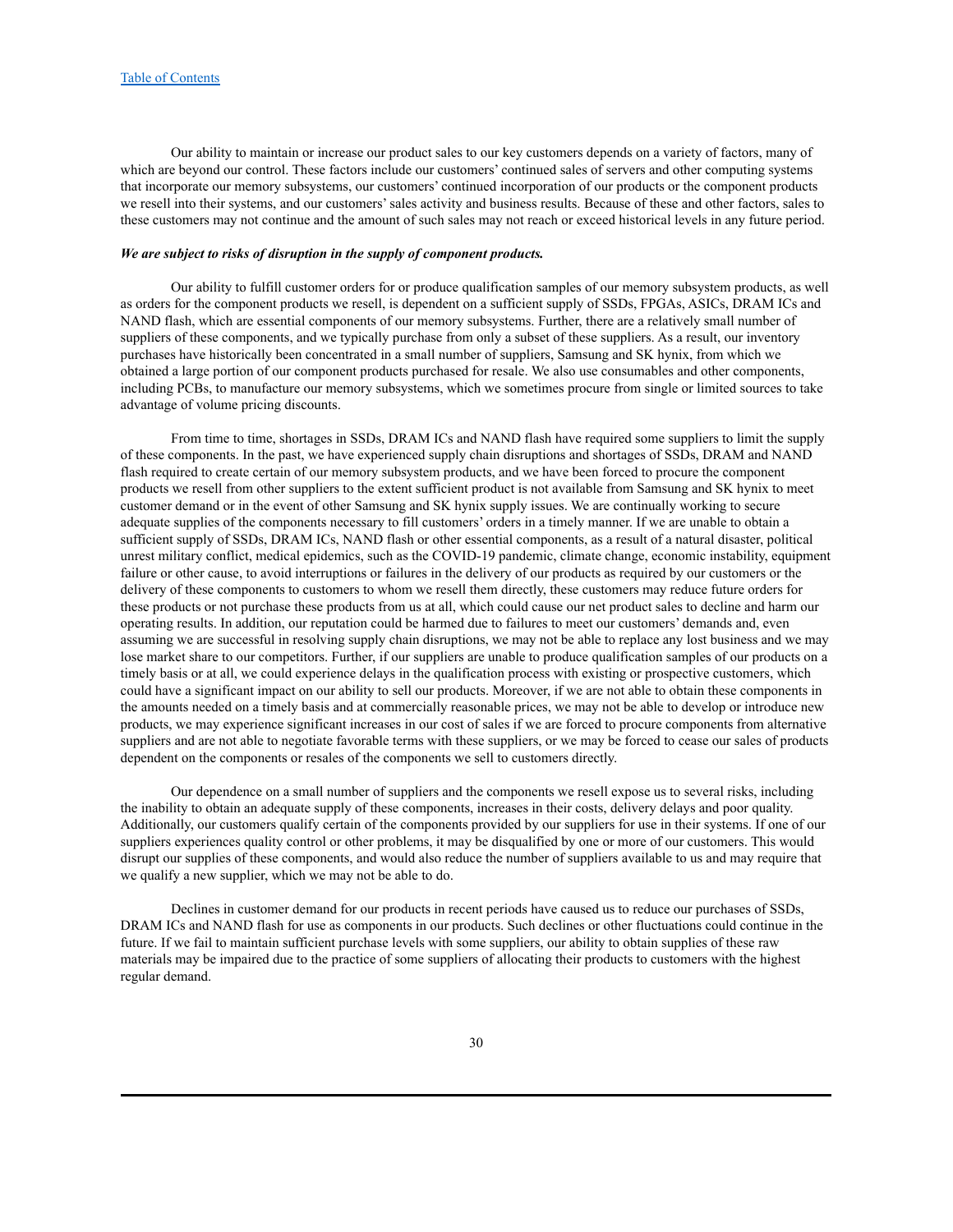### Table of [Contents](#page-1-0)

Frequent technology changes and the introduction of next-generation versions of component products may also result in the obsolescence of our inventory on-hand, which could involve significant time and costs to replace, reduce our net product sales and gross margin and adversely affect our operating performance and financial condition.

# Our customers require that our products undergo a lengthy and expensive qualification process without any assurance of *sales.*

Our prospective customers generally test and evaluate our memory subsystems before purchasing our products and integrating them into their systems. This extensive qualification process involves rigorous reliability testing and evaluation of our products, which may continue for nine months or longer and is often subject to delays. In addition to qualification of specific products, some of our customers may also require us to undergo a technology qualification if our product designs incorporate innovative technologies that the customer has not previously encountered. Such technology qualifications often take substantially longer than product qualifications and can take over a year to complete. Even after our products are qualified with existing or new customers, the customer may take several months to begin purchasing the product or may decide not to purchase the product at all, as qualification does not ensure product sales. As a result, we could receive no or limited revenues from a customer even after our investment of time and resources in the qualification process with this customer, which could adversely affect our operating results.

Even after successful qualification and sales of our products to a customer, because the qualification process is both product-specific and platform-specific, our existing customers sometimes require us to re-qualify our products or to qualify our new products for use in new platforms or applications. For example, as our OEM customers transition from prior generation architectures to current generation architectures, we must design and qualify new products for use by these customers. Our net product sales to these customers can decline significantly during this re-qualification process.

Likewise, changes in our products, our manufacturing facilities, our production processes or our component suppliers may require a new qualification process. For example, if our memory, SSDs, NAND flash and DRAM component suppliers discontinue production of these components, it may be necessary for us to design and qualify new products for our customers. As a result, some customers may require us, or we may decide, to purchase an estimated quantity of discontinued memory components necessary to ensure a steady supply of existing products until products with new components can be qualified. Purchases of this nature may affect our liquidity. Additionally, our forecasts of quantities required during the transition may be incorrect, which could adversely impact our results of operations through lost revenue opportunities or charges related to excess and obsolete inventory.

We must devote substantial resources, including design, engineering, sales, marketing and management efforts, to qualify our products with prospective customers in anticipation of sales. Significant delays or other difficulties in the qualification process could result in an inability to keep pace with rapid technology change or new competitive products. If we experience delays or do not succeed in qualifying a product with an existing or prospective customer, we would not be able to sell that product to that customer, which may result in excess and obsolete inventory that we may not be able to sell to another customer and could reduce our net product sales and customer base, any of which could materially harm our operating results and business.

# If we are unable to timely and cost-effectively develop new or enhanced products that achieve customer and market *acceptance or technologies we can monetize, our revenues and prospects could be materially harmed.*

Our industry is characterized by rapid technological change, evolving industry standards and rapid product obsolescence. As a result, continuous development of new technology, processes and product innovations is necessary in order to be successful. We believe the continued and timely development of new products and technologies and improvement of existing products and technologies are critical to our business and prospects for growth.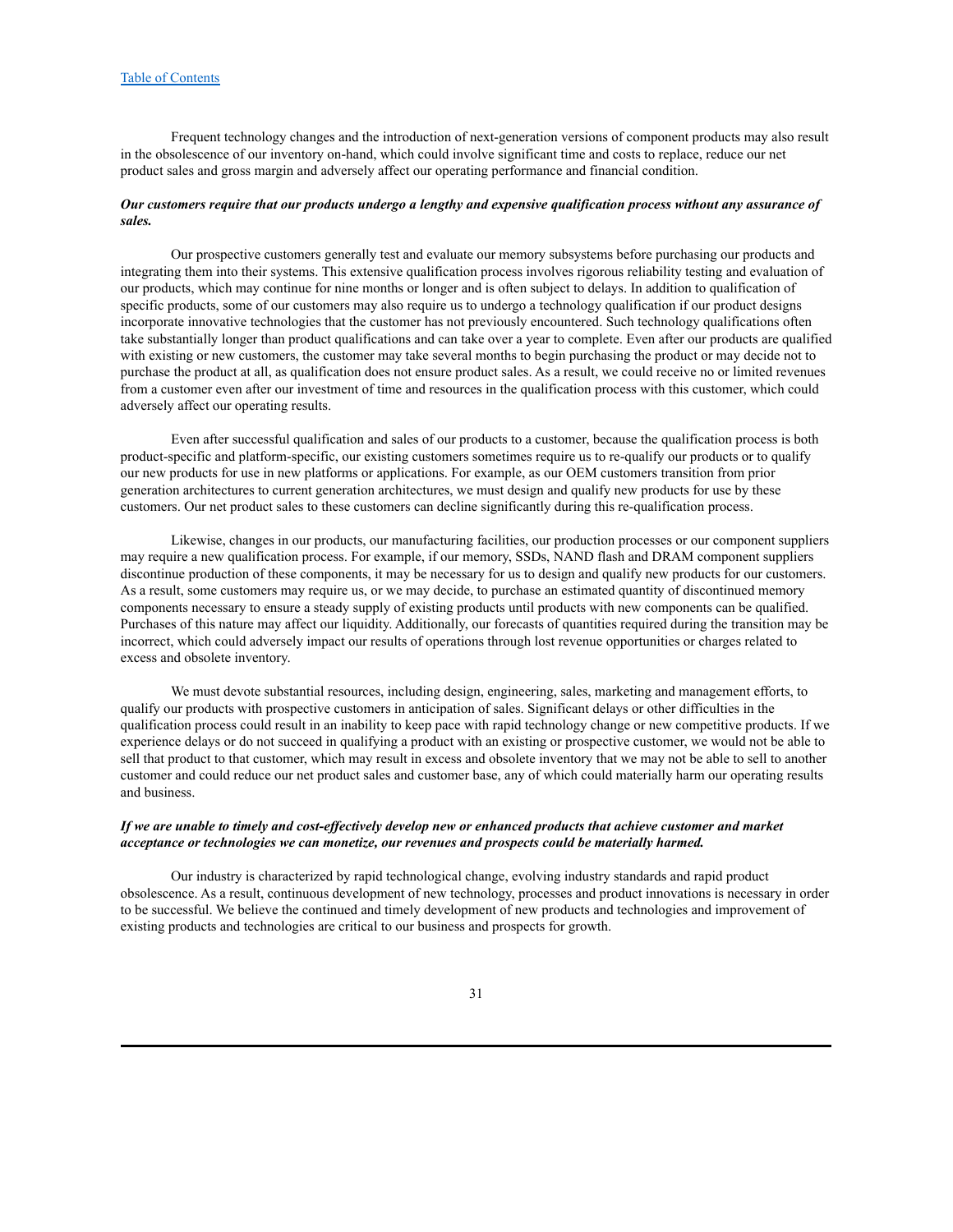In order to develop and introduce new or enhanced products and technologies, we need to:

- retain and continue to attract new engineers with expertise in memory subsystems and our key technology competencies;
- identify and adjust to the changing requirements and preferences of our existing and potential future customers and markets;
- identify and adapt to emerging technological trends and evolving industry standards in our markets;
- continue to develop and enhance our design tools, manufacturing processes and other technologies on which we rely to produce new products or product enhancements;
- design and introduce cost-effective, innovative and performance-enhancing features that differentiate our products and technologies from those of our competitors;
- secure licenses to enable us to use any technologies, processes or other rights essential to the manufacture or use of any new products or product enhancements we may develop, which licenses may not be available when needed, on acceptable terms or at all;
- maintain or develop new relationships with suppliers of components required for any new or enhanced products and technologies;
- qualify any new or enhanced products for use in our customers' products; and
- develop and maintain effective commercialization and marketing strategies.

We may not be successful at any of these activities. As a result, we may not be able to successfully develop new or enhanced products or technology or we may experience delays in this process. Failures or delays in product development and introduction could result in the loss of, or delays in generating, net products sales or other revenues and the loss of key customer relationships. Even if we develop new or enhanced products or technologies, they may not meet our customers' requirements, gain market acceptance or attract monetization opportunities, as our product and technology development efforts are inherently risky due to the challenges of foreseeing changes or developments in technology, predicting changes in customer requirements or preferences or anticipating the adoption of new industry standards. Moreover, we have invested significant resources in our product and technology development efforts, which would be lost if we fail to generate revenues from these efforts. If any if these risks occur, our revenues, prospects and reputation could be materially adversely affected.

### We face intense competition in our industry, and we may not be able to compete successfully in our target markets.

Our products are primarily targeted to OEMs in the server, high-performance computing and communications markets. In addition, we resell certain component products to storage customers, appliance customers, system builders and cloud and datacenter customers. These markets are intensely competitive, as numerous companies vie for business opportunities at a limited number of large OEMs and other customers. We face competition from DRAM suppliers, memory module providers and logic suppliers for many of our products. We also face competition from the manufacturers and distributors of the component products we resell to customers, as these manufacturers and distributors could decide at any time to sell these component products to these customers directly. Additionally, if and to the extent we enter new markets or pursue licensing arrangements to monetize our technologies and intellectual property portfolio, we may face competition from a large number of competitors that produce solutions utilizing similar or competing technologies.

Some of our customers and suppliers may have proprietary products or technologies that are competitive with our products or the components we resell to them or could develop internal solutions or enter into strategic relationships with, or acquire, other high-density memory module or component providers. Any of these actions could reduce our customers' demand for our products or the component products we resell. Additionally, some of our significant suppliers could choose to sell component products to customers directly, which would adversely affect our ability to resell these products, or may choose to manufacture competitive memory subsystem products themselves or reduce our supply of essential components of our products, which could adversely affect our ability to manufacture and sell our memory subsystems.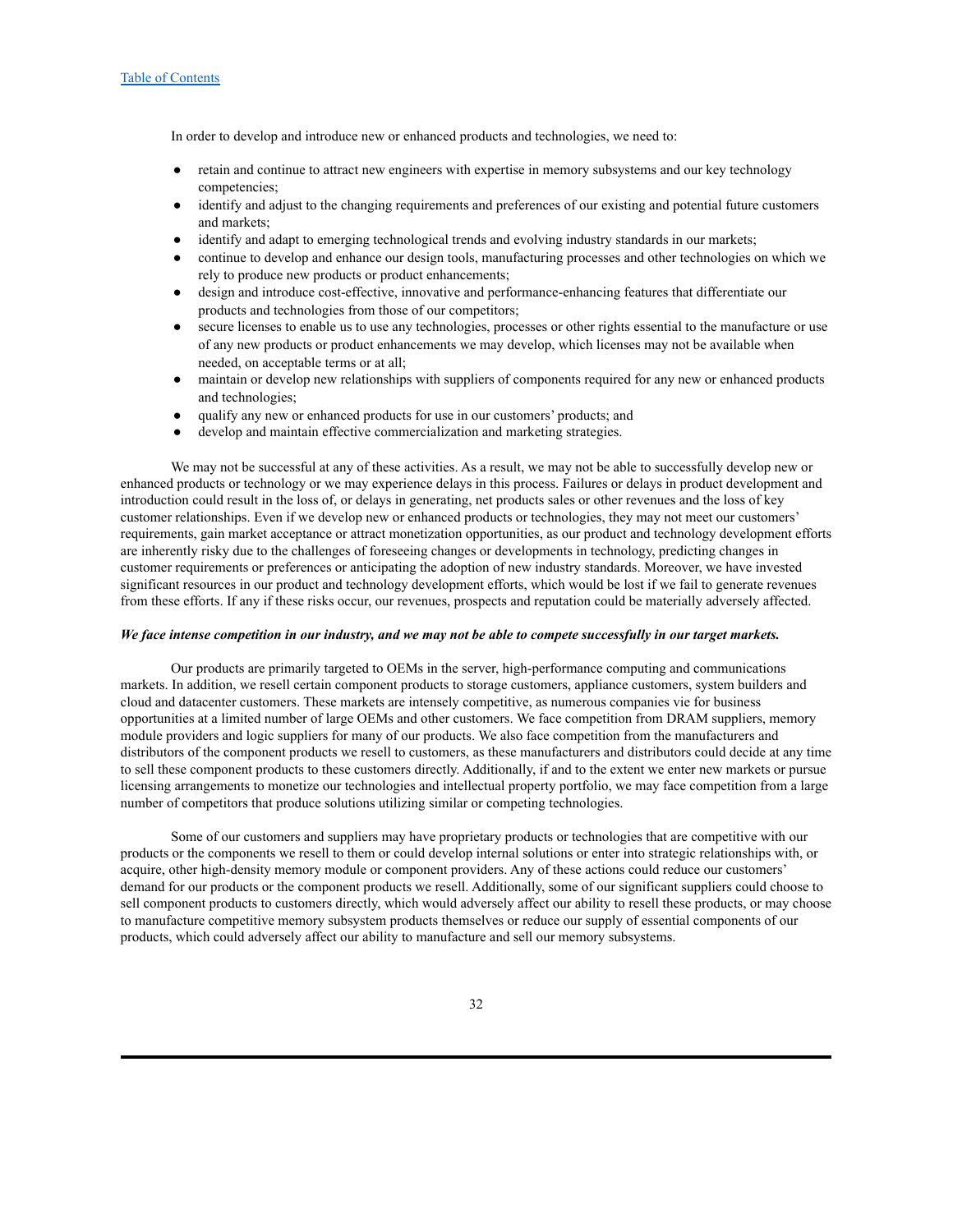We believe our ability to compete in our current target markets and potential future markets will depend in part on our ability to successfully and timely develop, introduce and sell at attractive prices new and enhanced products or technologies and otherwise respond to changing market requirements, which we may not be able to do faster and better than our competitors. Moreover, many of our competitors have substantially greater financial, technical, marketing, distribution and other resources, broader product lines, lower cost structures, greater brand recognition, more influence on industry standards, more extensive or established patent portfolios and longer standing relationships with customers and suppliers. We may not be able to compete effectively against any of these organizations. If we are unable to compete effectively, then our market position and prospects could deteriorate and our revenues could decline.

# Our operating results may be adversely impacted by worldwide economic and political uncertainties and specific conditions in the markets we address and in which we or our strategic partners or competitors do business, including ongoing effects of the COVID-19 pandemic and the cyclical nature of and volatility in the memory market and semiconductor industry.

Changes in domestic and global economic and political conditions make it difficult for our customers, our vendors and us to accurately forecast and plan future business activities, and these conditions have caused and could continue to cause U.S. and foreign businesses to slow or decrease spending on our products and the products we resell.

In addition, sales of our products and the products we resell are dependent on demand by customers in our target markets. These markets are characterized by wide fluctuations in product supply and demand and have been cyclical in the past, which may result in substantial period-to-period fluctuations in our operating results. In addition, these markets have in the past experienced significant downturns, often connected with or in anticipation of maturing product cycles, reductions in technology spending and declines in general economic conditions. During these downturns, product demand diminishes, production capacity exceeds demand, inventory levels increase and average sale prices decline, all of which would materially adversely impact our business and operating results. In addition, because many of our costs and operating expenses are relatively fixed, if we are unable to control our expenses adequately in response to reduced product demand and sales, our gross margin and cash flows would be negatively impacted. Further, such a downturn could decrease the perceived value of our intellectual property portfolio and reduce our ability to pursue our intellectual property monetization objectives.

During challenging economic times, our customers may face challenges gaining timely access to sufficient credit, which could impair their ability to make timely payments to us. This may negatively affect our liquidity and cash flows and require us to increase our allowance for doubtful accounts. Furthermore, our vendors may face similar issues gaining access to credit, which may limit their ability to supply components or provide trade credit to us.

We cannot predict the timing, strength or duration of any economic slowdown or subsequent economic recovery, either generally or in our customer markets. If the economy or markets in which we operate experience such a slowdown, our business, financial condition and results of operations could be materially and adversely affected. The combination of our lengthy sales cycle coupled with any challenging macroeconomic conditions could compound the negative impact of any such downturn on the results of our operations.

# Our lack of a significant backlog of unfilled orders and the difficulty inherent in estimating customer demand makes it difficult to forecast our short-term requirements, and any failure to optimally calibrate our production capacity and *inventory levels to meet customer demand could adversely af ect our revenues, gross margin and earnings.*

We make significant decisions regarding the levels of business we will seek and accept, production schedules, component procurement, personnel needs and other resource requirements based on our estimates of customer demand. We do not have long-term agreements with any of our customers. Instead, our product sales are made primarily pursuant to standalone purchase orders that we often receive no more than two weeks in advance of the desired delivery date and that may be rescheduled or cancelled on relatively short notice. The short-term nature of the commitments by many of our customers and our customers' ability to cancel or defer purchase orders for any reason reduces our backlog of firm orders and our ability to accurately estimate future customer requirements for our products or the component products we resell. These facts, combined with the short turnaround times that apply to most orders, makes it difficult to predict our production and inventory needs and allocate production capacity and capital for inventory purchases effectively. As a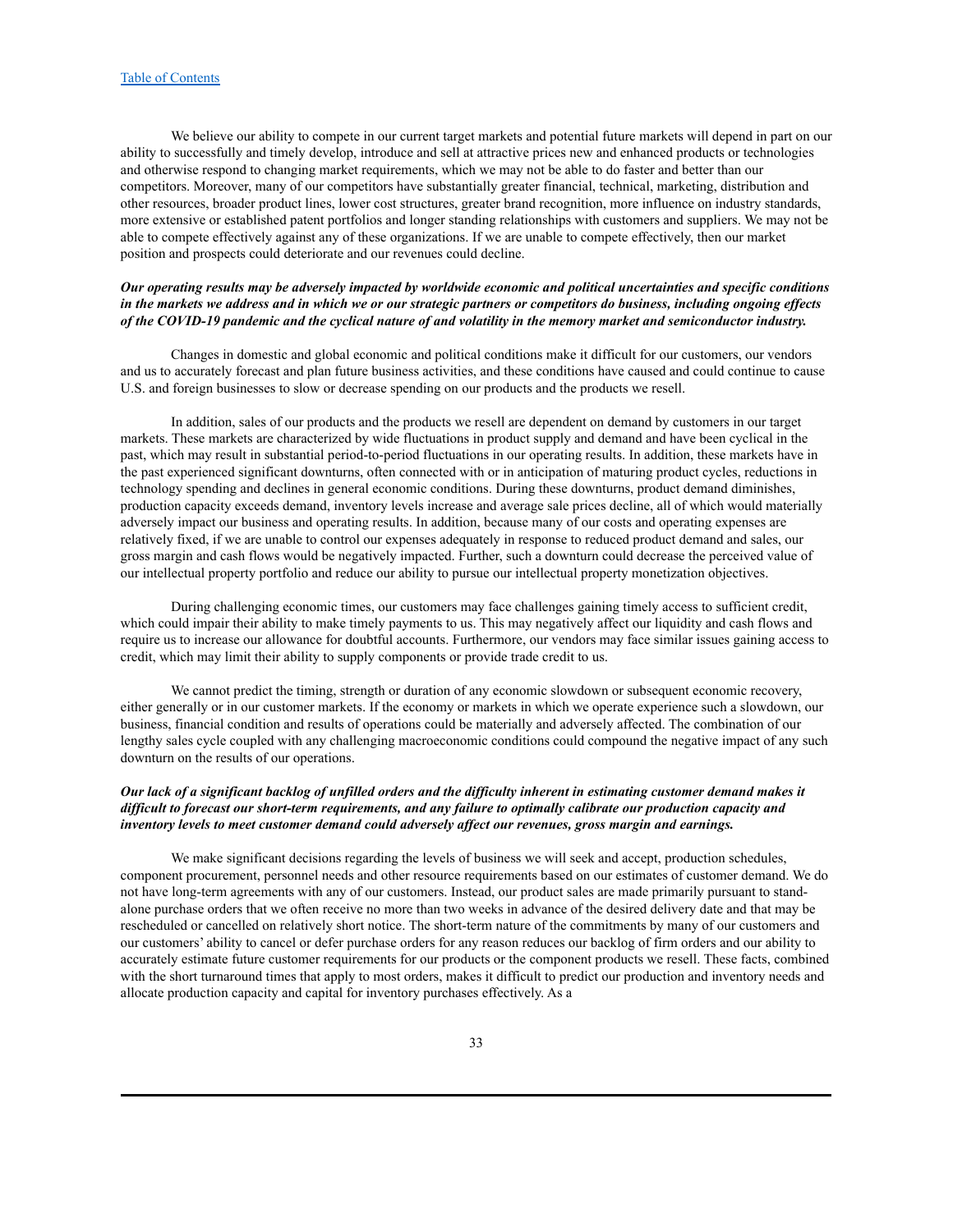result, we attempt to forecast the demand for the components needed to manufacture our products and to resell to customers directly, but any such forecasts could turn out to be wrong. Further, lead times for components vary significantly and depend on various factors, such as the specific supplier and the demand and supply for a component at any given time.

Our production expense and component purchase levels are to a large extent fixed in the short term. As a result, we may be unable to adjust spending on a timely basis to compensate for any unexpected shortfall in customer orders. If we overestimate customer demand, we may have excess component or finished goods inventory, which may not be able to be used in other products or resold and may become obsolete before any such use or resale. If there is a subsequent decline in the prices of components, the value of our inventory would fall and we may be required to write-down the value of our component inventory, which may result in a significant increase in our cost of sales and decrease in our gross margin. In the past, we have had to write-down inventory due to obsolescence, excess quantities and declines in market value below our costs. As a result, any significant shortfall of customer orders in relation to our expectations could hurt our operating results, cash flows and financial condition.

Conversely, any rapid increases in demand by our customers could strain our resources. If we underestimate customer demand, we may not have sufficient inventory of necessary components on hand to meet that demand and we may need to try to procure additional quantities, which may not be available or may only be available at high prices or on otherwise unfavorable terms. We also may not have sufficient manufacturing capacity at any given time to meet any demands for rapid increases in production of our memory subsystem products. Any shortages of inventory or manufacturing capacity could lead to delays in the delivery of products, which may force us to forego sales opportunities, reduce our net product sales and damage our customer relationships.

In addition, if our product demand forecasts are wrong, we may understate or overstate the provision required for excess and obsolete inventory. If our inventories are determined to be overvalued, we would be required to recognize additional expense in our cost of sales at the time of the determination. Conversely, if our inventories are determined to be undervalued, we may have over-reported our costs of sales in previous periods and would be required to recognize additional gross margin at the time the inventories are sold.

# Declines in our average sale prices, driven by volatile prices for components and other factors, may result in declines in *our revenues and gross margin.*

Our industry has historically been characterized by declines in average sale prices. If sale price declines are not offset by corresponding decreases in costs or increases in sales volume or sales of products with higher margins, these sale price declines could have a material adverse effect on our operating results.

The prices customers pay for the products we sell can fluctuate due to many factors, including, among others, competitive conditions in our key customer markets, changes in customer requirements or preferences, volatility in the market prices for SSDs, DRAM ICs, NAND flash and other component products, and changes in manufacturing efficiencies or capacities. Market prices for component products have historically constituted a substantial portion of the total cost of our memory subsystems and in recent periods have constituted the vast majority of the cost of resales of these products to customers directly. As a result, fluctuations in the prices for these component products, due to overcapacity in worldwide supply or increased manufacturing efficiencies, implementation of new manufacturing processes or expansion of manufacturing capacity by component suppliers, among other factors, significantly impact our costs to sell our products or component products.

Once our prices with a customer are negotiated, we are generally unable to revise pricing with that customer until our next regularly scheduled price adjustment. As a result, if market prices for essential components increase, we generally cannot pass the price increases through to our customers for products purchased under an existing purchase order. Consequently, we are exposed to the risks associated with the volatility of prices for these components and our cost of sales could increase and our gross margin could decrease in the event of sudden price increases. Alternatively, if there are declines in the prices of these components, we may be required to reduce our selling prices for subsequent purchase orders, which may result in a decline in our net product sales.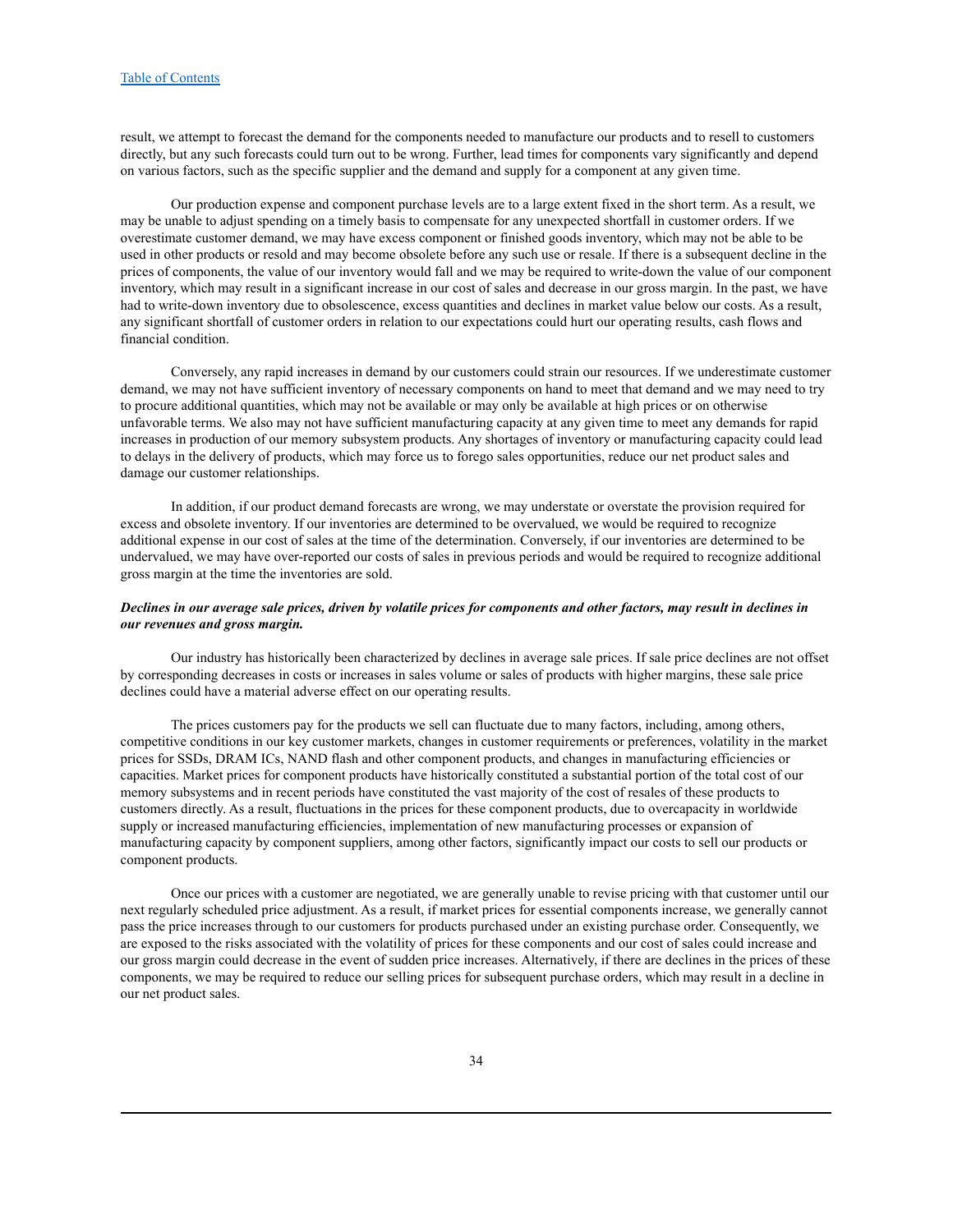### *Our manufacturing operations involve significant risks.*

We maintain a manufacturing facility in the People's Republic of China ("PRC") at which we produce a portion of our products. These manufacturing activities require significant resources to maintain. For instance, we must continuously review and improve our manufacturing processes in order to maintain satisfactory manufacturing yields and product performance, try to lower our costs and otherwise remain competitive. As we manufacture new and more complex products, the risk of encountering delays, difficulties or higher costs increases. In addition, the start-up costs associated with implementing new manufacturing technologies, methods and processes, including the purchase of new equipment and any resulting manufacturing delays and inefficiencies, could negatively impact our results of operations.

Additionally, we could experience a prolonged disruption, material malfunction, interruption or other loss of operations at our manufacturing facility for any number of reasons, including the occurrence of a contagious disease or illness, such as COVID-19, or cyber attacks, or catastrophic weather events, or we may need to add manufacturing capacity to satisfy any increased demand for our products. Under these circumstances, we may be forced to rely on third parties for our manufacturing needs, which could increase our manufacturing costs, decrease our gross margin, decrease our control over manufacturing processes, limit our ability to satisfy customer requirements and demand and delay new product development until we could secure a relationship with a third-party manufacturer, which we may not be able to do in a timely manner, on acceptable terms or at all. If any of these risks occur, our operations, performance and customer relationships could be severely harmed.

We also may need to expand our existing manufacturing facility or establish a new facility in the future. Any need to expand or replace our manufacturing facility would be expensive and time-consuming and could also subject us to factory audits by our customers that could themselves result in delays, unexpected costs or customer losses if we cannot meet the standards of any such audits. Further, we may not be able to replace or increase our manufacturing capacity at all. The occurrence of any of these events could have a material adverse effect on our business, financial condition and results of operations.

# We depend on third parties to design and manufacture components for our products and the component products we resell, *which exposes us to risks.*

Components that are used in our products, as well as all of the component products we resell, are designed and manufactured by third parties. In addition, some of our memory subsystem products rely on significantly customized components. The ability and willingness of third parties to enter into these engagements with us and perform in accordance with these engagements is largely outside our control. If one or more of our design or manufacturing partners experiences a manufacturing disruption for any number of factors including labor disruptions, catastrophic weather events and the occurrence of a contagious disease or illness, such as COVID-19, fails to dedicate adequate resources to the production of the components we use in our products or the components we resell, experiences financial instability or otherwise fails to perform its obligations to us in a timely manner or at satisfactory quality levels, our ability to bring products to market or deliver products to our customers, as well as our reputation, could suffer and our business and prospects could be materially harmed. In the event of any failure by our component manufacturers, we may have no readily available alternative source of supply for these components, since, in our experience, the lead time needed to establish a relationship with a new design or manufacturing partner is substantial, and the time for our OEM customers to re-qualify our products with components from a new vendor is also significant. Additionally, even if an alternative manufacturer is available, we may not be able to engage the manufacturer on acceptable terms, which could result in increased costs, timing requirements or other adverse changes. Further, we may not be able to redesign the customized components used in our products to be manufactured by a new manufacturer, in which case we could infringe on the intellectual property of our current design or manufacturing partner when we manufacture the products with a new design or manufacturing partner. Such an occurrence could force us to stop selling certain of our products or could expose us to lawsuits, license payments or other liabilities.

Our dependence on third-party manufacturers exposes us to many other risks, including, among others: reduced control over delivery schedules, quality, manufacturing yields and costs; the potential lack of adequate capacity during periods of excess demand; limited warranties on products supplied to us; and potential infringement or misappropriation of our intellectual property or the intellectual property of others. We are dependent on our manufacturing partners to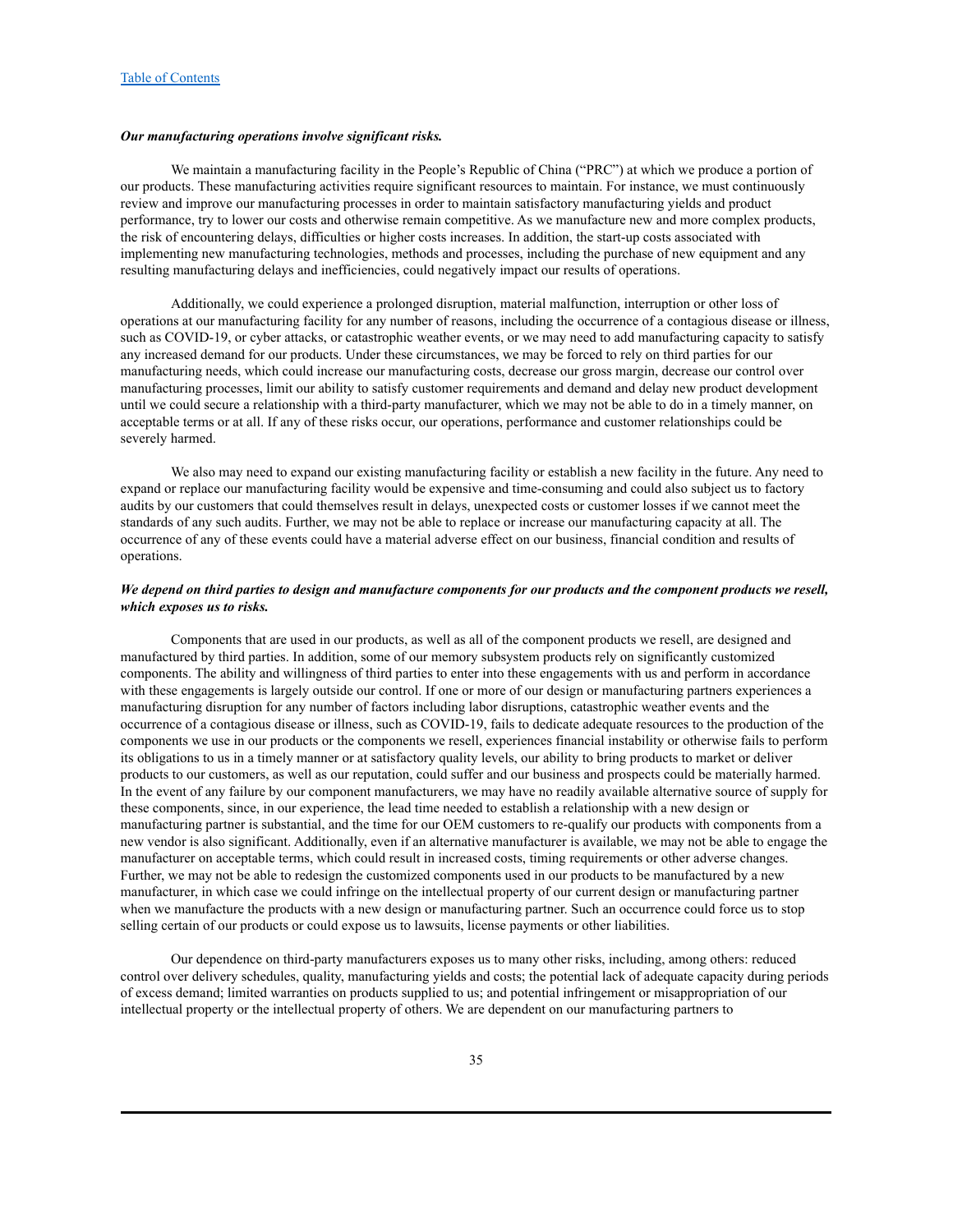# Table of [Contents](#page-1-0)

manufacture components with acceptable quality and manufacturing yields, to deliver these components to us on a timely basis and at an acceptable cost and to allocate a portion of their manufacturing capacity sufficient to meet our needs. However, these component manufacturers may not be able to achieve these tasks. Additionally, our manufacturing partners may not continue to devote adequate resources to produce our products or the component products we resell, or continue to advance the process design technologies on which the customer qualifications of our products are based. Any of these risks could limit our ability to meet customer demand and materially adversely affect our business and operating results.

# If our products or the component products we resell do not meet quality standards or are defective or used in defective *systems, we may be subject to quality holds, warranty claims, recalls or liability claims.*

Our customers require our products and the component products we resell to meet strict quality standards. If the products fail to meet these standards, our customers may discontinue purchases from us until we are able to resolve the quality issues that are causing these failures, which we may not be able to do. These "quality holds" can be costly and timeconsuming to resolve. In addition, if the products we sell are defectively manufactured, contain defective components or are used in defective or malfunctioning systems, we could be subject to warranty and product liability claims, product recalls, safety alerts or advisory notices.

Although we generally attempt to contractually limit our exposure to incidental and consequential damages, if these contract provisions are not enforced or if liabilities arise that are not effectively limited, we could incur substantial costs in defending or settling product liability claims. While we currently have product liability insurance, it may not provide coverage under certain circumstances and it may not be adequate to satisfy claims made against us. We also may be unable to maintain insurance in the future at satisfactory rates or in adequate amounts.

Warranty and product liability claims, product "quality holds," product recalls, safety alerts or advisory notices, regardless of their coverage by insurance or their ultimate outcome, could have a material adverse effect on our business, performance and financial condition, as well as our ability to attract and retain customers.

# If a standardized memory solution that addresses the demands of our customers is developed, our net product sales and *market share may decline.*

Many of our memory subsystems are specifically designed for our OEM customers' high-performance systems. In a drive to reduce costs and assure supply of their memory module demand, our OEM customers may endeavor to design JEDEC standard DRAM modules into their new products. Although we also manufacture JEDEC modules, this trend could reduce the demand for our higher-priced customized memory solutions, which would have a negative impact on our operating results. In addition, the adoption of a JEDEC standard module instead of a previously custom module might allow new competitors to participate in a share of our customers' memory module business that previously belonged to us.

If our OEM customers were to adopt JEDEC standard modules, our future business may be limited to identifying the next generation of high-performance memory demands of OEM customers and developing solutions that address these demands. Until fully implemented, any next generation of products may constitute a significantly smaller market, which could reduce our revenues and harm our competitive position.

# Our indemnification obligations for the infringement by our products of the rights of others could require us to pay *substantial damages.*

As is common in our industry, we have a number of agreements in which we have agreed to defend, indemnify and hold harmless our customers and suppliers from damages and costs that may arise from the infringement by our products of third-party patents, trademarks or other proprietary rights. The scope of these indemnities varies, the duration of these indemnities is generally perpetual after execution of an agreement, and the maximum potential amount of future payments we could be required to make under these indemnities is often unlimited. Any indemnification claims by customers could require us to incur significant legal fees and could potentially result in our payment of substantial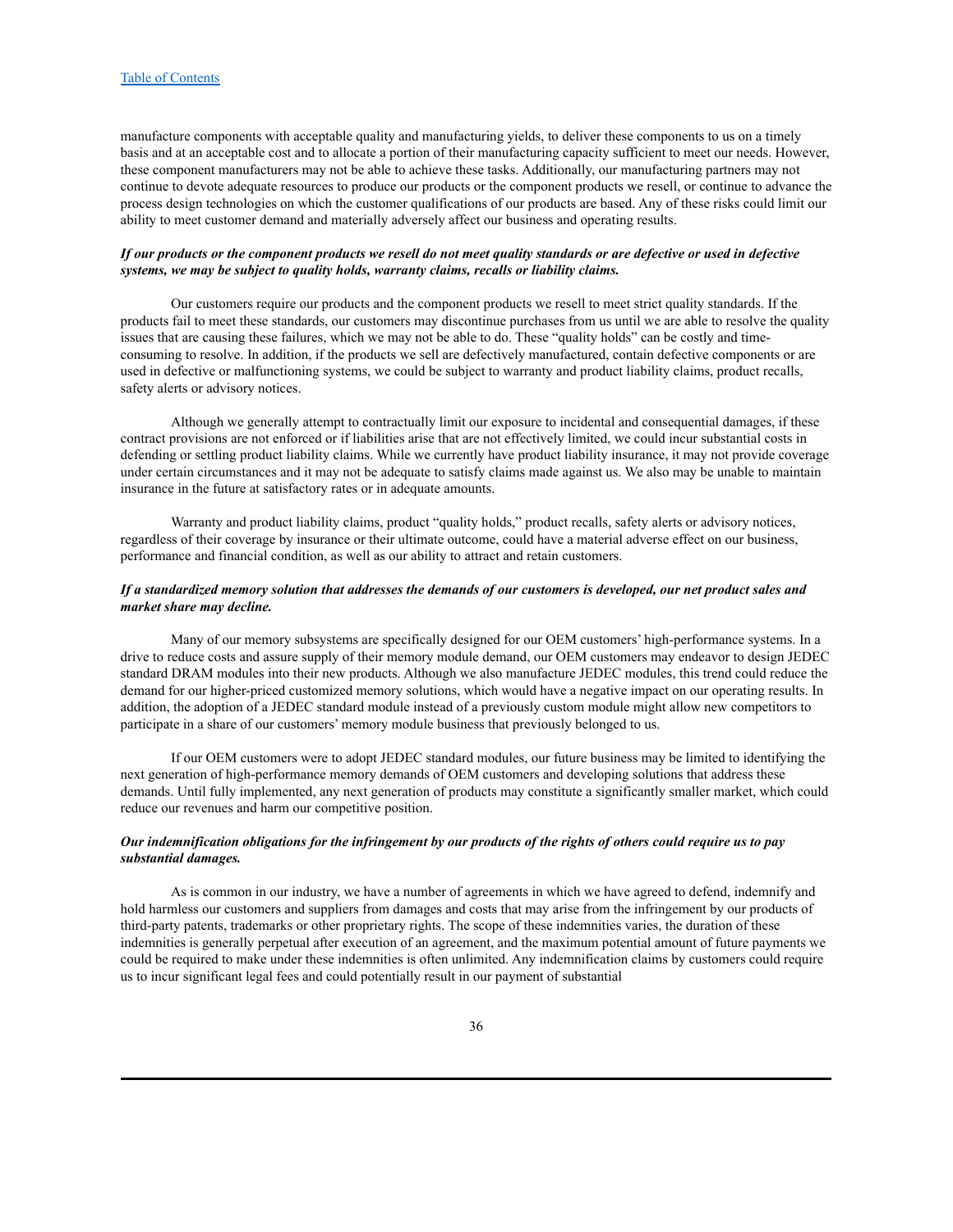# Table of [Contents](#page-1-0)

damages, and our insurance generally would not cover these fees or damages. As a result, the occurrence of any of these risks could have a material adverse effect on our business and results of operations.

# We depend on certain key employees, and our business could be harmed if we lose the services of any of these employees or *are unable to attract and retain other qualified personnel.*

To date, we have been highly dependent on the experience, relationships and technical knowledge of certain key employees. We believe our future success will be dependent on our ability to retain the services of these key employees, develop their successors and properly manage the transition of their roles should departures occur. The loss of these key employees or their inability to continue to provide their services could delay the development and introduction of new or enhanced products or technologies, negatively impact our ability to sell our existing products, limit our ability to pursue our other business goals and strategies and otherwise harm our business. We do not have employment agreements with any of our employees other than Chun K. Hong, our President, Chief Executive Officer and sole member of our board of directors, and as a result most of our employees may terminate their employment with us at any time.

Our future success also depends on our ability to attract, retain and motivate highly skilled engineering, manufacturing and other technical and sales personnel. Competition for these personnel is intense. We may not be successful in attracting new engineers or other technical personnel or in retaining or motivating our existing personnel. If we are unable to hire and retain personnel with the skills necessary to keep pace with the evolving technologies in our markets, our ability to continue to provide our existing products and to develop new or enhanced products and technologies would be negatively impacted, which could harm our business. In addition, a general shortage of experienced engineers or other technical personnel could lead to increased recruiting, relocation and compensation costs to attract new recruits, which may increase our operating expenses or make these hires more difficult or impossible if increased recruiting costs exceed our resources.

A significant portion of our workforce consists of contract personnel. We invest considerable time and expense to train these contract personnel; however, they typically may terminate their relationships with us at any time. As a result, we may experience high turnover rates in this contract personnel workforce, which may require us to expend additional resources to attract, train and retain replacements. Additionally, if we convert any of these contract personnel to permanent employees, we may have to pay finder's fees to the contract agency. These risks associated with our contract personnel workforce may involve increased costs or delays or failures in meeting customer requirements or developing new or enhanced products or technologies, any of which could materially adversely affect our business and operating performance.

We are also subject to employment laws and regulations, including the changing regulatory landscape. For example, in California, State Assembly Bill 5 ("AB5"), which went into effect in January 2020, codifies a test to determine whether a worker is an employee under California law. AB5 provides a mechanism for determining whether workers of a hiring entity are employees or independent contractors, but AB5 does not result in any immediate change in how workers are classified. If the State of California, cities or municipalities, or workers disagree with how a hiring entity classifies workers, AB5 sets forth the test for evaluating their classification. The legal and other costs associated with any misclassification of our personnel can be substantial and could materially adversely affect our results of operations and financial condition.

### We rely on our internal and third-party sales representatives to market and sell our products and the component products *we resell, and any failure by these representatives to perform as expected could reduce our sales.*

We primarily market and sell our products and the component products we resell through a direct sales force and a network of independent sales representatives. We have expended significant resources to build our internal sales and marketing function, but compared to many of our competitors, we have relatively little experience creating a sales and marketing platform and developing a team to implement it. We may be unsuccessful in these efforts.

Our sales representatives generally may terminate their relationships with us at any time. As a result, our performance depends in part on our ability to retain existing and attract additional sales representatives that will be able to effectively market and support our products or the component products we resell, especially in markets in which we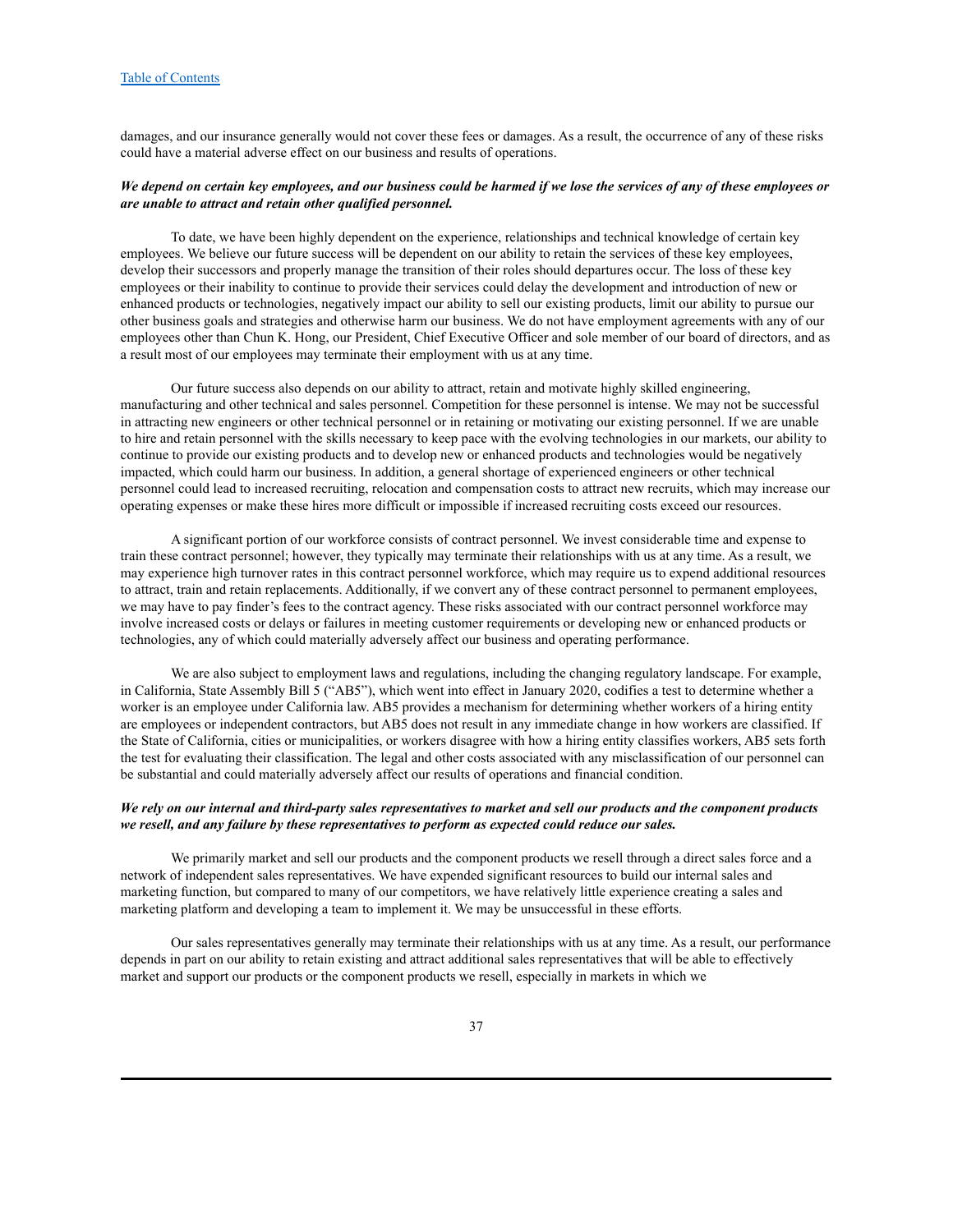have not previously distributed these products. Our efforts to attract, train and retain these sales representatives to be knowledgeable about our industry, products and technologies are costly and time-consuming. If these efforts fail, our investments in these sales representatives may not produce the expected or any benefits and our ability to market and sell our products or the component products we resell may be limited, which could materially harm our financial condition and operating results. Further, our reliance on independent sales representatives subjects us to risks, as we have very little control over their activities and they are generally free to market and sell other, potentially competing, products. As a result, these independent sales representatives could devote insufficient time or resources to marketing our products or the component products we resell, could market them in an ineffective manner or could otherwise be unsuccessful in selling adequate quantities of these products.

#### *Our operations could be disrupted by power outages, natural disasters, cyber attacks or other factors.*

Due to the geographic concentration of our manufacturing operations in our PRC facility and our small number of component suppliers, including Samsung and SK hynix for many of the component products we resell, a disruption resulting from equipment or power failures, quality control issues, human errors, government intervention, cyber attacks or natural disasters, including earthquakes and floods, could require significant costs to repair and could interrupt or interfere with product manufacture and sale and cause significant delays in product shipments, which could harm our customer relationships, financial condition and results of operations. In the past, our PRC facility has suffered water damage as a result of heavy rains and floods, which forced us to temporarily halt manufacturing at the facility while necessary repairs or equipment replacements were made. This incident caused us to incur additional expenses because we were forced to shift our manufacturing activities to a third-party facility in the PRC to mitigate the disruption in product shipments to our customers. If manufacturing at the PRC facility is disrupted for similar or other reasons in the future, we may again be subject to increased expenses in order to engage a third-party manufacturer, or, if we are not able to secure alternative manufacturing capabilities, our ability to sell products and our relationships with our customers could be materially harmed. Additionally, we may be forced to bear significant costs in order to repair any damage to our manufacturing equipment and facility. Any of these outcomes could have a material adverse effect on our business and results of operations.

# Difficulties with our global information technology systems, including any unauthorized access or cyber attacks, could *harm our business.*

We store key data about our business, including certain customer data, information about our and our customer's intellectual property and other proprietary information, on our global information technology systems. Any failure or malfunctioning of our global information technology systems, errors or misuse by system users, cyber attacks, difficulties migrating stand-alone systems to our centralized systems or inadequacy of the systems in addressing the needs of our operations could disrupt our ability to timely and accurately manufacture and ship products, divert management's and key employees' attention from other business matters and involve significant costs and other resources to repair or otherwise resolve, any of which could have a material adverse effect on our business, financial condition and results of operations. Any such event could also disrupt our ability to timely and accurately process, report and evaluate key operating metrics and key components of our results of operations, financial position and cash flows and could adversely affect our ability to complete other important business processes, such as maintenance of our disclosure controls and procedures and internal control over financial reporting.

While our information technology systems include security measures designed to prevent unauthorized access, employee error, employee malfeasance or other causes, including intentional misconduct by computer hackers, could circumvent these measures and result in unauthorized access to these systems. Because the techniques used to gain unauthorized access to information technology systems evolve frequently and often are not recognized until successful, we may be unable to anticipate these techniques or implement adequate preventative measures in a timely manner. Any security breach could require significant resources to correct, if correction is possible, and could result in disruption to our business, misappropriation or loss of data, loss of confidence in us by our customers, damage to our reputation and legal liability. Further, any failure to implement appropriate security measures to protect our information or any breach or other failure of our systems that results in unauthorized access, manipulation, disclosure or loss of this information could result in our violation of any U.S. or foreign data protection laws that are applicable to us, including the California Consumer Privacy Act which went into effect in January 2020. These laws and their interpretation and application are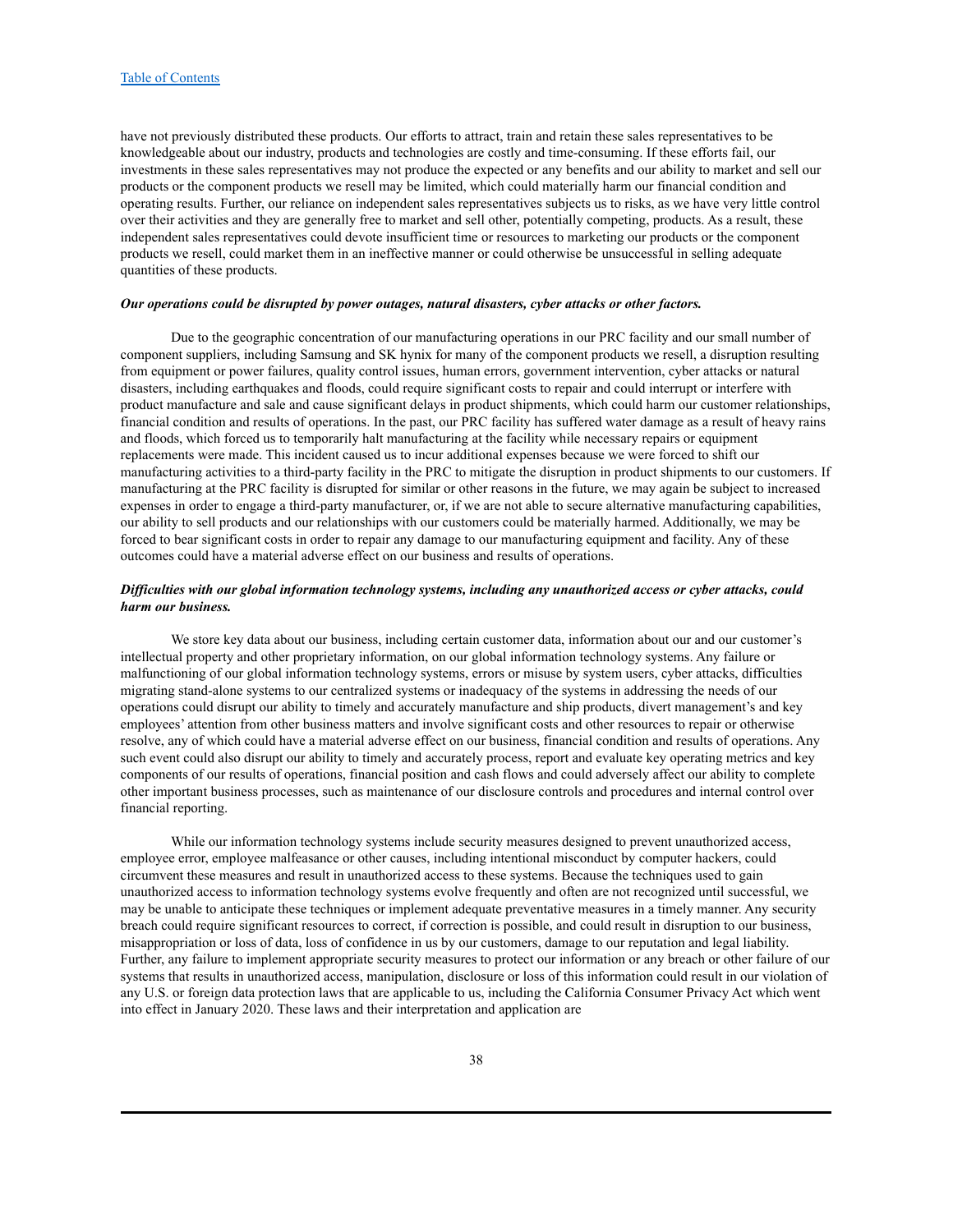constantly evolving, and they could be interpreted and applied in a manner that is inconsistent with our current practices or they could become more stringent over time. Efforts to comply with applicable data protection laws or any new interpretations of their application could involve significant time and substantial costs or require us to change our business practices and compliance procedures, and any failures to so comply could subject us to substantial civil or criminal fines or sanctions. Any of these outcomes could have a material negative impact on our business, performance and prospects.

Our independent registered public accounting firm conducted an audited of our internal control over financial reporting as of January 1, 2022 and determined that we have ineffective design and maintenance of controls over user access and program change management related to certain information technology (IT) systems that support our financial reporting processes. User and privileged access were not appropriately provisioned, and program changes were not adequately reviewed prior to being placed in production. As a result, process level automated controls and manual controls that are dependent on the completeness and accuracy of information derived from the affected IT systems were also ineffective because they could have been adversely impacted. This material weakness was due to us having an insufficient number of IT personnel to identify and assess risks associated with changes in the IT environment resulting in inappropriate assignment of user and privileged access as well as insufficient documentation for control operations. This weakness has the potential to increase the likelihood and severity of the risks we face with respect to our global information technology systems.

# If we do not effectively manage any future growth we may experience, our resources, systems and controls may be strained *and our results of operations may suf er.*

Any future growth we may experience could strain our resources, management, information and telecommunication systems and operating and financial controls. To manage future growth effectively, including any expansion of volume in our manufacturing facility in the PRC, we must be able to improve and expand our systems and controls, which we may not be able to do in a timely or cost-effective manner. In addition, our management team has relatively limited experience managing a rapidly growing business. As a result, they may not be able to manage any future growth we may experience. A failure to manage any growth we may experience or improve or expand our existing systems and controls, or unexpected difficulties in doing so, could harm our business and results of operations.

### If we acquire businesses or technologies or pursue other strategic transactions or relationships in the future, these *transactions could disrupt our business and harm our operating results and financial condition.*

From time to time, we evaluate opportunities to acquire businesses or technologies or pursue other strategic transactions or relationships, including collaboration or joint development arrangements, that might complement our current product offerings or enhance our intellectual property portfolio or technical capabilities. We have no experience acquiring other businesses or technologies.

Acquisitions and other strategic transactions or relationships entail a number of risks that could adversely affect our business and operating results, including, among others:

- difficulties integrating the operations, technologies or products of acquired companies or working with third parties with which we may partner on joint development or collaboration relationships;
- the diversion of management's time and attention from the daily operations of our business;
- insufficient increases in revenues to offset increased expenses associated with an acquisition or strategic transaction or relationship;
- difficulties retaining business relationships with our existing suppliers and customers or the suppliers and customers of an acquired company;
- overestimation of potential synergies or other benefits, or a delay in realizing these synergies or other benefits;
- entering markets in which we have no or limited experience and in which competitors have stronger market positions;
- the potential loss of our key employees or an acquired company;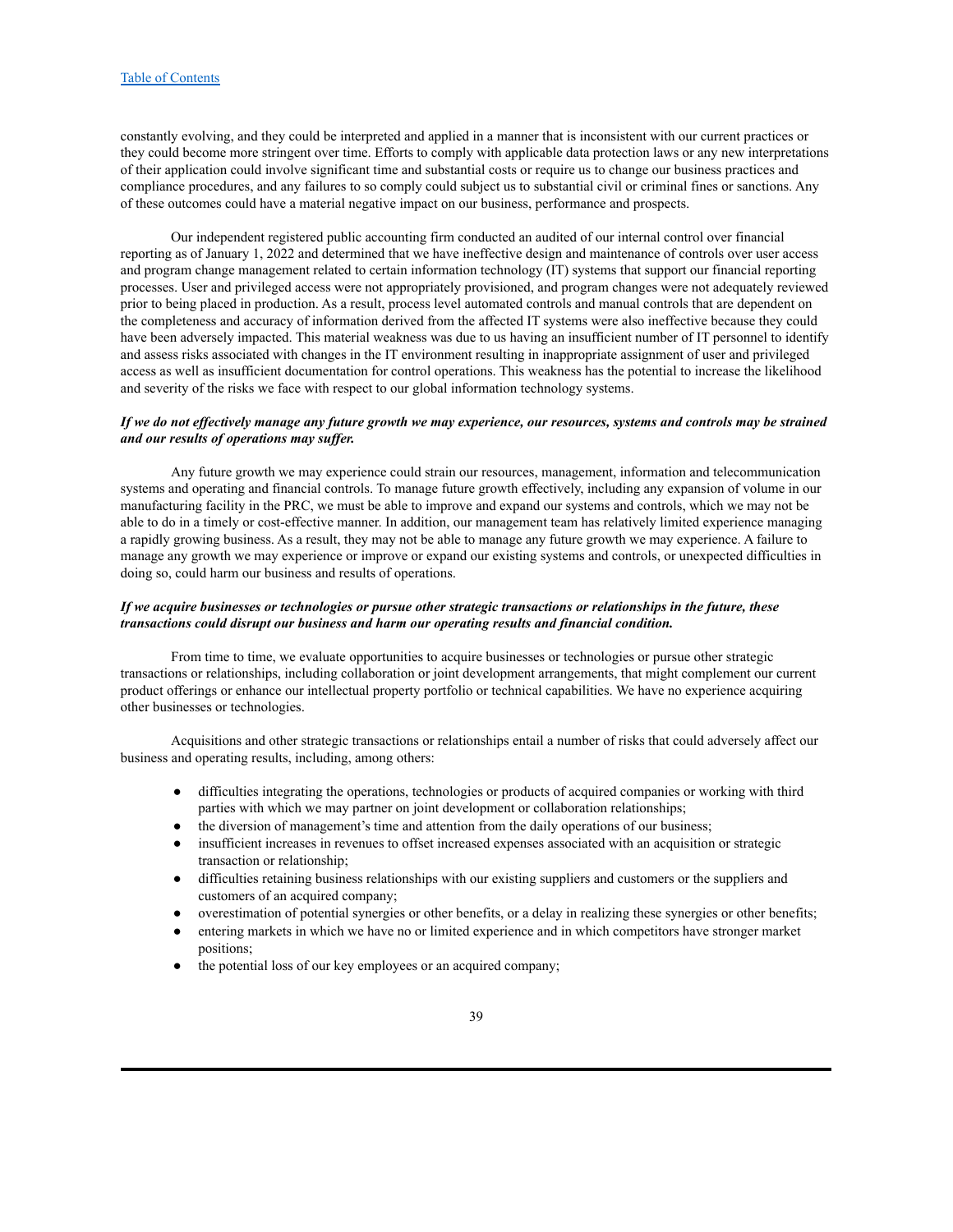- exposure to contingent liabilities of an acquired company;
- depletion of cash resources to fund an acquisition or other strategic transaction or establish a strategic relationship, or dilution of existing stockholders or increased leverage relative to our earnings or to our equity capitalization if we issue debt or equity securities for these purposes;
- adverse tax consequences; and
- incurrence of material charges, such as depreciation, deferred compensation charges, in-process research and development charges, the amortization of amounts related to deferred stock-based compensation expense and identifiable purchased intangible assets or impairment of goodwill.

If any of these risks occur, we may not be able to realize the intended benefits of an acquisition or strategic transaction or relationship, and our operating results, financial condition and business prospects could be materially negatively affected.

#### **Risks Related to Laws and Regulations**

# We are exposed to additional business, regulatory, political, operational, financial and economic risks related to our *international sales and operations.*

We sell products to foreign corporations and deliver products to facilities located in foreign countries. To facilitate this process and to meet the long-term projected demand for our products, we have established a manufacturing facility in the PRC that performs most of the manufacturing activities for our memory subsystem products.

Selling and manufacturing in foreign countries subjects us to additional risks not present with our domestic operations, as we are operating in business and regulatory environments in which we have limited experience and that may impose materially different requirements. Further, the geographic distance from our headquarters in Irvine, California, compounds the difficulties of maintaining a manufacturing operation in the PRC. For instance, we may not be able to maintain the desired amount of control over production capacity and timing, inventory levels, product quality, delivery schedules, manufacturing yields or costs. Moreover, we will need to continue to overcome language and cultural barriers to effectively conduct these international operations. Failures in any of these areas could result in legal consequences or production delays and increased turnaround times, which could adversely affect our business. In addition, changes to the labor or other laws of the PRC or the economic and political conditions in the PRC, including increased industrialization in recent years, natural disasters, public health crises, including the occurrence of a contagious disease or illness, such as COVID-19, and other catastrophic events, could increase the costs of employing a local workforce or conducting our manufacturing operations in the PRC. Any of these factors could negatively impact any cost savings we experience from locating our manufacturing facility in the PRC. Additionally, our management has limited experience creating or overseeing foreign operations generally, and the ongoing administration and operation of our PRC facility may require substantial amounts of time and attention by our management team, particularly if we encounter operational, legal or cultural difficulties or disruptions at our PRC facility.

To date, all of our net product sales have been denominated in U.S. dollars. In the future, however, some of our net product sales may be denominated in Chinese Renminbi ("RMB"). The Chinese government controls the procedures by which RMB is converted into other currencies, which generally requires government consent. As a result, RMB may not be freely convertible into other currencies at all times. If the Chinese government institutes changes in currency conversion procedures or imposes additional restrictions on currency conversion, our operations and our operating results could be negatively impacted. In addition, Chinese law imposes restrictions on the movement of funds outside of the PRC. If we need or decide to repatriate funds from our Chinese operations, we would be required to comply with the procedures and regulations of applicable Chinese law, and any failure to so comply could adversely affect our liquidity and financial condition. Further, if we are able to repatriate funds from our Chinese operations, these funds would be subject to U.S. taxes. In addition, fluctuations in the exchange rate between RMB and U.S. dollars may adversely affect our expenses, the value of our assets and liabilities and the comparability of our period-to-period results.

Our international operations and sales are subject to a number of additional risks, including, among others, timing and availability of export licenses; difficulties in accounts receivable collections; difficulties managing distributors; lack of a significant local sales presence in a number of markets; difficulties obtaining government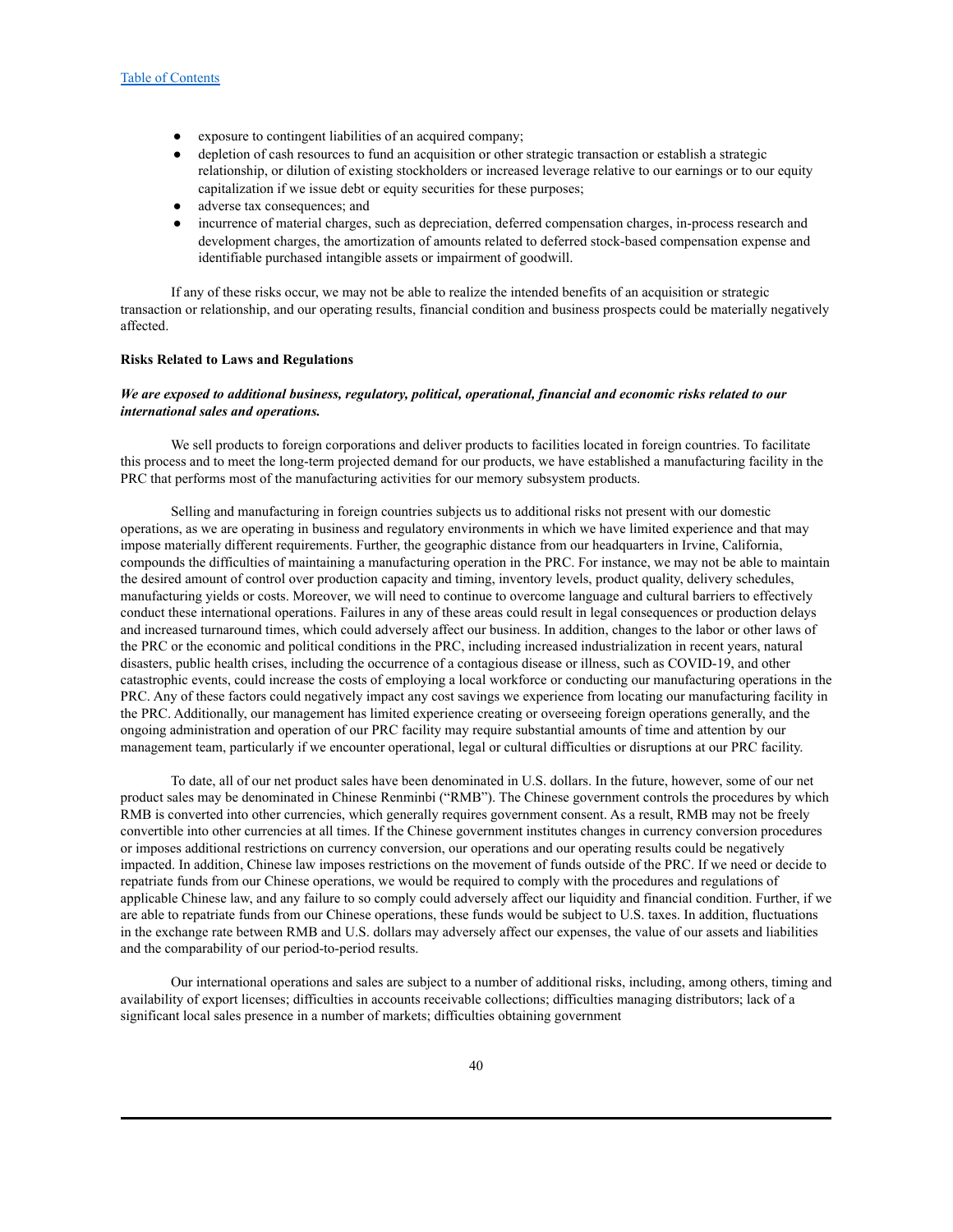approvals; compliance with anti-bribery, data protection and other applicable U.S. and foreign laws, including the U.S. Foreign Corrupt Practices Act and similar anti-bribery laws in the non-U.S. jurisdictions in which we operate, as well as a wide variety of other complex foreign laws, regulations and treaties; and potentially adverse tax consequences. In addition, the United States or foreign countries may implement quotas, duties, tariffs, taxes or other charges or restrictions on the importation or exportation of our products or the component products we resell, which could lead to a reduction in sales and profitability in that country. The implementation of tariffs by the United States on goods manufactured in other countries, including PRC, could cause the costs of our products to increase, which could significantly impair the gross margin we receive and thereby harm our operating results significantly.

In addition, international turmoil and the threat of future terrorist attacks have contributed to an uncertain political and economic climate, both in the United States and globally, and have negatively impacted the worldwide economy. The economies of the PRC and other countries in which we make sales have been volatile in recent years, resulting in significant fluctuations in local currencies and other instabilities. These conditions could continue or worsen, which could adversely affect our foreign operations and our performance. The occurrence of any of these risks related to our international operations, including our manufacturing facility in the PRC and our international sales, could have a material adverse effect on our business, financial condition and prospects for growth.

# Our failure to comply with environmental and other applicable laws and regulations could subject us to significant fines *and liabilities or cause us to incur significant costs.*

We are subject to various and frequently changing U.S. federal, state and local and foreign laws and regulations relating to the protection of the environment, including laws governing the discharge of pollutants into the air and water, the management and disposal of hazardous substances and wastes and the clean-up of contaminated sites. In particular, some of our manufacturing processes may require us to handle and dispose of hazardous materials from time to time. For example, in the past our manufacturing operations have used lead-based solder in the assembly of our products. Today, we use lead-free soldering technologies in our manufacturing processes, as this is required for products entering the European Union. We could incur substantial costs, including clean-up costs, civil or criminal fines or sanctions and third-party claims for property damage or personal injury, as a result of violations of or noncompliance with these and other environmental laws and regulations. Although we have not incurred significant costs to date to comply with these laws and regulations, new laws or changes to current laws and regulations to make them more stringent could require us to incur significant costs to remain in compliance.

We also may be subject to a variety of laws and regulations relating to other matters, including workplace health and safety, labor and employment, foreign business practices (including the U.S. Foreign Corrupt Practices Act and applicable foreign anti-bribery laws), data protection, public reporting and taxation, among others. It is difficult and costly to manage the requirements of every authority having jurisdiction over our various activities and to comply with their varying standards. Additionally, any changes to existing regulations or adoption of new regulations may result in significant additional expense to us or our customers. Further, our failure to comply with any applicable laws and regulations may result in a variety of administrative, civil and criminal enforcement measures, including monetary penalties or imposition of sanctions or other corrective requirements, any of which could materially adversely affect our reputation and our business.

# Regulations related to "conflict minerals" may cause us to incur additional expenses and could limit the supply and *increase the cost of certain metals used in manufacturing our products.*

The U.S. Congress has enacted laws, and the SEC has adopted rules, requiring disclosure of specified minerals, known as conflict minerals, that are necessary to the functionality or production of products manufactured or contracted to be manufactured by public companies. These laws and rules require companies to verify and disclose whether or not such minerals, as used in a company's products or their manufacture, originate from the Democratic Republic of Congo or an adjoining country. Because our products contain certain conflict minerals and we or our manufacturers use these conflict minerals in the manufacture of our products, we are required to comply with these laws and disclosure rules. To comply, we are required to conduct a reasonable country of origin inquiry each year and, depending on the results of that inquiry, we may be required to exercise due diligence on the source and chain of custody of conflict minerals contained in or used to manufacture our products. Such due diligence must conform to a nationally or internationally recognized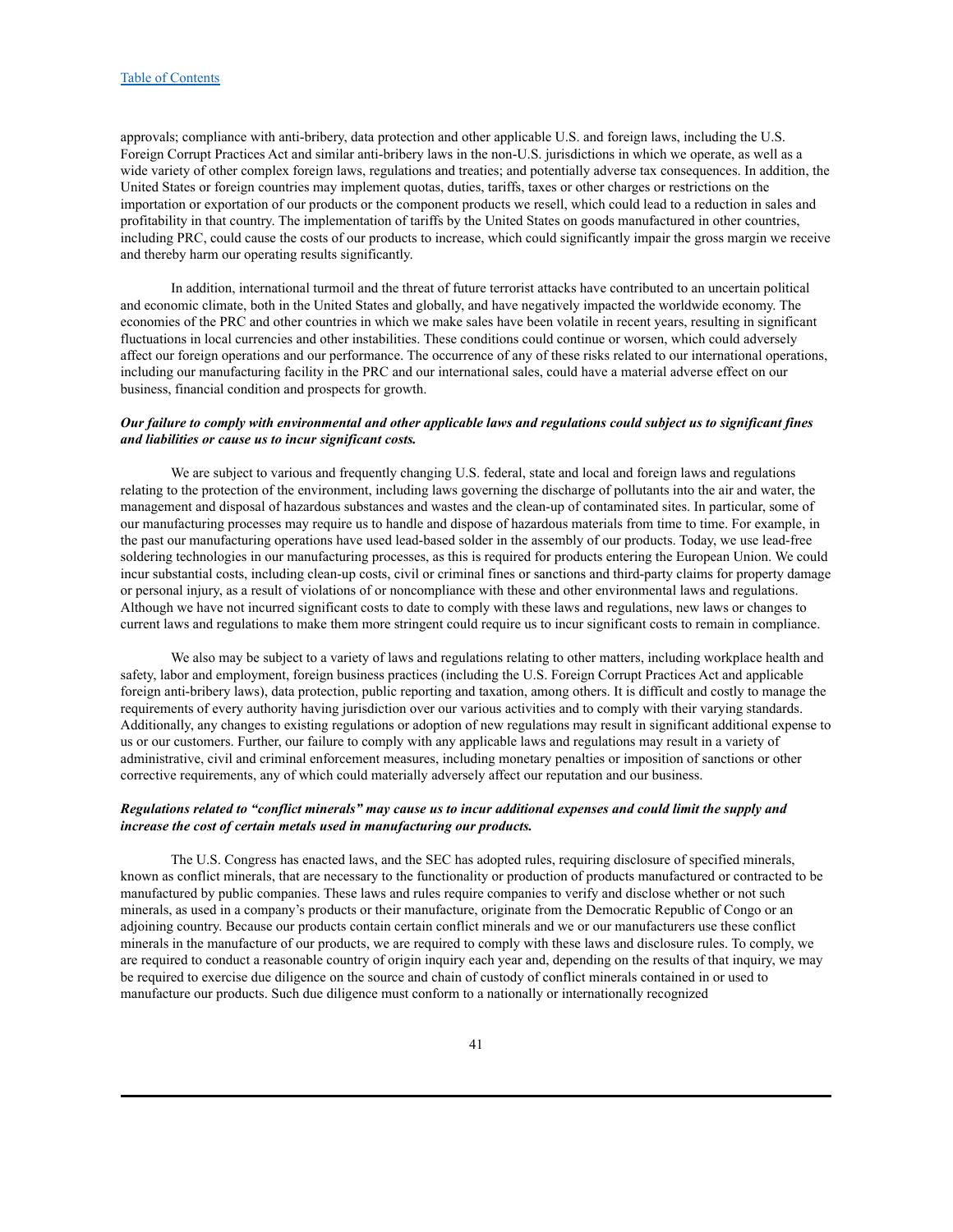due diligence framework. We are also required to file a disclosure report with the SEC each year relating to our conflict mineral use.

The due diligence activities required to determine the source and chain of custody of minerals contained in our products or used in their manufacture are time-consuming and may result in significant costs. Due to the size and complexity of our supply chain, we face significant challenges verifying the origins of the minerals used in our products or their manufacture. Further, these rules could affect the availability in sufficient quantities and at competitive prices of certain minerals used in our products and their manufacture, which could result in increased material and component costs and additional costs associated with potential changes to our products, processes or sources of supply. Additionally, if we are unable to sufficiently verify the origin of the minerals used in our products through the due diligence measures we implement, we may not be able to satisfy customer preferences or requirements regarding the use of conflict minerals in the products they purchase, which could place us at a competitive disadvantage.

# We have identified a material weakness in our internal control over financial reporting. If we are unable to remediate the material weakness, or if we identify additional material weaknesses in the future or otherwise fail to maintain an effective system of internal controls, we may not be able to accurately or timely report our financial condition or results of *operations, which may adversely af ect our business.*

A material weakness is a deficiency, or a combination of deficiencies, in internal control over financial reporting such that there is a reasonable possibility that a material misstatement of our annual or interim condensed consolidated financial statements will not be prevented or detected on a timely basis. As described in Part I, Item 4, Controls and Procedures, we have concluded that our internal control over financial reporting was ineffective as of April 2, 2022 due to two material weaknesses. The identified material weaknesses, at April 2, 2022, relates to the lack of an independent audit committee and ineffective design and maintenance of controls over user access and program change management related to certain information technology (IT) systems that support the Company's financial reporting processes.

While the control deficiency identified did not result in any identified misstatements, a reasonable possibility exists that a material misstatement to the annual or interim condensed consolidated financial statements and disclosures will not be prevented or detected on a timely basis.

In an effort to remediate the identified material weakness and enhance our internal controls, our finance and accounting personnel are continuing to follow all of the same procedures that they undertook in preparation for independent audit committee meetings on a quarterly and annual basis. Our CEO and sole director will oversee these processes and review materials prepared by the finance and accounting staff as well as our independent auditors on a quarterly and annual basis. If our remedial measures are insufficient to address the material weakness, or if additional material weaknesses or significant deficiencies in our internal control over financial reporting occur in the future, we may not be able to timely or accurately report our results of operations or maintain effective disclosure controls and procedures. If we are unable to report financial information timely or accurately, or to maintain effective disclosure controls and procedures, we could be required to restate our financial statements and be subject to, among other things, regulatory or enforcement actions, securities litigation, limitations on our ability to access capital markets, debt rating agency downgrades or rating withdrawals, or loss in confidence of our investors, any one of which could adversely affect the valuation of our common stock and our business prospects. We can give no assurance that the measures we have taken and plan to take in the future will remediate the material weakness identified or that any additional material weaknesses will not arise in the future due to a failure to implement and maintain adequate internal control over financial reporting.

### We are required to comply with certain provisions of Section 404 of the Sarbanes-Oxley Act of 2002, as amended, that *place significant demands on our resources.*

Section 404 of the Sarbanes-Oxley Act of 2002 and the related rules and regulations of the SEC, which we collectively refer to as Section 404, require us to evaluate our internal control over financial reporting and require management to report on the effectiveness of this internal control as of the end of each fiscal year. In addition, due to the increase in the value of our worldwide non-affiliate public float, we lost our status as a "smaller reporting company"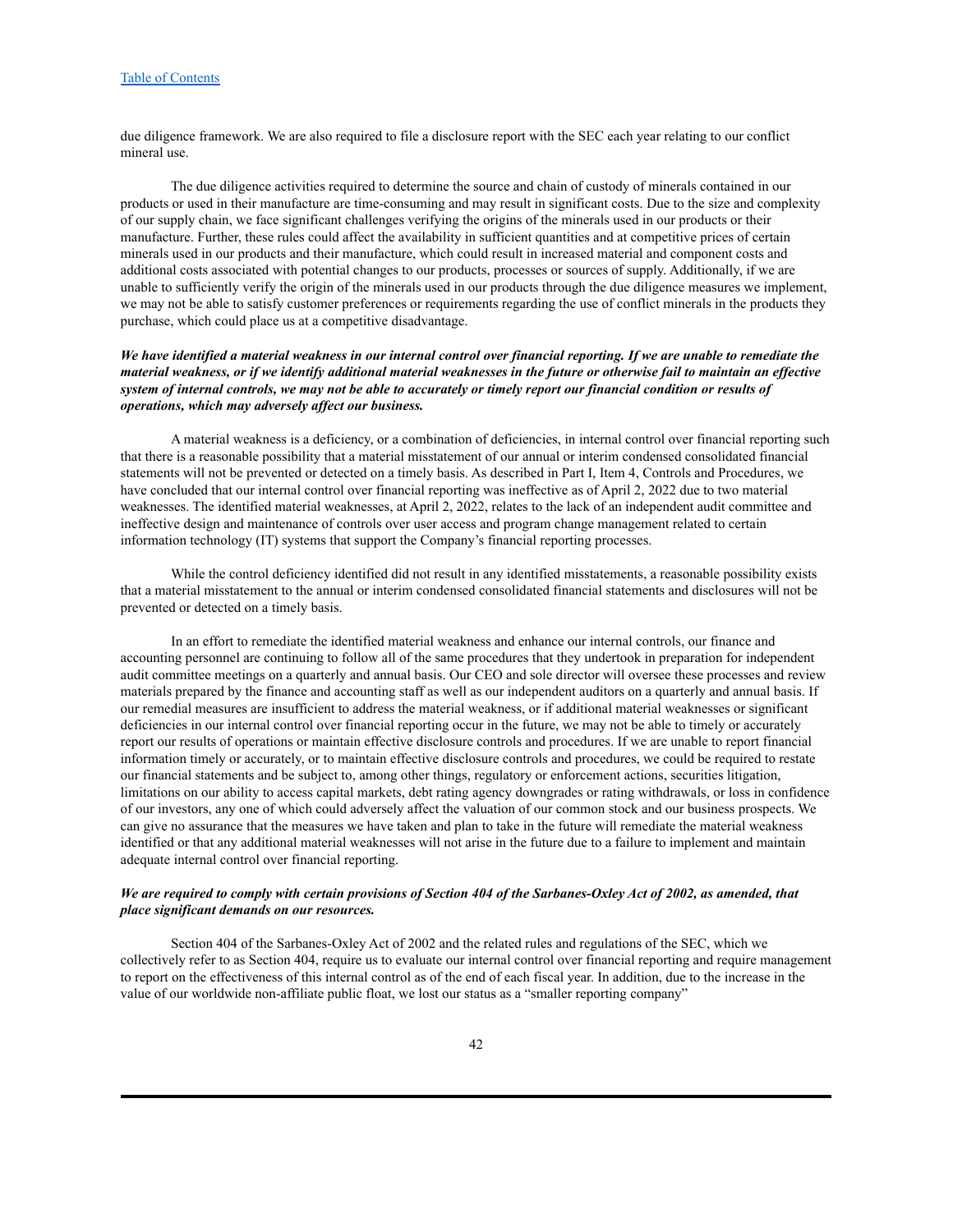under applicable SEC rules at the end of last fiscal year ending January 1, 2022. As a result, Section 404 requires us to obtain an attestation report from our independent registered public accounting firm as to our internal control over financial reporting.

Our Section 404 evaluations confirmed that enhancements, modifications and changes to our internal control over financial reporting are necessary and desirable. Implementing changes related to ineffective design and maintenance of controls over user access and program change management related to IT systems may divert the attention of management, involve significant time and costs and could negatively impact our financial reporting functions during the transition, any of which could have a material negative effect on our results of operations and financial condition.

# **Risks Related to Intellectual Property and Litigation**

#### *We may be unsuccessful in monetizing our intellectual property portfolio.*

We dedicate substantial resources to developing technology innovations we believe are essential to our business. We intend to pursue monetization avenues for our intellectual property portfolio, potentially including licensing, royalty or other revenue-producing arrangements. However, other than the license fee we received under the SK hynix License Agreement, we have not generated any such revenue stream from our intellectual property to date, and we may never be successful in achieving this objective.

Although we may pursue agreements with third parties to commercially license certain of our products or technologies, we may never successfully enter into any such agreement. Further, the terms of any such agreements we may reach with third-party licensees are uncertain and may not provide sufficient royalty or other licensing revenues to us to justify our costs of developing and maintaining the licensed intellectual property or may otherwise include terms that are not favorable to us. Additionally, the pursuit of licensing arrangements would require by its nature that we relinquish certain of our rights to our technologies and intellectual property that we license to third parties, which could limit our ability to base our own products on such technologies or could reduce the economic value we receive from such technologies and intellectual property. Additionally, the establishment of arrangements to monetize our intellectual property may be more difficult or costly than expected, may require additional personnel and investments and may be a significant distraction for management.

Our ability to establish licensing, royalty or similar revenues, and maintain or increase any such revenues we are able to establish, depends on a variety of factors, including, among others, the novelty, utility, performance, quality, breadth, depth and overall perceived value of our intellectual property portfolio, all as compared to that of our competitors, as well as our sales and marketing capabilities. Even if we are able to secure these revenues, they may be negatively affected by factors that are entirely or partially outside our control, including reductions in our customers'sales prices, sales volumes and the general state of their business, as well as the terms of the license arrangements.

If we are not successful in monetizing our intellectual property portfolio, we may never recoup our investments of time, capital and other resources in the development, maintenance, defense and enforcement of this portfolio, which could materially harm our financial condition and prospects.

# We are and expect to continue to be involved in other legal and administrative proceedings to enforce or protect our intellectual property rights and to defend against claims that we infringe the intellectual property rights of others.

As is common in the semiconductor industry, we have experienced substantial litigation regarding patent and other intellectual property rights. We are currently involved in litigation and proceedings at the U.S. Patent and Trademark Office ("USPTO") and Patent Trial and Appeal Board based on alleged third-party infringement of our patents, and lawsuits claiming we are infringing others' intellectual property rights also have been and may in the future be brought against us.

Our business strategy includes litigating claims against others, such as our competitors and customers, to enforce our intellectual property, contractual and commercial rights, including, in particular, our patent portfolio and our trade secrets, as well as to challenge the validity and scope of the proprietary rights of others. This or other similar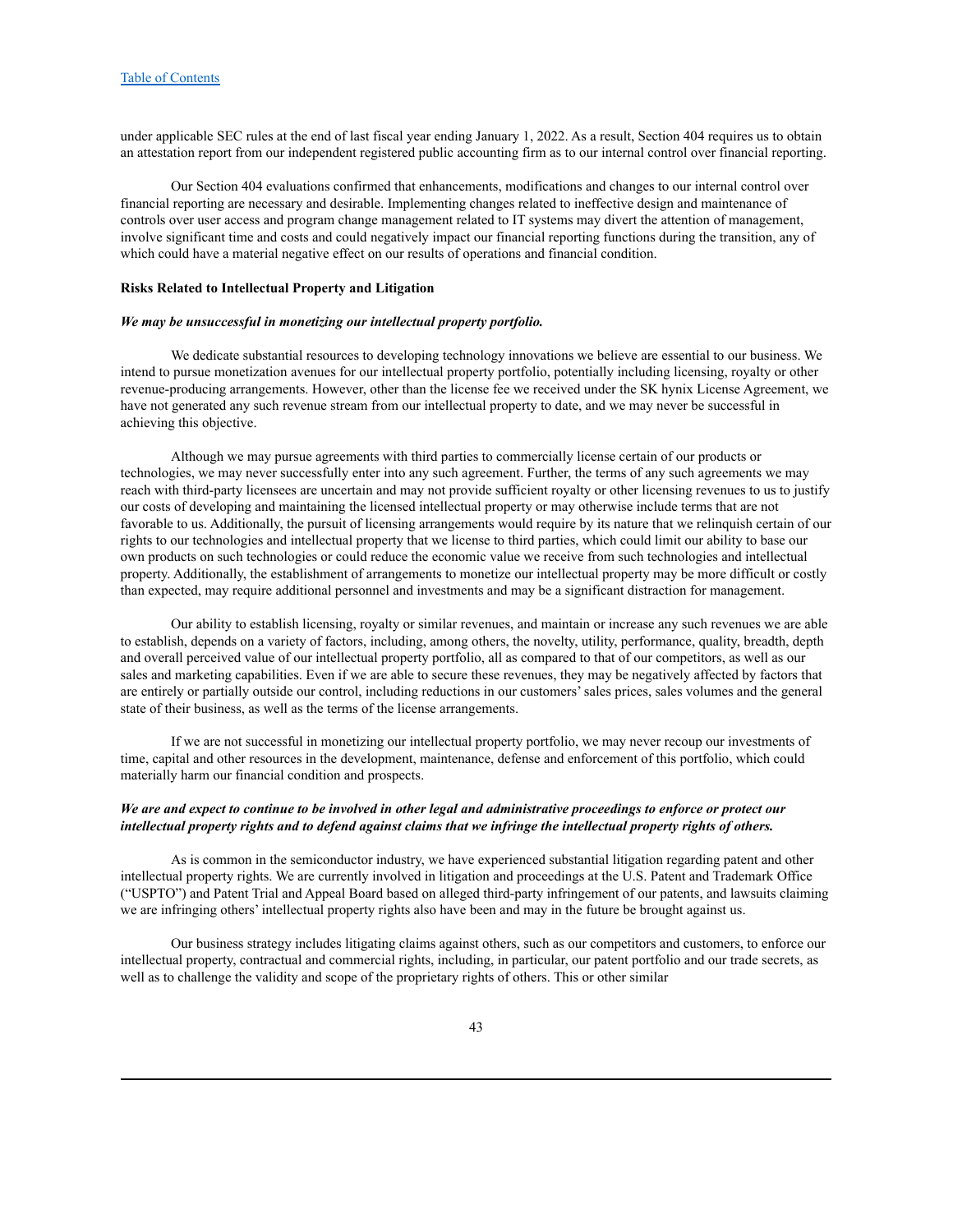proceedings could also subject us to counterclaims or countersuits against us, or the parties we sue could seek to invalidate our patents or other intellectual property rights through reexamination or similar processes at the USPTO or similar bodies. Further, any legal disputes with customers could cause them to cease buying or using our products or the component products we resell or delay their purchase of these products and could substantially damage our relationship with them.

Moreover, our ability to continue to pursue this strategy depends on our ability to obtain and protect patents, which is governed by an uncertain process. In addition to the patent issuance process established by law and the procedures of the USPTO, we must also comply with administrative procedures of the JEDEC to protect our intellectual property within its industry standard-setting process. These procedures evolve over time, are subject to variability in their application and may be inconsistent with each other. Any failure to comply with the USPTO's or JEDEC's administrative procedures could jeopardize our ability to claim that our patents have been infringed.

Making use of new technologies and entering new markets increases the likelihood that others might allege that our products or the component products we resell infringe their intellectual property rights. The likelihood of this type of lawsuit may also be increased due to the limited pool of experienced technical personnel that we can draw on to meet our hiring needs. As a result, a number of our existing employees have worked for our existing or potential competitors at some point during their careers, and we anticipate a number of our future employees will have similar work histories. Moreover, lawsuits of this type may be brought, even if there is no merit to the claim, as a strategy to prevent us from hiring qualified candidates, drain our financial resources and divert management's attention away from our business.

Litigation is inherently uncertain. An adverse outcome in existing or any future litigation could force us to, among other things:

- relinquish patents or other protections of our technologies if they are invalidated, which would enable our competitors and others to freely use this technology;
- compete with products that rely on technologies and other intellectual property rights that we believe we have the right to protect from third-party use;
- accept terms of an arrangement to license our technologies to a third party that are not as favorable as we might expect;
- receive little or no returns for our time and capital investments in the litigation;
- cease manufacturing and/or selling products or using certain processes that are claimed to be infringing a third party's intellectual property;
- pay damages (which in some instances may be three times actual damages), including royalties on past or future sales, if we are found to infringe a third party's intellectual property;
- seek a license from a third-party intellectual property owner to use its technology in our products or the component products we resell, which may not be available on reasonable terms or at all; or
- redesign any products that are claimed to be infringing a third party's intellectual property, which may not be possible to do in a timely manner, without incurring significant costs or at all.

Moreover, any litigation, regardless of its outcome, involves a significant dedication of resources, including time and capital, and diverts management's attention from our other activities. As a result, any current or future infringement claims or patent challenges by or against third parties, whether or not eventually decided in our favor or settled, could materially adversely affect our business, financial condition and results of operations. Additionally, the outcome of pending or future litigation and related patent reviews and reexaminations, as well as any delay in their resolution, could affect our ability to continue to sell our products, protect against competition in the current and expected markets for our products or license or otherwise monetize our intellectual property rights in the future.

# If our proprietary rights are not protected, our customers or our competitors might gain access to our proprietary designs, *processes and technologies, which could adversely af ect our operating results.*

We rely on a combination of patent protection, trade secret laws and restrictions on disclosure to protect our intellectual property and other proprietary rights. We have submitted a number of patent applications regarding our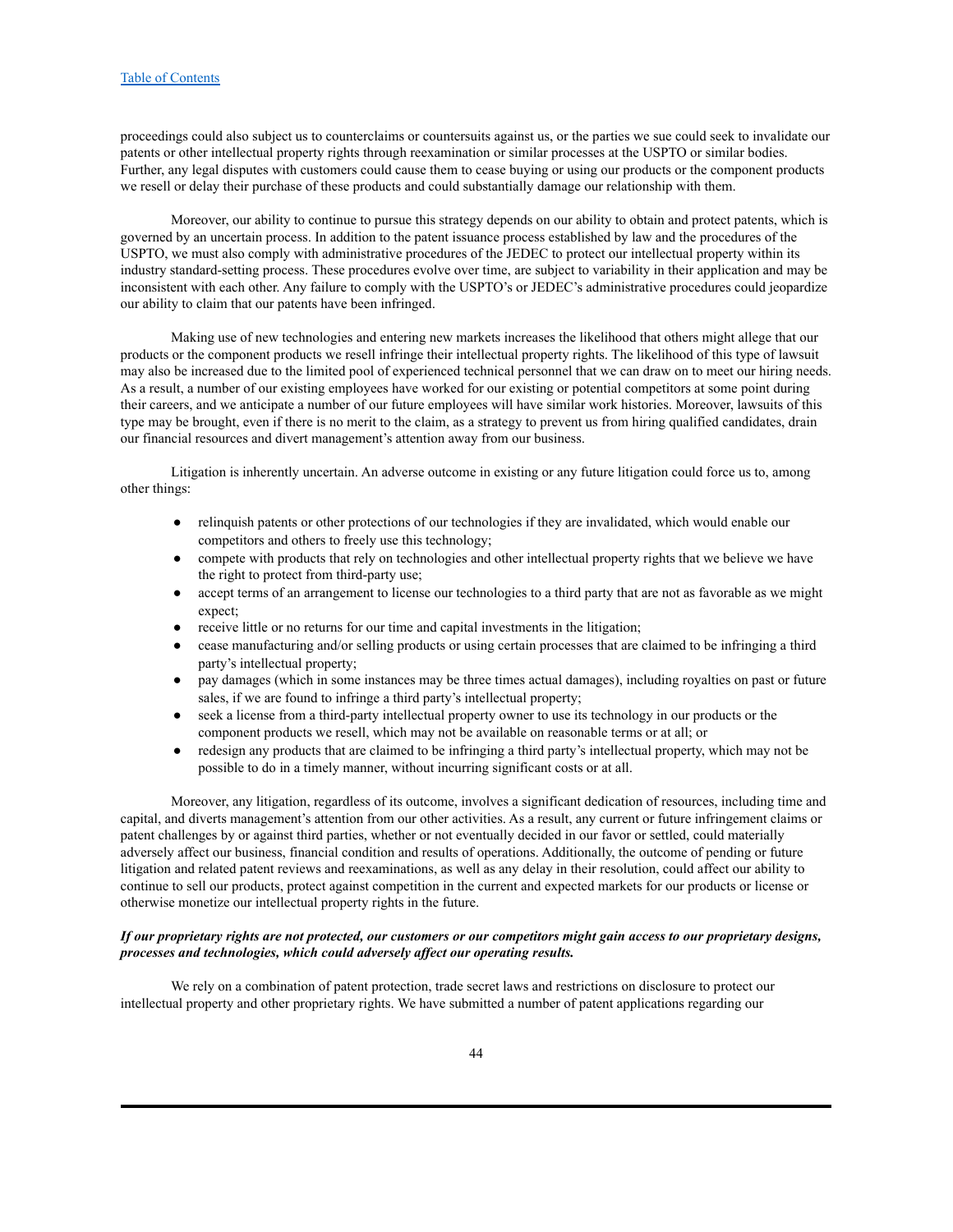proprietary processes and technology, many of which have resulted in issued patents. For our pending patent applications, it is uncertain when or if any of the claims in these applications will be allowed or result in issued patents, in which case the technologies or processes sought to be patented would remain unprotected from use by third parties. In addition, although we intend to continue filing patent applications with respect to new processes and technologies we develop, patent protection may not be available for some of these processes or technologies. Further, even if we are successful in obtaining patent protection, these protections could be limited in scope by the USPTO, a court or applicable foreign authorities or challenged by third parties by way of review or reexamination proceedings and subsequently invalidated, which would reduce the protections these patents are able to provide. Moreover, patent protection is limited as to duration and all of our issued patents will eventually expire, at which time the previously protected technologies would become widely available for use by third parties, including our competitors.

Despite our efforts to protect our intellectual property rights, these efforts may not:

- prevent challenges to or the invalidation or circumvention of our intellectual property rights;
- keep our competitors or other third parties from independently developing similar products or technologies, duplicating, reverse engineering or otherwise using our products or technologies without our authorization or designing around any patents that may be issued to us;
- prevent disputes with third parties regarding ownership of our intellectual property rights;
- prevent disclosure of our trade secrets and know-how to third parties or into the public domain;
- result in valid patents, including international patents, from any of our pending or future applications; or
- otherwise adequately protect our intellectual property rights.

Moreover, monitoring for any unauthorized use of our technologies is costly, time-consuming and difficult. This is particularly true in foreign countries, such as the PRC, where we have established a manufacturing facility and where the laws may not protect our proprietary rights to the same extent as applicable U.S. laws.

If some or all of the claims in our patent applications are not allowed, if any of our issued patents or other intellectual property protections are limited, invalidated or circumvented by third parties, or if we are not able to obtain extensions of existing patents upon their expiration or issuance of new patents to maintain protections provided by expiring patents, we could face increased competition for our products and technologies and be unable to execute on our strategy of monetizing our intellectual property. Any of these outcomes could significantly harm our business, operating results and prospects.

### *We may become involved in non-patent related litigation and administrative proceedings that may materially adversely af ect us.*

From time to time, we may become involved in various legal proceedings relating to matters incidental to the ordinary course of our business, including commercial, employment, class action, whistleblower and other litigation and claims, as well as governmental and other regulatory investigations and proceedings. Such matters can be time-consuming, divert management's attention and resources and cause us to incur significant expenses. Furthermore, because litigation is inherently unpredictable, the results of these actions could subject us to monetary damages or other liabilities and have a material adverse effect on our business, results of operations and financial condition.

# **Risks Related to Capitalization and Financial Markets**

# We may not have sufficient working capital to fund our planned operations, and, as a result, we may need to raise additional capital in the future, which may not be available when needed, on acceptable terms or at all.

To support our activities in the near term, we expect to rely on cash generated from our business, the cash received under the SK hynix License Agreement and proceeds from issuances of debt and equity securities, including our equity line with Lincoln Park, and borrowing availability under our credit facility with SVB. Taking into account our planned activities and sources of capital, we believe we have sufficient cash resources to satisfy our capital needs for at least the next 12 months. However, our estimates of our operating revenues and expenses and working capital requirements could be incorrect, and we may use our cash resources faster than we anticipate. Further, some or all of our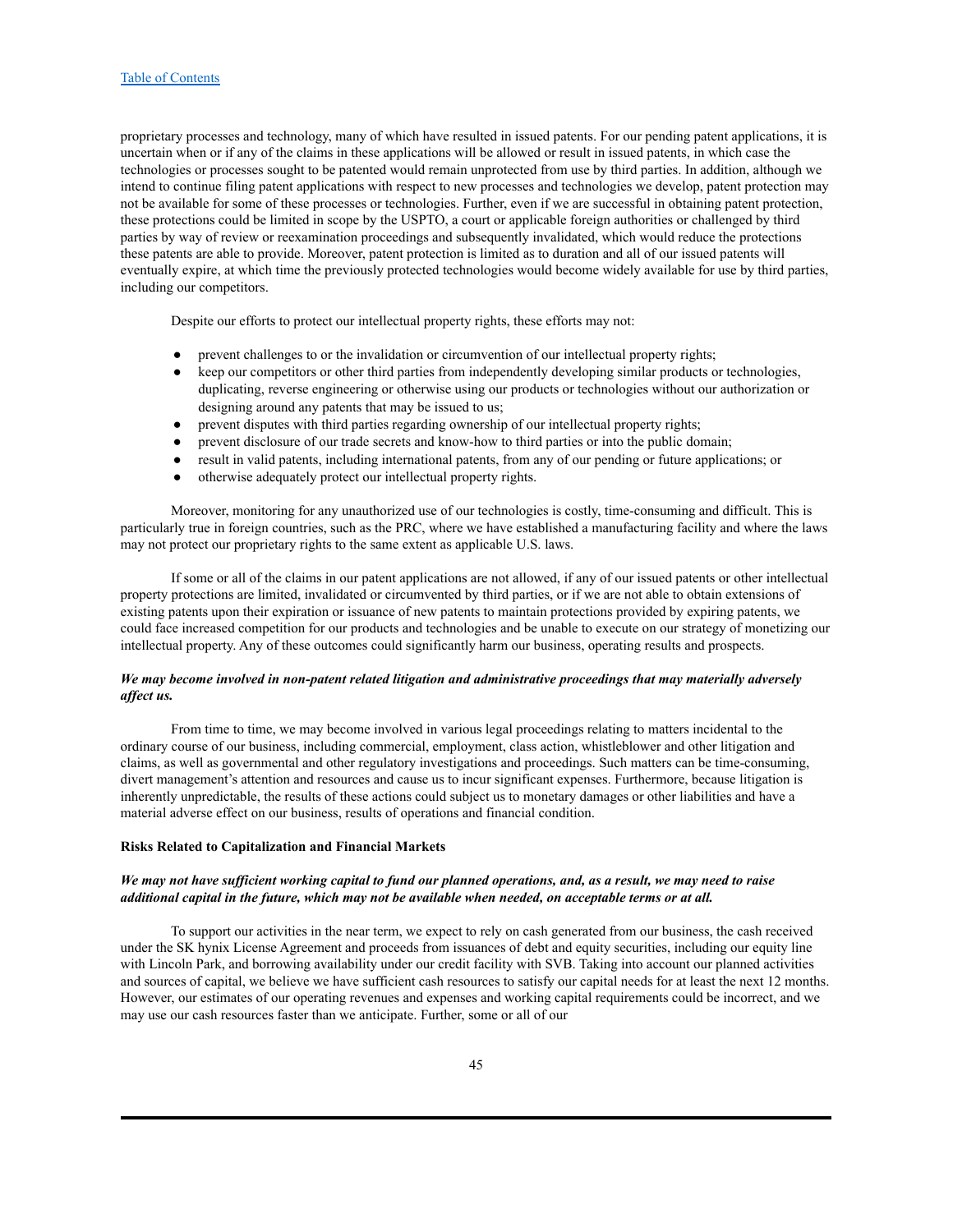ongoing or planned investments may not be successful and could further deplete our capital without immediate, or any, cash returns.

Our capital requirements will depend on many factors, including, among others:

- the costs associated with maintaining, defending and enforcing our intellectual property rights;
- the acceptance of, and demand for, our products and the component products we resell to customers;
- our success, and that of our strategic partners, in developing and selling products derived from our technology;
- the extent and timing of any investments in developing, marketing and launching new or enhanced products or technologies;
- the costs of developing, improving and maintaining our internal design, testing and manufacturing processes;
- our results of operations, including our levels of net product sales and any other revenues we may receive, including non-recurring engineering, license, royalty or other fees;
- the amount and timing of vendor payments and the collection of receivables, among other factors affecting our working capital;
- our receipt of cash proceeds from the exercise of outstanding stock options or warrants to acquire our common stock;
- the nature and timing of acquisitions or other strategic transactions or relationships in which we engage, if any; and
- the costs associated with the continued operation, and any future growth, of our business.

Until we can generate sufficient revenues to finance our cash requirements from our operations, which we may never do, we may need to increase our liquidity and capital resources by one or more measures, which may include, among others, reducing operating expenses, restructuring our balance sheet by negotiating with creditors and vendors, entering into strategic partnerships or alliances, raising additional financing through the issuance of debt, equity or convertible securities or pursuing alternative sources of capital, such as through asset or technology sales or licenses or other alternative financing arrangements. Further, even if our near-term liquidity expectations prove correct, we may still seek to raise capital through one or more of these financing alternatives. However, we may not be able to obtain capital when needed or desired, on terms acceptable to us or at all.

Inadequate working capital would have a material adverse effect on our business and operations and could cause us to fail to execute our business plan, fail to take advantage of future opportunities or fail to respond to competitive pressures or customer requirements. A lack of sufficient funding may also require us to significantly modify our business model and/or reduce or cease our operations, which could include implementing cost-cutting measures or delaying, scaling back or eliminating some or all of our ongoing and planned investments in corporate infrastructure, research and development projects, legal proceedings, business development initiatives and sales and marketing activities, among other activities. Modification of our business model and operations could result in an impairment of assets, the effects of which cannot be determined. Furthermore, if we continue to issue equity or convertible debt securities to raise additional funds, our existing stockholders may experience significant dilution, and the new equity or debt securities may have rights, preferences and privileges that are superior to those of our existing stockholders. Additionally, because our common stock is no longer listed on The Nasdaq Capital Market, the challenges and risks of equity financings may significantly increase, including potentially increasing the dilution of any such financing or decreasing our ability to affect such a financing at all. If we incur additional debt, it may increase our leverage relative to our earnings or to our equity capitalization or have other material consequences. If we pursue asset or technology sales or licenses or other alternative financing arrangements to obtain additional capital, our operational capacity may be limited and any revenue streams or business plans that are dependent on the sold or licensed assets may be reduced or eliminated. Moreover, we may incur substantial costs in pursuing any future capital-raising transactions, including investment banking, legal and accounting fees, printing and distribution expenses and other similar costs, which would reduce the benefit of the capital received from the transaction.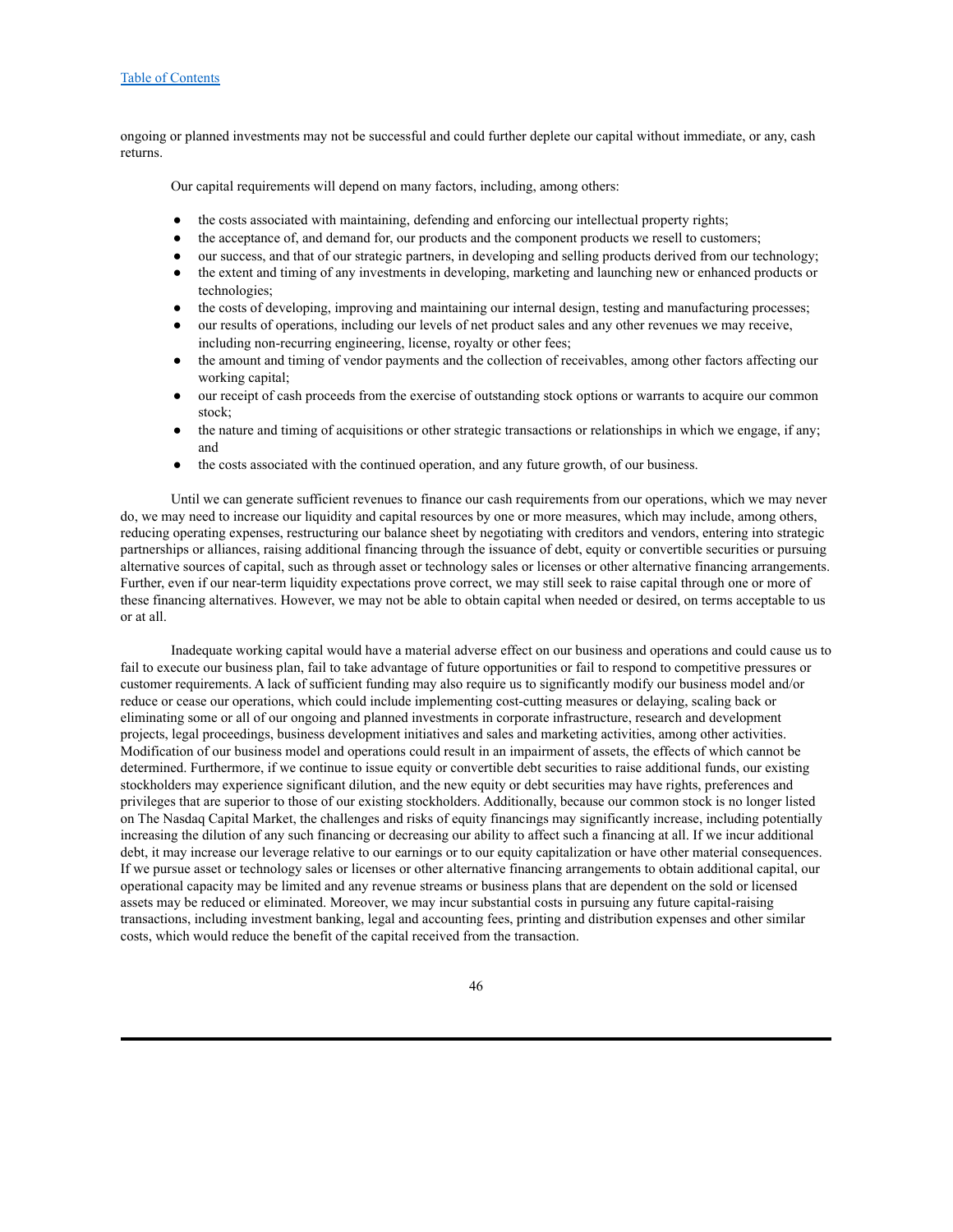### The price and trading volume of our common stock have been volatile and may continue to fluctuate significantly.

Our common stock has been publicly traded since November 2006. The price and trading volume of our common stock are volatile and have in the past fluctuated significantly. This volatility could continue, in which case an active trading market in our common stock may not be sustained and stockholders may not be able to sell their shares at a desired time or a desired price.

The market price at which our common stock trades may be influenced by many factors, including, among others, the following:

- the ongoing impacts of the COVID-19 pandemic:
- the results of legal proceedings in which we are involved;
- our operating and financial performance and prospects;
- investor perceptions of us and the industry in which we operate;
- our ability to meet investor and analyst expectations for our operating results;
- the availability and level of research coverage of and market-making in our common stock;
- changes in buy/sell recommendations by analysts;
- any financial projections we may provide to the public, any changes to these projections or our failure to meet these projections;
- our announcement of significant strategic transactions or relationships or the initiation of legal proceedings, including patent infringement actions;
- general political, economic and market conditions, including volatility or uncertainty in these conditions; and
- the other risk factors described in this report.

In addition, shares of our common stock and the public stock markets in general have experienced, and may continue to experience, extreme price and trading volume volatility, at times irrespective of the state of the business of any particular company. These fluctuations may adversely affect the market price of our common stock. Further, following periods of volatility in the overall market and the market price of a particular company's securities, securities litigation can sometimes be instituted against us. Securities litigation, like other types of litigation, is expensive and time-consuming, and if such litigation is instituted against us in the future, we may incur substantial costs, management's attention and resources may be diverted, and we could be subject to damages in the event of unfavorable results.

# We have incurred a material amount of indebtedness to fund our operations, the terms of which have required us to pledge substantially all of our assets as security. Our level of indebtedness and the terms of such indebtedness could adversely *af ect our operations and liquidity.*

The SVB debt instrument contains customary representations, warranties and indemnification provisions, as well as affirmative and negative covenants that, among other things, restrict our ability to:

- incur additional indebtedness or guarantees;
- incur liens;
- make investments, loans and acquisitions;
- consolidate or merge;
- sell or exclusively license assets, including capital stock of subsidiaries;
- alter our business;
- change any provision of our organizational documents;
- engage in transactions with affiliates;
- make certain decisions regarding certain of our outstanding legal proceedings without consulting with or obtaining consent from certain of these parties; and
- pay dividends or make distributions.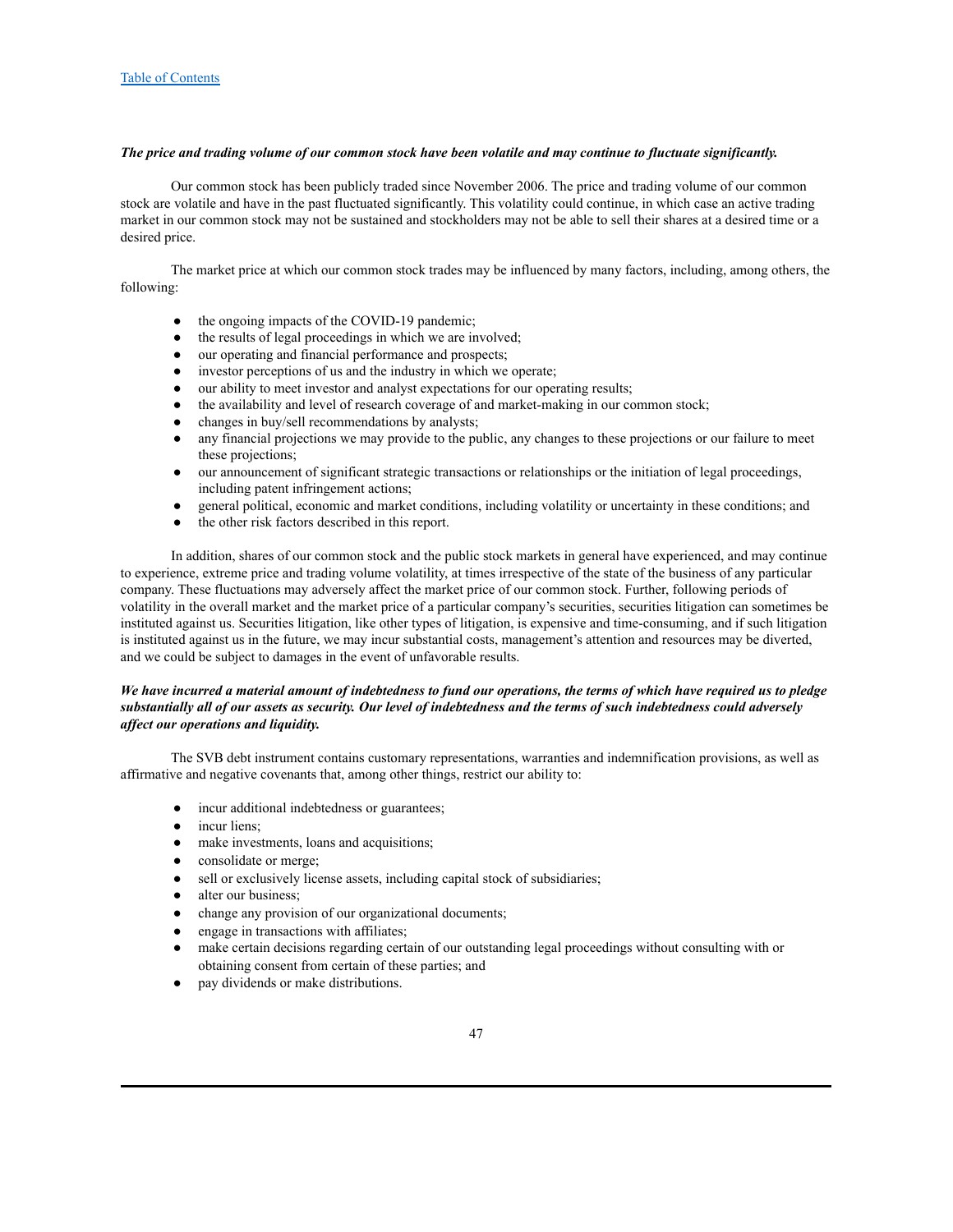The SVB debt instrument also includes events of default, including, among other things, payment defaults, any breach by us of representations, warranties or covenants, certain bankruptcy events and certain material adverse changes. If an event of default were to occur under this agreement and we were unable to obtain a waiver for the default, the counterparties could, among other remedies, accelerate our obligations under the debt instrument or other agreement and exercise their rights to foreclose on their security interests, which would cause substantial harm to our business and prospects.

In the past we had incurred a funding arrangement with TR Global Funding V, LLC, an affiliate of TRGP Capital Management ("TRGP"). We believe that the SK hynix License Agreement falls outside the scope of the TRGP Agreement and the First Amendment to the TRGP Agreement, and we do not anticipate that we will be obligated to make payments to TRGP under the TRGP Agreement or the First Amendment to the TRGP Agreement.

Additionally, incurrence and maintenance of debt could have material adverse consequences on our business and financial condition, such as:

- requiring us to dedicate a portion of our cash flows from operations and other capital resources to debt service, thereby reducing our ability to fund working capital, capital expenditures and other cash requirements;
- increasing our vulnerability to adverse economic and industry conditions;
- limiting our flexibility in planning for or reacting to changes and opportunities in our business and industry, which may place us at a competitive disadvantage; and
- limiting our ability to incur additional debt when needed, on acceptable terms or at all.

#### There is a limited market for our common shares, and the trading price of our common shares is subject to volatility.

Netlist common shares began trading on the OTC in October 2018, following the decision to move trading of our common stock from The Nasdaq Capital Market. Because our stock is no longer listed on a registered national securities exchange, we are subject to certain "blue sky" laws of the various states which impose restrictions on our ability to offer and sell our securities. These "blue sky" laws may make it more difficult for us to raise capital or to issue our common stock for equity compensation or other strategic purposes, which could adversely affect our ability to fund our operations or to attract and retain employees. In addition, our stock may be defined as a "penny stock" under Rule 3a51-1 under the Exchange Act. "Penny stocks" are subject to Rule 15g-9, which imposes additional sales practice requirements on broker-dealers that sell low-priced securities to persons other than established customers and institutional accredited investors. For transactions covered by this rule, a broker-dealer must make a special suitability determination for the purchaser and have received the purchaser's written consent to the transaction prior to sale. Consequently, the rule may affect the ability of broker-dealers to sell our common stock and affect the ability of holders to sell their shares of our common stock in the secondary market. To the extent our common stock is subject to the penny stock regulations, the market liquidity for the shares will be adversely affected.

# Future issuances of our common stock or rights to purchase our common stock, including pursuant to our equity incentive plans, could result in additional dilution to the percentage ownership of our stockholders and could cause the price of our *common stock to decline.*

We have historically funded our operations in large part with proceeds from equity and convertible debt financings, and we expect to continue to do so in the future. In addition to capital-raising purposes, we may also issue securities from time to time at prices and on other terms as we determine for acquiring other businesses or assets in exchange for shares of our common stock or other securities, issuing securities to collaborators in connection with strategic partnerships, attracting and retaining employees with equity compensation, or other purposes. If we sell common stock or other equity or convertible debt securities in the future, our then-existing stockholders could be materially diluted by such issuances and new investors could gain rights, preferences and privileges senior to the holders of our common stock, which could cause the price of our common stock to decline.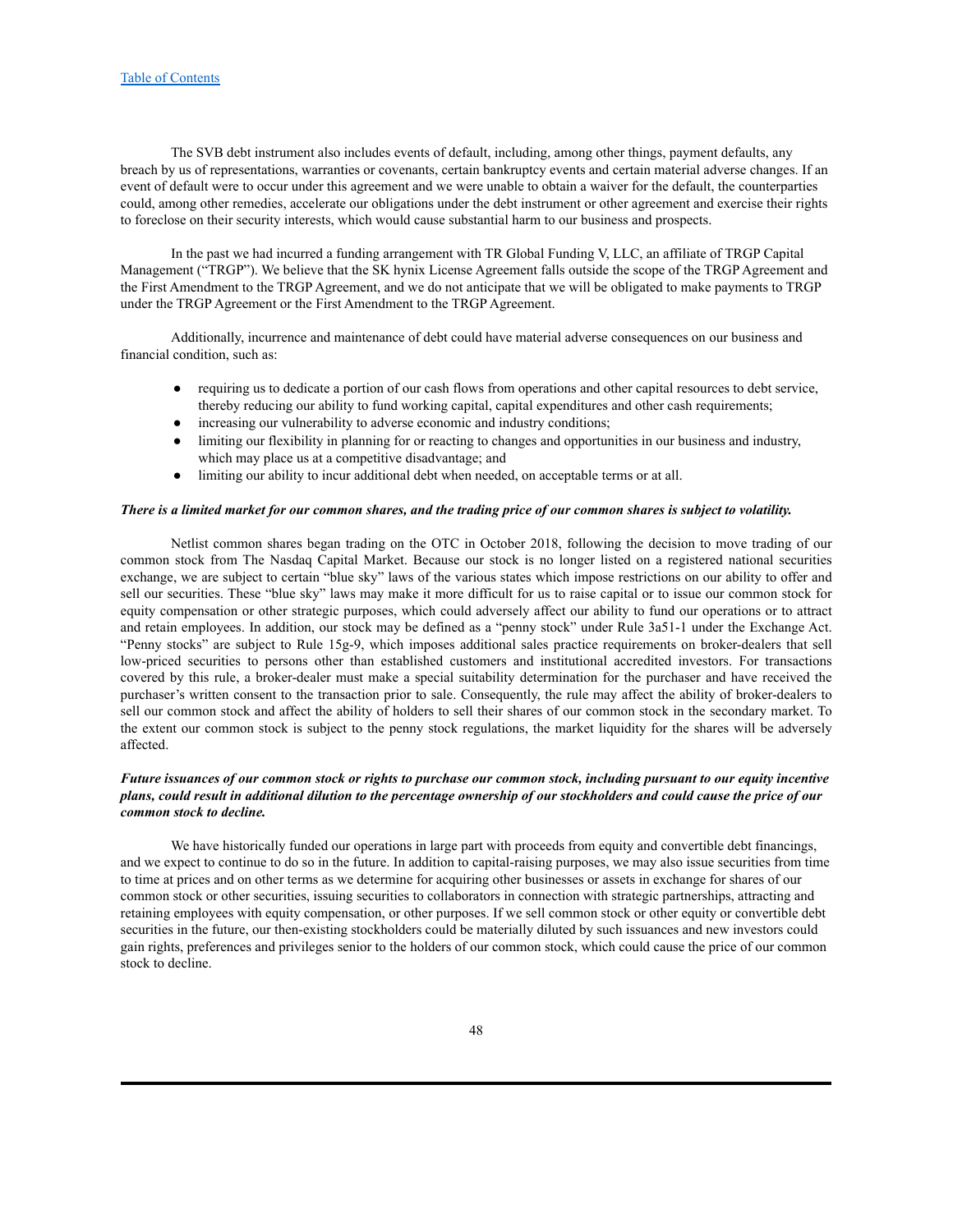# Sales of our common stock, or the perception that such sales could occur, could cause the market price of our stock to drop *significantly, regardless of the state of our business.*

As of April 2, 2022, there were 231,028,600 shares of our common stock outstanding. In addition, 5,330,240 shares of our common stock are subject to outstanding stock options and 3,138,701 shares of our common stock are subject to outstanding unvested restricted stock units. All outstanding shares of our common stock are eligible for sale in the public market under applicable federal securities laws, subject in certain cases to the requirements of Rule 144 under the Securities Act of 1933, as amended, and shares issued upon the exercise or conversion of outstanding stock options, warrants or convertible notes may also be eligible for sale in the public market, to the extent permitted by Rule 144 or other applicable securities laws and the provisions of the applicable stock option, warrant and convertible note agreements. If these shares are sold, or if it is perceived that they may be sold, in the public market, the trading price of our common stock could fall.

# Chun K. Hong has significant control over all corporate decisions that may not be in the best interest of our other *stockholders.*

Our President, Chief Executive Officer and the sole member of our board of directors, Chun K. Hong, has the ability to exert substantial control over all matters requiring approval by our stockholders and our board of directors, including the election and removal of directors, any proposed merger, consolidation or sale of all or substantially all of our assets and other significant corporate transactions. This concentration of control could be disadvantageous to other stockholders with interests different from those of Mr. Hong.

# Anti-takeover provisions under our charter documents and Delaware law, as well as our rights agreement, could delay or *prevent a change of control and could also limit the market price of our common stock.*

Our certificate of incorporation and bylaws contain provisions that could delay or prevent a change of control of our Company or changes in our board of directors that our stockholders might consider favorable, including:

- our board of directors is authorized, without prior stockholder approval, to designate and issue preferred stock, commonly referred to as "blank check" preferred stock, which may have rights senior to those of our common stock;
- stockholder action by written consent is prohibited;
- nominations for election to our board of directors and the submission of matters to be acted upon by stockholders at a meeting are subject to advance notice requirements; and
- our board of directors is expressly authorized to make, alter or repeal our bylaws.

In addition, we are governed by the provisions of Section 203 of the Delaware General Corporation Law, which may prohibit certain business combinations with stockholders owning 15% or more of our outstanding voting stock. Further, we adopted a rights agreement that would, under certain specified circumstances and for so long as the rights issued under the rights agreement are outstanding, give the holders of our common stock the right to acquire additional shares of our capital stock, which would make it more difficult for a third party to acquire a significant percentage of our outstanding capital stock or attempt a hostile takeover of our Company.

These and other provisions in our certificate of incorporation and bylaws and of Delaware law, as well as the existence of our rights agreement, could make it more difficult for stockholders or potential acquirers to obtain control of our board of directors or initiate actions that are opposed by our board of directors, including a merger, tender offer, proxy contest or other change of control transaction involving our Company. Any delay or prevention of a change of control transaction or changes in our board of directors could prevent the consummation of a transaction in which our stockholders could receive a substantial premium over the then-current market price for our common stock. In addition, these anti-takeover provisions could reduce the price that investors are willing to pay for shares of our common stock.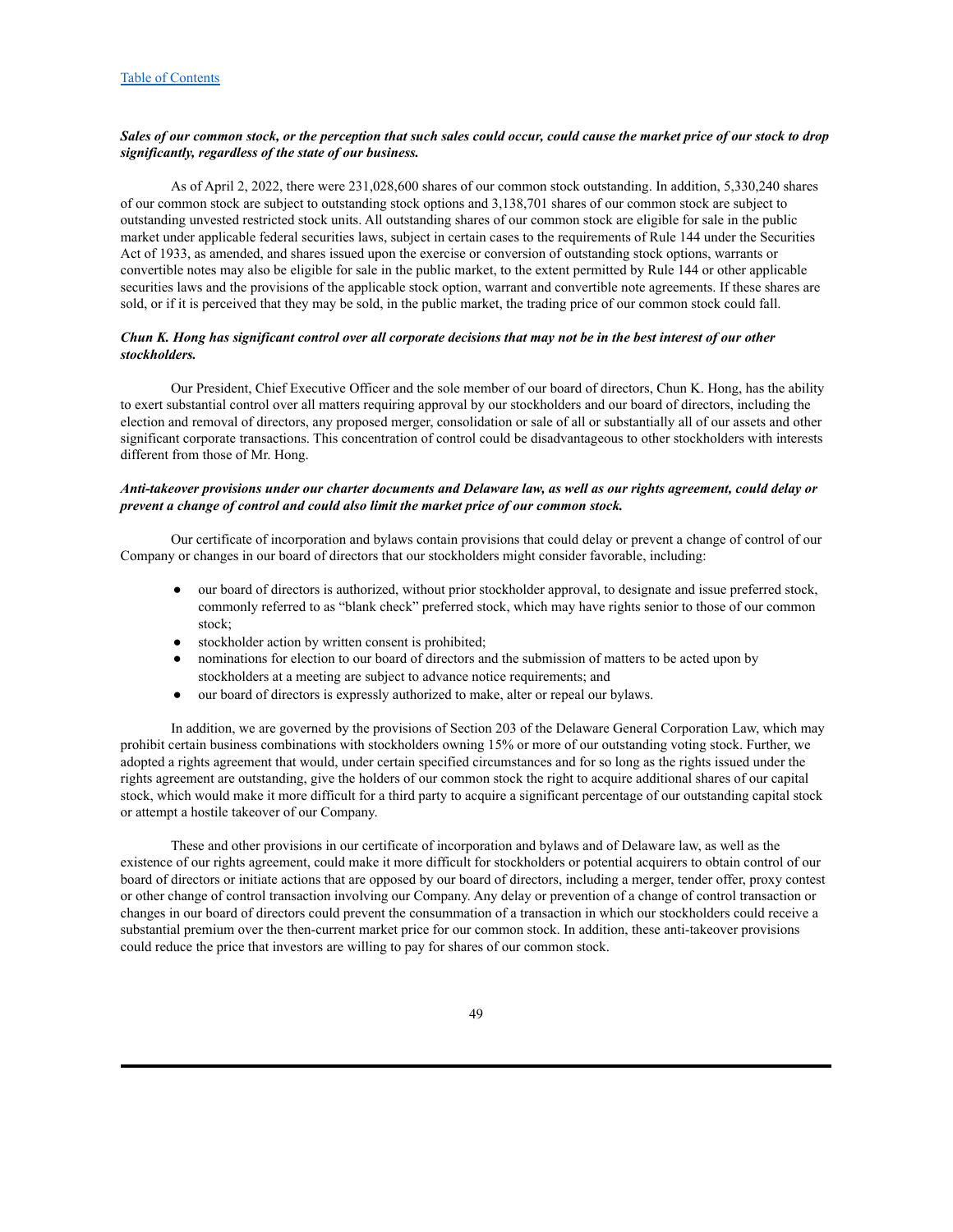# We do not currently intend to pay dividends on our common stock, and any return to investors is expected to result, if at all, *only from potential increases in the price of our common stock.*

We intend to use all available funds to finance our operations. Accordingly, while all decisions about dividends are at the discretion of our board of directors, we have never declared or paid cash dividends on our capital stock in the past, and we have no intention of declaring or paying any such dividends in the foreseeable future. As a result, any return to investors is expected to result, if at all, only from potential increases in the price of our common stock.

# **Item 5. Other Information**

On April 29, 2022, we entered into an amendment to the SVB Credit Agreement to extend the Revolving Line Maturity Date (as defined in the SVB Credit Agreement) and to make certain other revisions to the SVB Credit Agreement. Pursuant to the amendment, the principal amount outstanding will accrue interest on advance at a per annum rate equal to the greater of 0.75% above the Prime Rate (as defined in the SVB Credit Agreement) or 4.25%, which interest shall be payable monthly. The Borrowing Base (as defined in the SVB Credit Agreement) was modified to be limited to 85% of eligible accounts receivable, subject to certain adjustments, and 50% of eligible inventory. Additionally, the maximum amount available for borrowing was increased to \$10.0 million and the maturity date to April 28, 2023.

# <span id="page-49-0"></span>**Item 6. Exhibits**

|             |                                                 | Filed                     | <b>Incorporated by Reference</b> |           |                    |  |
|-------------|-------------------------------------------------|---------------------------|----------------------------------|-----------|--------------------|--|
| Exhibit No. | <b>Exhibit Description</b>                      | Herewith                  | Form                             | File No.  | <b>Filing Date</b> |  |
| 3.1         | <b>Restated Certificate of Incorporation of</b> |                           | $10-Q$                           | 001-33170 | August 15, 2017    |  |
|             | Netlist, Inc.                                   |                           |                                  |           |                    |  |
| 3.1.1       | Certificate of Amendment to the Restated        |                           | $10-Q$                           | 001-33170 | August 15, 2017    |  |
|             | Certificate of Incorporation of Netlist, Inc.   |                           |                                  |           |                    |  |
| 3.1.2       | Certificate of Amendment of the Restated        |                           | $8-K$                            | 001-33170 | August 17, 2018    |  |
|             | Certificate of Incorporation of Netlist, Inc.   |                           |                                  |           |                    |  |
| 3.1.3       | Certificate of Designation of the Series A      |                           | $10-o$                           | 001-33170 | August 15, 2017    |  |
|             | Preferred Stock of Netlist, Inc.                |                           |                                  |           |                    |  |
| 3.2         | <b>Amended and Restated Bylaws of Netlist,</b>  |                           | $8-K$                            | 001-33170 | December 20, 2012  |  |
|             | Inc.                                            |                           |                                  |           |                    |  |
| 3.2.1       | <b>Certificate of Amendment to Amended and</b>  |                           | $8-K$                            | 001-33170 | December 29, 2017  |  |
|             | <b>Restated Bylaws of Netlist, Inc.</b>         |                           |                                  |           |                    |  |
| 10.1        | <b>Amendment to Loan and Security</b>           | X                         |                                  |           |                    |  |
|             | Agreement, dated April 29, 2022, by and         |                           |                                  |           |                    |  |
|             | between Netlist, Inc. and Silicon Valley        |                           |                                  |           |                    |  |
|             | <b>Bank</b>                                     |                           |                                  |           |                    |  |
| 31.1        | Rule 13a-14(a) / 15d-14(a) Certification of     | X                         |                                  |           |                    |  |
|             | <b>Chief Executive Officer</b>                  |                           |                                  |           |                    |  |
| 31.2        | Rule $13a-14(a)$ / $15d-14(a)$ Certification of | X                         |                                  |           |                    |  |
|             | <b>Chief Financial Officer</b>                  |                           |                                  |           |                    |  |
| $32+$       | Section 1350 Certifications of Chief            | X                         |                                  |           |                    |  |
|             | <b>Executive Officer and Chief Financial</b>    |                           |                                  |           |                    |  |
|             | Officer                                         |                           |                                  |           |                    |  |
| 101.INS     | Inline XBRL Instance Document                   | X                         |                                  |           |                    |  |
| 101.SCH     | Inline XBRL Taxonomy Extension Schema           | $\boldsymbol{\mathrm{X}}$ |                                  |           |                    |  |
|             | Document                                        |                           |                                  |           |                    |  |
| 101.CAL     | Inline XBRL Taxonomy Extension                  | X                         |                                  |           |                    |  |
|             | <b>Calculation Linkbase Document</b>            |                           |                                  |           |                    |  |
| 101.LAB     | Inline XBRL Taxonomy Extension Label            | X                         |                                  |           |                    |  |
|             | Linkbase Document                               |                           |                                  |           |                    |  |
| 101.PRE     | Inline XBRL Taxonomy Extension                  | X                         |                                  |           |                    |  |
|             | <b>Presentation Linkbase Document</b>           |                           |                                  |           |                    |  |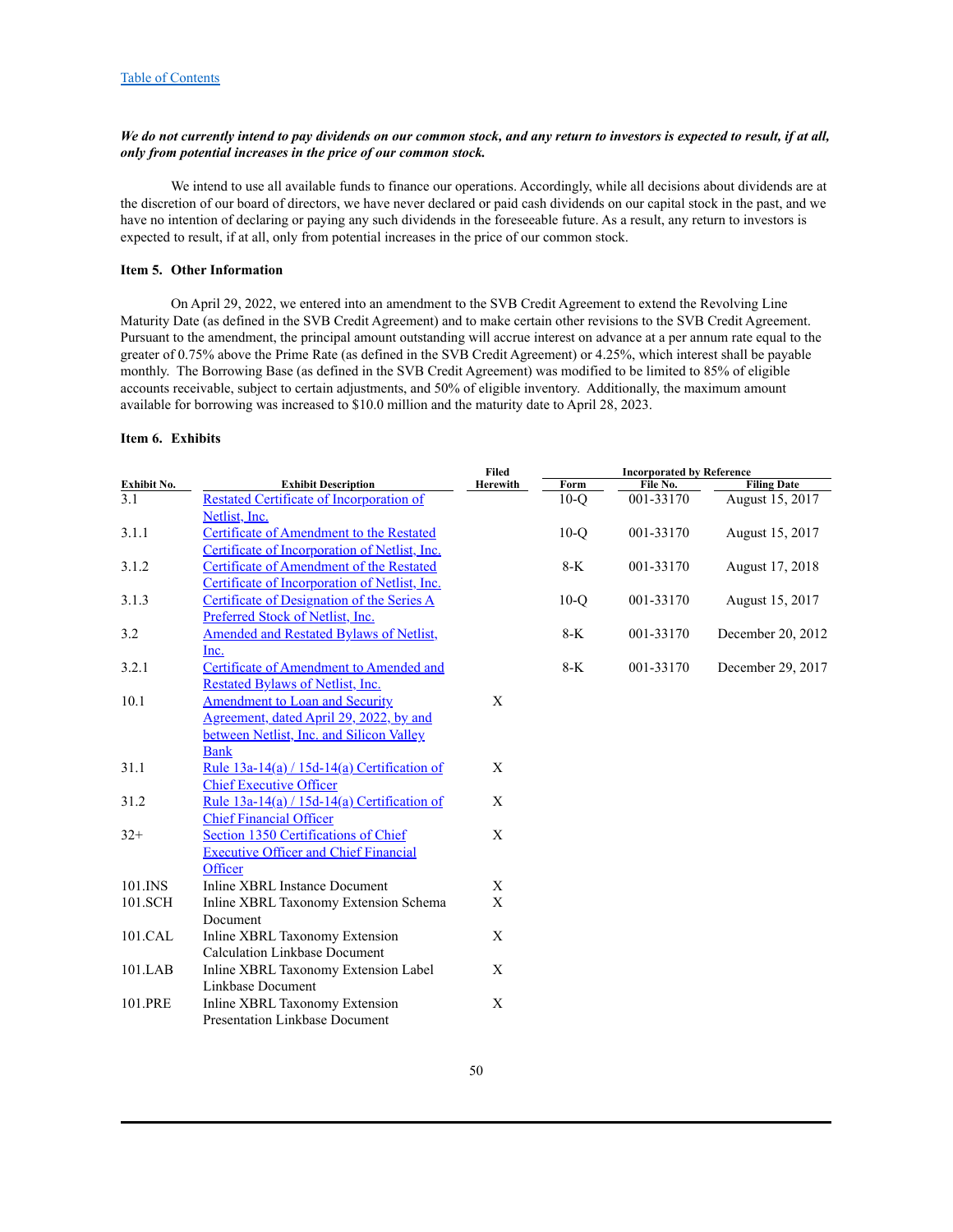|             |                                            | Filed           | <b>Incorporated by Reference</b> |          |                    |  |
|-------------|--------------------------------------------|-----------------|----------------------------------|----------|--------------------|--|
| Exhibit No. | <b>Exhibit Description</b>                 | <b>Herewith</b> | Form                             | File No. | <b>Filing Date</b> |  |
| 101.DEF     | Inline XBRL Taxonomy Extension             |                 |                                  |          |                    |  |
|             | Definition Linkbase Document               |                 |                                  |          |                    |  |
| 104         | Cover Page Interactive Data File (embedded |                 |                                  |          |                    |  |
|             | within the Inline XBRL document)           |                 |                                  |          |                    |  |
|             |                                            |                 |                                  |          |                    |  |

+ Furnished herewith.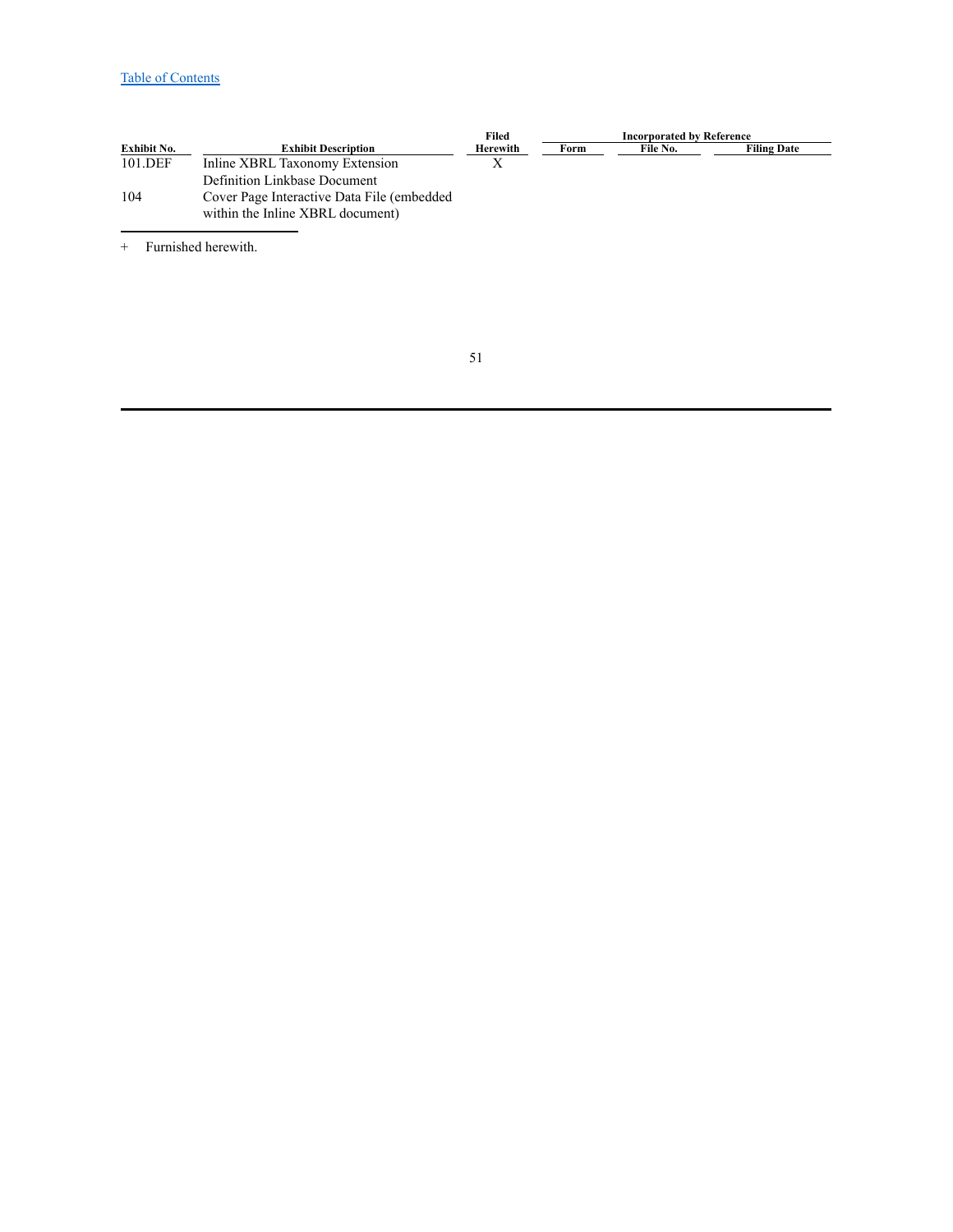# **SIGNATURES**

<span id="page-51-0"></span>Pursuant to the requirements of the Securities Exchange Act of 1934, the registrant has duly caused this report to be signed on its behalf by the undersigned thereunto duly authorized.

Date: May 09, 2022 Netlist, Inc.

- By: /s/ Chun K. Hong Chun K. Hong President, Chief Executive Officer and Sole Director (Principal Executive Officer)
- By: /s/ Gail Sasaki Gail Sasaki Vice President and Chief Financial Officer (Principal Financial Officer)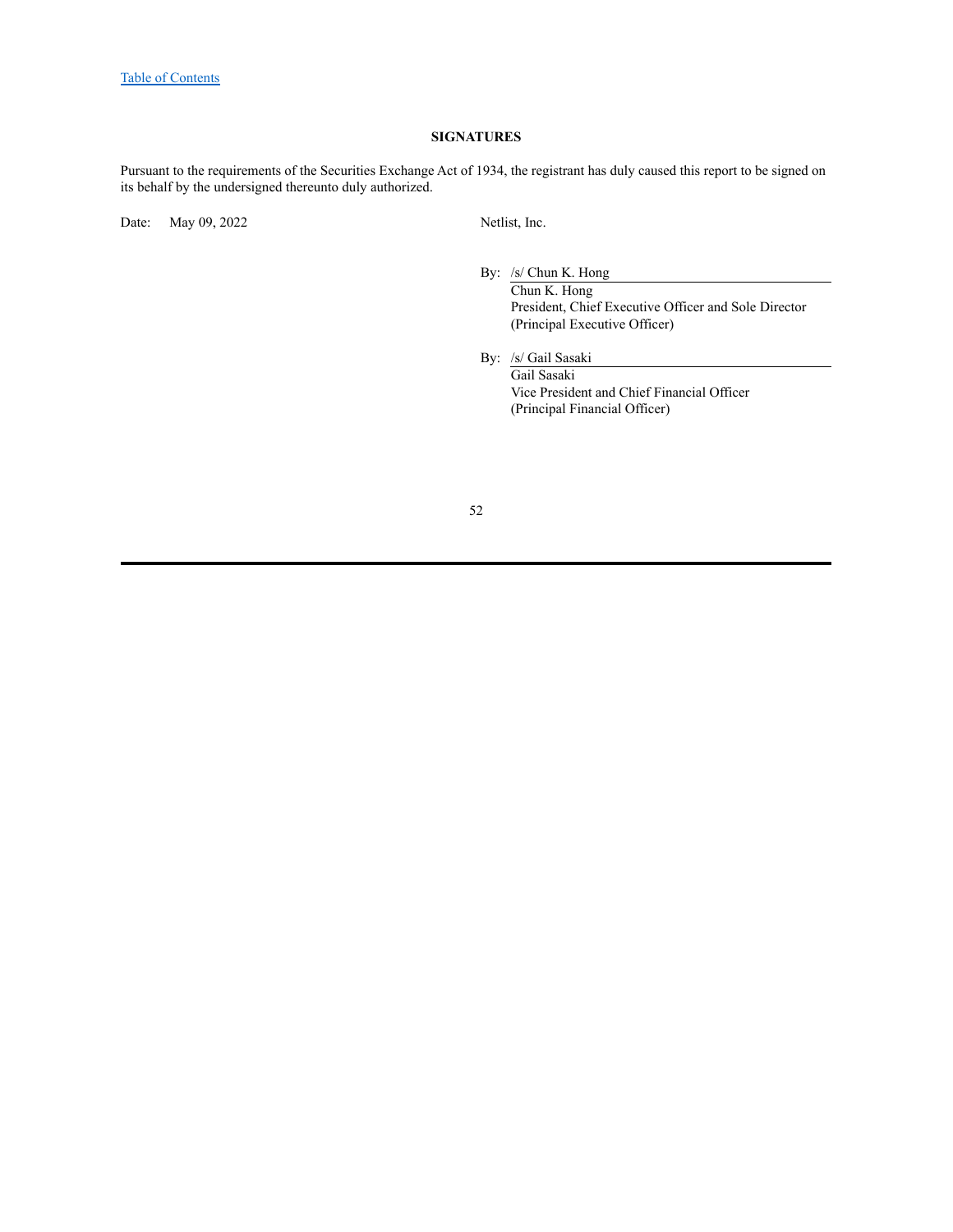# **AMENDMENT TO LOAN AND SECURITY AGREEMENT**

<span id="page-52-0"></span>THIS **AMENDMENT TO LOAN AND SECURITY AGREEMENT** (this "Amendment") is entered into as of April 29, 2022, by and between SILICON VALLEY BANK ("Bank" or "Silicon") and NETLIST, INC., a Delaware corporation ("Borrower"). Borrower's chief executive office is located at 175 Technology Drive, Suite 150, Irvine, CA 92618

# **RECITALS**

**A.** Bank and Borrower are parties to that certain Loan and Security Agreement with an Effective Date of October 31, 2009 (as the same may from time to time be amended, modified, supplemented or restated, the "Loan Agreement").

**B.** Bank has extended credit to Borrower for the purposes permitted in the Loan Agreement.

**C.** Borrower has requested that Bank amend the Loan Agreement to (i) extend the Revolving Line Maturity Date and (ii) make certain other revisions to the Loan Agreement as more fully set forth herein.

**D.** Bank has agreed to so amend certain provisions of the Loan Agreement and to provide its consent, but only to the extent, in accordance with the terms, subject to the conditions and in reliance upon the representations and warranties set forth below.

# **AGREEMENT**

**NOW, THEREFORE,** in consideration of the foregoing recitals and other good and valuable consideration, the receipt and adequacy of which is hereby acknowledged, and intending to be legally bound, the parties hereto agree as follows, effective as of the date hereof:

**1. Definitions.** Capitalized terms used but not defined in this Amendment shall have the meanings given to them in the Loan Agreement.

# **2. Amendments to Loan Agreement.**

**2.1 Satisfactory Inventory Appraisal Prior to Any Inventory Advances.** Section 2.1.1(a) of the Loan Agreement that currently reads as follows:

> (a) Availability. Subject to the terms and conditions of this Agreement and to deduction of Reserves, Bank shall make Advances not exceeding the Availability Amount. Amounts borrowed hereunder may be repaid and, prior to the Revolving Line Maturity Date, reborrowed, subject to the applicable terms and conditions precedent herein.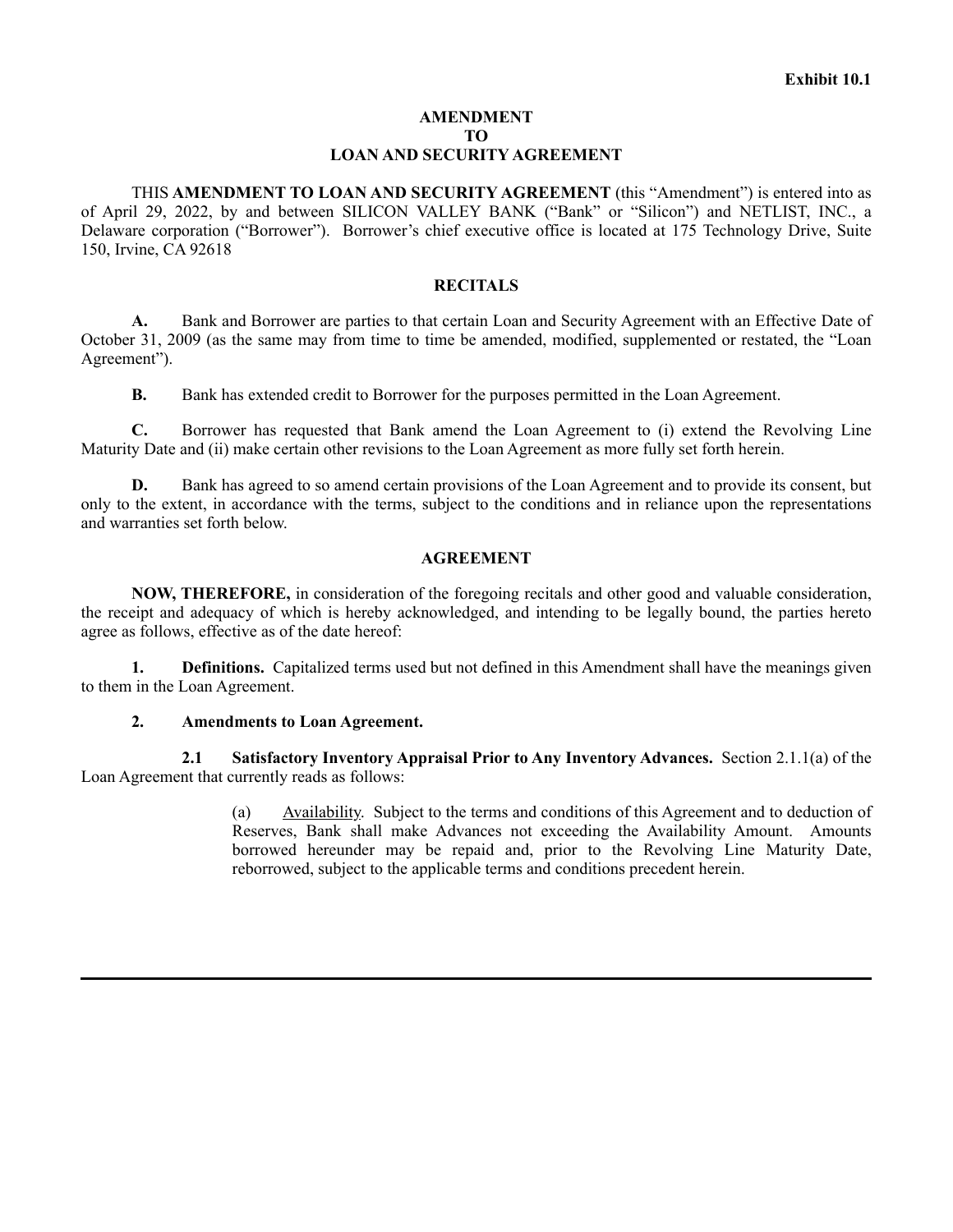is hereby amended in its entirety to read as follows:

(a) Availability. Subject to the terms and conditions of this Agreement and to deduction of Reserves, Bank shall make Advances not exceeding the Availability Amount. Amounts borrowed hereunder may be repaid and, prior to the Revolving Line Maturity Date, reborrowed, subject to the applicable terms and conditions precedent herein. As a condition precedent to Bank making any Inventory Advances hereunder, Borrower shall provide Bank with a completed Inventory appraisal satisfactory to Bank in its good faith business judgment.

**2.2 Modified Interest Rate.** Section 2.3(a) of the Loan Agreement is hereby amended in its entirety to read as follows:

# (a) Interest Rate.

(i) Advances. Subject to Section 2.3(b), the principal amount outstanding under the Revolving Line shall accrue interest at a per annum rate equal to the greater of (A) threequarters of one percentage points (0.75%) above the Prime Rate or (B) 4.25%, which interest shall be payable monthly in accordance with Section 2.3(f) below.

**2.3 Modified Unused Revolving Line Fee.** Section 2.4(d) of the Loan Agreement that currently reads as follows:

> (d) Unused Revolving Line Facility Fee. A fee (the "**Unused Revolving Line Facility Fee**"), payable quarterly, in arrears, on the last day of each calendar quarter and on the Revolving Line Maturity Date, in an amount equal to 0.30% per annum of the average unused portion of the Revolving Line. The unused portion of the Revolving Line, for purposes of this calculation, shall be calculated on a calendar year basis and shall equal the difference between (x) the Maximum Revolver Amount (as it may be modified from time to time) and (y) the average for the period of the daily closing balance of the Revolving Line outstanding. Borrower shall not be entitled to any credit, rebate or repayment of any Unused Revolving Line Facility Fee previously earned by Bank pursuant to this Section notwithstanding any termination of the Agreement, or suspension or termination of Bank's obligation to make loans and advances hereunder; and

is hereby amended in its entirety to read as follows: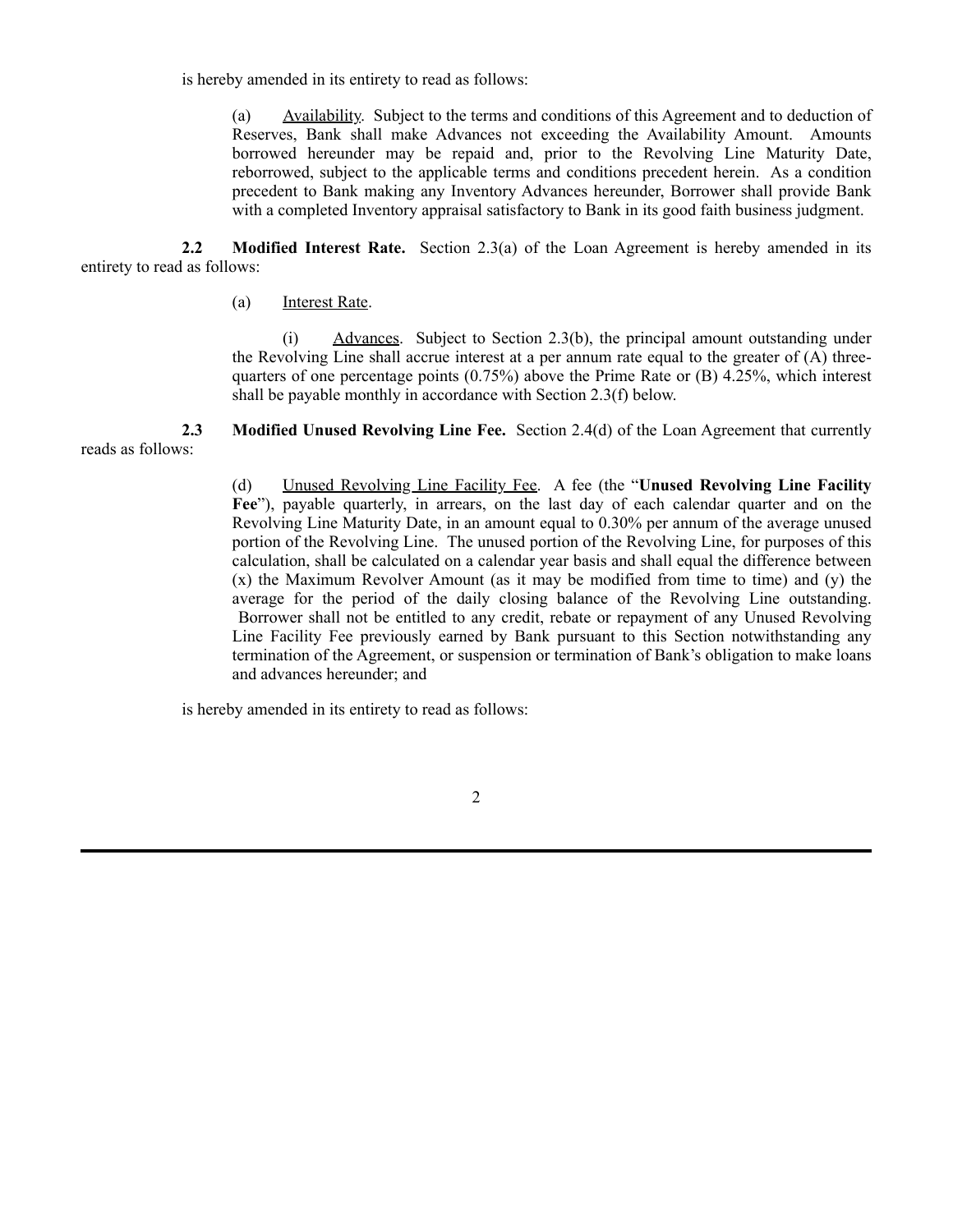(d) Unused Revolving Line Facility Fee. A fee (the "**Unused Revolving Line Facility Fee**"), payable quarterly, in arrears, on the last day of each calendar quarter and on the Revolving Line Maturity Date, in an amount equal to 0.20% per annum of the average unused portion of the Revolving Line. The unused portion of the Revolving Line, for purposes of this calculation, shall be calculated on a calendar year basis and shall equal the difference between  $(x)$  the Maximum Revolver Amount (as it may be modified from time to time) and  $(y)$  the average for the period of the daily closing balance of the Revolving Line outstanding. Borrower shall not be entitled to any credit, rebate or repayment of any Unused Revolving Line Facility Fee previously earned by Bank pursuant to this Section notwithstanding any termination of the Agreement, or suspension or termination of Bank's obligation to make loans and advances hereunder; and

**2.4 Modified Title of Section 5.3 of Loan Agreement.** The title of Section 5.3 of the Loan Agreement which currently reads as follows:

# **5.3 Accounts Receivable.**

is hereby amended and restated to read as follows:

# **5.3 Accounts Receivable; Inventory.**

**2.5 Modified Section 5.3 Regarding Inventory.** The following language is hereby added as subclause (c) to Section 5.3 of the Loan Agreement and shall read as follows:

> (c) For any item of Inventory consisting of Eligible Inventory in any Borrowing Base Report, such Inventory (i) consists of raw materials or finished goods, held by Borrower for less than 180 days, in good, new, and salable condition, which is not perishable, returned, consigned, obsolete, not sellable, damaged, or defective, and is not comprised of demonstrative or custom inventory, works in progress, packaging or shipping materials, or supplies; (ii) meets all applicable governmental standards; (iii) has been manufactured in compliance with the Fair Labor Standards Act; (iv) is not subject to any Liens, except the first priority Liens granted or in favor of Bank under this Agreement or any of the other Loan Documents; and (v) is located in the United States at the locations identified by Borrower in the Perfection Certificate where it maintains Inventory (or at any location permitted under Section 5.2) with respect to which Bank has received a fully-executed satisfactory landlord's consent or bailee's waiver.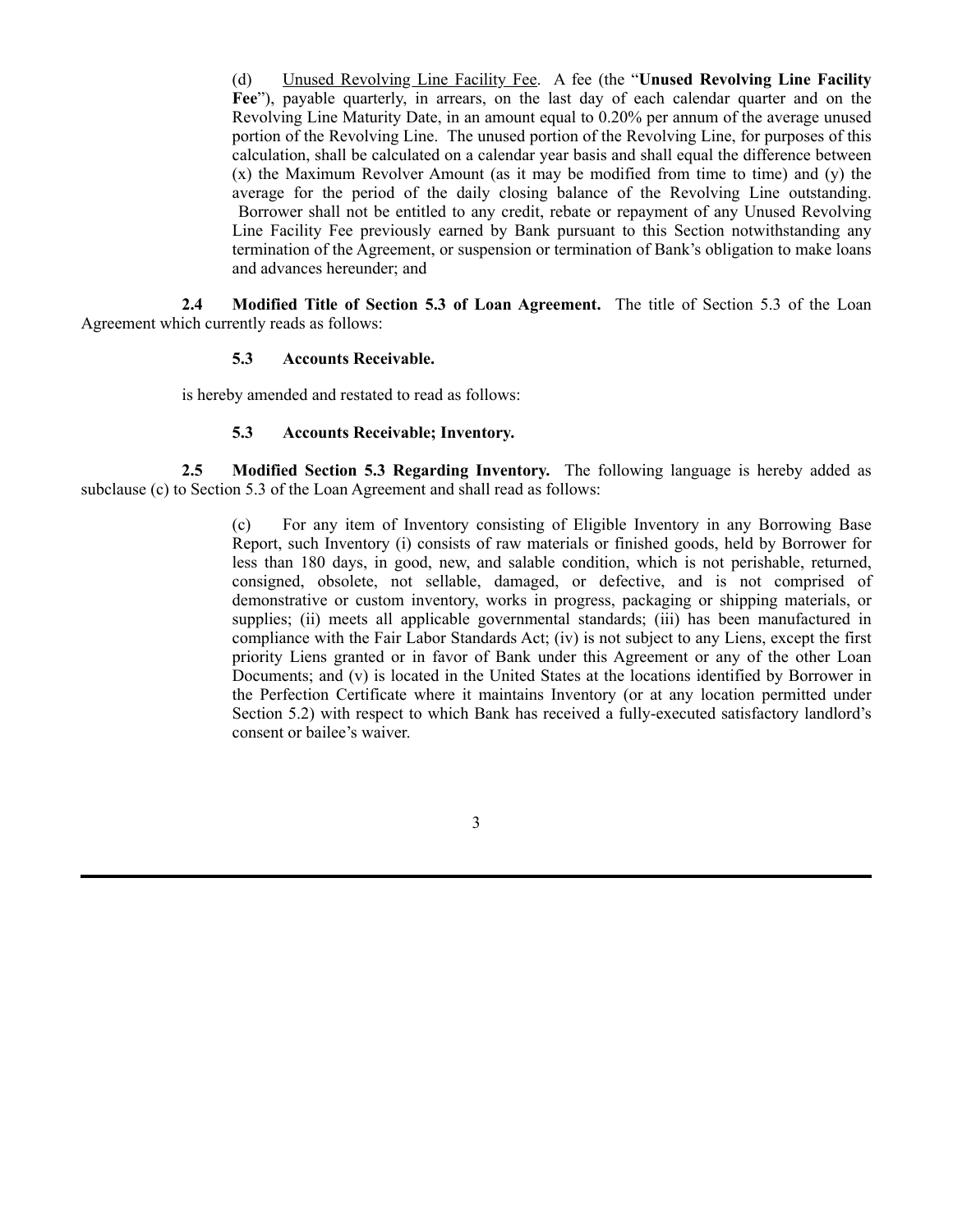**2.6 Modified Reporting Regarding Inventory Reports.** The following language is hereby added immediately following subclause (D) of Section 6.2(b) of the Loan Agreement and shall read as follows:

> and (E) monthly perpetual inventory reports for Inventory valued on a first-in, first-out basis at the lower of cost or market (in accordance with GAAP or such other inventory reports as are requested by Bank in its commercially reasonable discretion;

**2.7 Modified Definition of Liquidity Ratio.** The definition of "Liquidity Ratio" set forth in Section 6.9(a) of the Loan Agreement that currently reads as follows:

> As used herein, the term "Liquidity Ratio" means, as of any date of determination and with respect to Borrower, the ratio of  $(i)$  the sum of  $(y)$  Borrower's cash and Cash Equivalents that are unencumbered (except for Bank's security interest) and unrestricted and maintained at Bank, plus (z) the Availability Amount to (ii) Borrower's average trailing three month EBDA.

is hereby amended and restated to read as follows:

As used herein, the term "Liquidity Ratio" means, as of any date of determination and with respect to Borrower, the ratio of (i) the sum of  $(x)$  Borrower's cash and Cash Equivalents that are unencumbered (except for Bank's security interest) and unrestricted and maintained at Bank, minus (y) the principal amount of all outstanding Inventory Advances (as defined in the definition of Borrowing Base), plus (z) the amount of available Revolving Advances (as defined in the definition of Borrowing Base) under the Borrowing Base (capped by the Maximum Revolving Amount) to (ii) Borrower's average trailing three month EBDA.

**2.8 Modified Affirmative Covenants Regarding Inventory Returns.** The following is hereby added to Section 6 of the Loan Agreement immediately following Section 6.15 and shall read as follows:

> **6.16 Inventory; Returns.** Keep all Inventory in good and marketable condition, free from material defects. Returns and allowances between Borrower and its Account Debtors shall follow Borrower's customary practices as they exist at the date of that certain Amendment to Loan Documents between Borrower and Lender and dated on or about April \_\_\_, 2022. Borrower shall promptly notify Bank of all returns, recoveries, disputes and claims that involve more than \$100,000.00.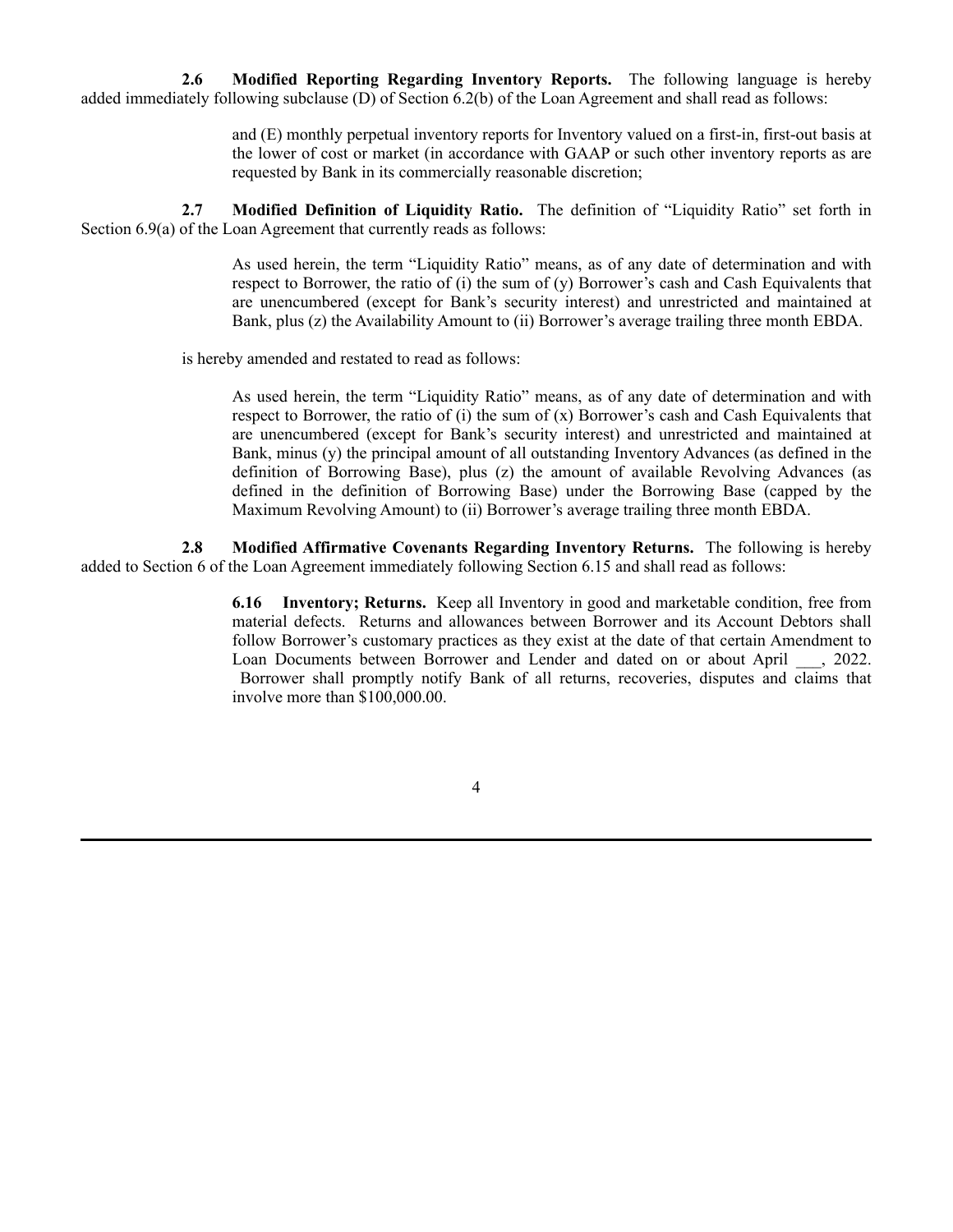**2.9 Modified Covenant Default.** Section 8.2(a) of the Loan Agreement is hereby amended to add a reference to Section 6.15 of the Loan Agreement such that Section 8.2(a) is modified in its entirety to read as follows:

> (a) Borrower fails or neglects to perform any obligation in Sections 6.2, 6.3, 6.4, 6.6, 6.8, 6.9, 6.10, 6.15 or 6.16 or violates any covenant in Section 7; or

**2.10 Modified Definition of Borrowing Base.** The definition of "Borrowing Base" set forth in Section 13.1 of the Loan Agreement is hereby deleted in its entirety and replaced with the following:

> **Borrowing Base**" is (a) 85% of Eligible Accounts plus (b) the lesser of 50% of the value of Borrower's Eligible Inventory (valued at the lower of cost or wholesale fair market value) or \$5,000,000, as determined by Bank from Borrower's most recent Borrowing Base Report (and as may subsequently be updated by Bank based upon information received by Bank including, without limitation, Accounts that are paid and/or billed following the date of the Borrowing Base Report; provided, however, that Bank has the right to decrease the foregoing amounts and percentages in its good faith business judgment to mitigate the impact of events, conditions, contingencies, or risks which may adversely affect the Collateral or its value. Advances made pursuant to subclause (a) above are hereinafter referred to as the "Revolving Advances" and Advances made pursuant to subclause (b) above are hereinafter referred to as the "Inventory Advances."

**2.11 Added Definition of Eligible Inventory.** The definition of the term "Eligible Inventory" is hereby added to Section 13.1 of the Loan Agreement, in alphabetical order, and shall read as follows:

> "**Eligible Inventory**" means Inventory that meets all of Borrower's representations and warranties in Section 5.3 and is otherwise acceptable to Bank in all respects.

**2.12 Modified Definition of Maximum Revolver Amount.** The definition of "Maximum Revolver Amount" set forth in Section 13.1 of the Loan Agreement is hereby amended in its entirety to read as follows:

# **"Maximum Revolver Amount"** is \$10,000,000.

**2.13 Modified Definition of Revolving Line Maturity Date.** The definition of "Revolving Line Maturity Date" set forth in Section 13.1 of the Loan Agreement is hereby deleted in its entirety and replaced with the following:

"**Revolving Line Maturity Date**" is April 28, 2023.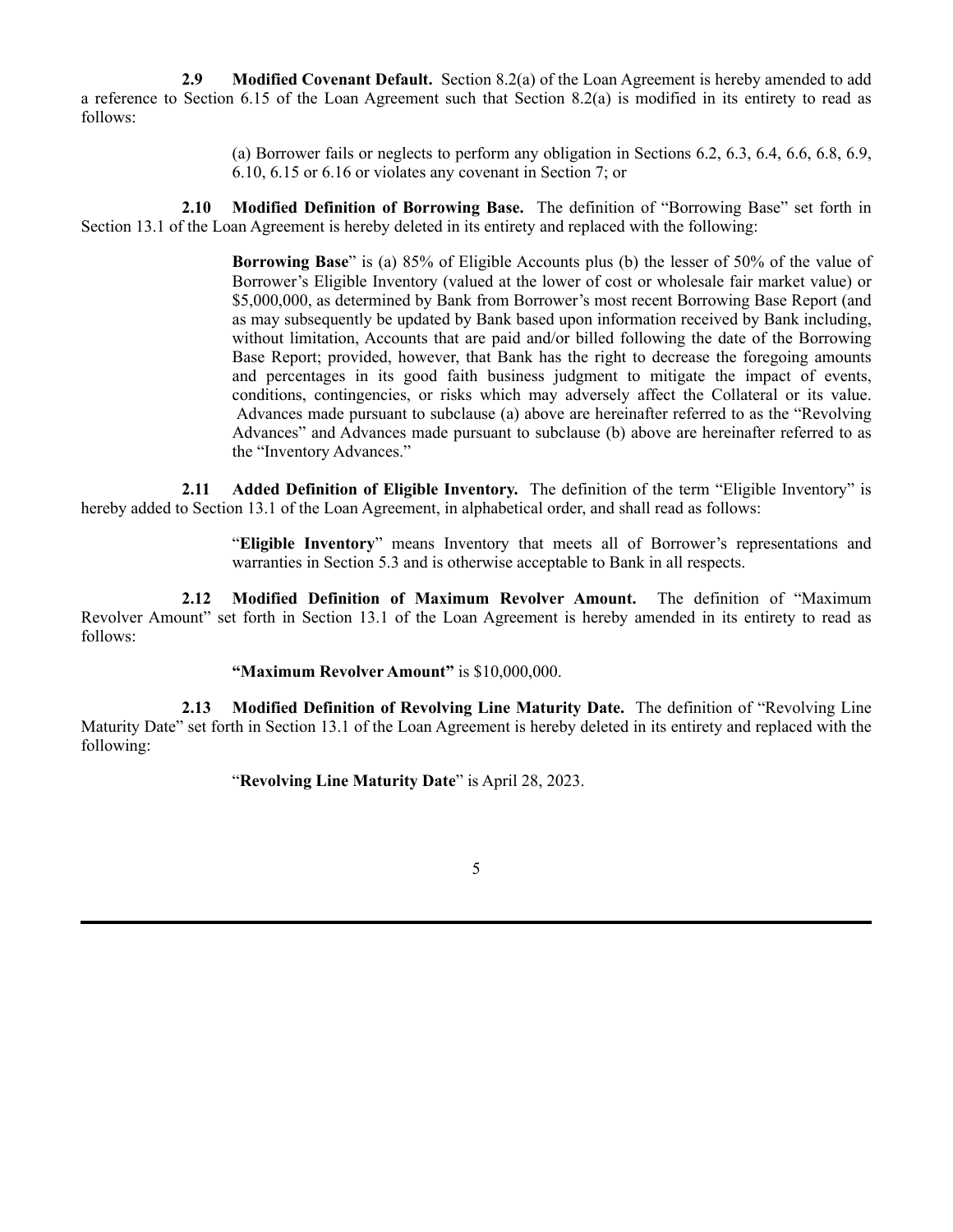# **3. Limitation of Amendments.**

**3.1** The amendments set forth in Section 2, above, are effective for the purposes set forth herein and shall be limited precisely as written and shall not be deemed to (a) be a consent to any amendment, waiver or modification of any other term or condition of any Loan Document, or (b) otherwise prejudice any right or remedy which Bank may now have or may have in the future under or in connection with any Loan Document.

**3.2** This Amendment shall be construed in connection with and as part of the Loan Documents and all terms, conditions, representations, warranties, covenants and agreements set forth in the Loan Documents, except as herein amended, are hereby ratified and confirmed and shall remain in full force and effect.

**4. Representations and Warranties.** To induce Bank to enter into this Amendment, Borrower hereby represents and warrants to Bank as follows:

**4.1** Immediately after giving effect to this Amendment (a) the representations and warranties contained in the Loan Documents are true, accurate and complete in all material respects as of the date hereof (except to the extent such representations and warranties relate to an earlier date, in which case they are true and correct as of such date), and (b) no Event of Default has occurred and is continuing;

**4.2** Borrower has the power and authority to execute and deliver this Amendment and to perform its obligations under the Loan Documents, as amended by this Amendment;

**4.3** The organizational documents of Borrower delivered to Bank on the Effective Date remain true, accurate and complete and have not been amended, supplemented or restated and are and continue to be in full force and effect;

**4.4** The execution and delivery by Borrower of this Amendment and the performance by Borrower of its obligations under the Loan Documents, as amended by this Amendment, have been duly authorized;

**4.5** The execution and delivery by Borrower of this Amendment and the performance by Borrower of its obligations under the Loan Documents, as amended by this Amendment, do not and will not contravene (a) any law or regulation binding on or affecting Borrower, (b) any contractual restriction with a Person binding on Borrower, (c) any order, judgment or decree of any court or other governmental or public body or authority, or subdivision thereof, binding on Borrower, or (d) the organizational documents of Borrower;

**4.6** The execution and delivery by Borrower of this Amendment and the performance by Borrower of its obligations under the Loan Documents, as amended by this Amendment, do not require any order, consent, approval, license, authorization or validation of, or filing, recording or registration with, or exemption by any governmental or public body or authority, or subdivision thereof, binding on Borrower, except as already has been obtained or made; and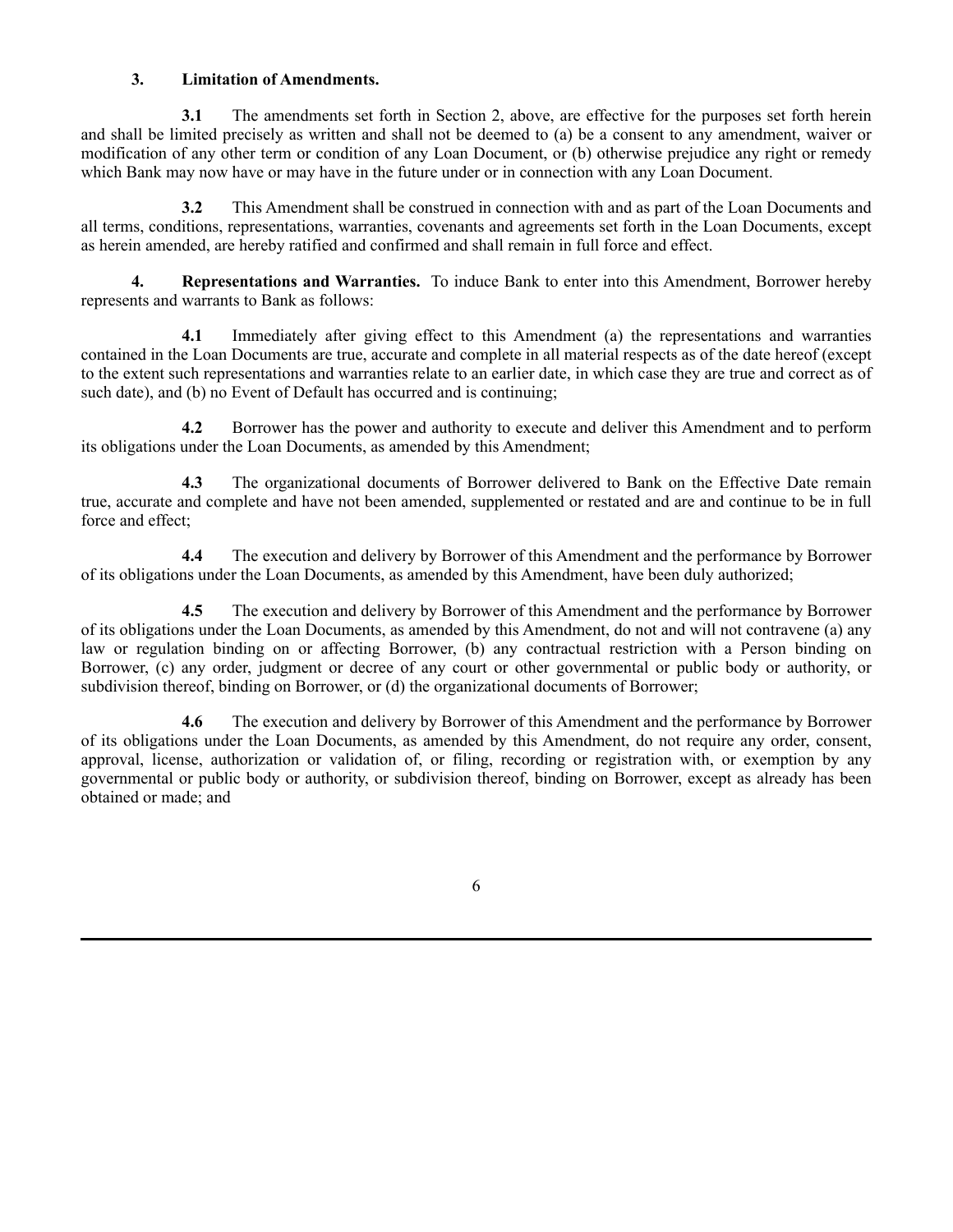**4.7** This Amendment has been duly executed and delivered by Borrower and is the binding obligation of Borrower, enforceable against Borrower in accordance with its terms, except as such enforceability may be limited by bankruptcy, insolvency, reorganization, liquidation, moratorium or other similar laws of general application and equitable principles relating to or affecting creditors' rights.

**5. Release by Borrower**. Borrower hereby agree as follows:

**5.1 FOR GOOD AND VALUABLE CONSIDERATION**, Borrower hereby forever relieves, releases, and discharges Bank and its present or former employees, officers, directors, agents, representatives, attorneys, and each of them, from any and all claims, debts, liabilities, demands, obligations, promises, acts, agreements, costs and expenses, actions and causes of action, of every type, kind, nature, description or character whatsoever, whether known or unknown, suspected or unsuspected, absolute or contingent, arising out of or in any manner whatsoever connected with or related to facts, circumstances, issues, controversies or claims existing or arising from the beginning of time through and including the date of execution of this Amendment (collectively "**Released Claims**"). Without limiting the foregoing, the Released Claims shall include any and all liabilities or claims arising out of or in any manner whatsoever connected with or related to the Loan Documents, the Recitals hereto, any instruments, agreements or documents executed in connection with any of the foregoing or the origination, negotiation, administration, servicing and/or enforcement of any of the foregoing.

**5.2** In furtherance of this release, Borrower expressly acknowledges and waives any and all rights under Section 1542 of the California Civil Code, which provides as follows:

> **"A GENERAL RELEASE DOES NOT EXTEND TO CLAIMS THAT THE CREDITOR OR RELEASING PARTY DOES NOT KNOW OR EXPECT TO EXIST IN HIS OR HER FAVOR AT THE TIME OF EXECUTING THE RELEASE AND THAT, IF KNOWN BY HIM OR HER, WOULD HAVE MATERIALLY AFFECTED HIS OR HER SETTLEMENT WITH THE DEBTOR OR RELEASED PARTY."** (Emphasis added.)

**5.3** By entering into this release, Borrower recognizes that no facts or representations are ever absolutely certain and it may hereafter discover facts in addition to or different from those which it presently knows or believes to be true, but that it is the intention of Borrower hereby to fully, finally and forever settle and release all matters, disputes and differences, known or unknown, suspected or unsuspected; accordingly, if Borrower should subsequently discover that any fact that it relied upon in entering into this release was untrue, or that any understanding of the facts was incorrect, Borrower shall not be entitled to set aside this release by reason thereof, regardless of any claim of mistake of fact or law or any other circumstances whatsoever. Borrower acknowledges that it is not relying upon and has not relied upon any representation or statement made by Bank with respect to the facts underlying this release or with regard to any of such party's rights or asserted rights.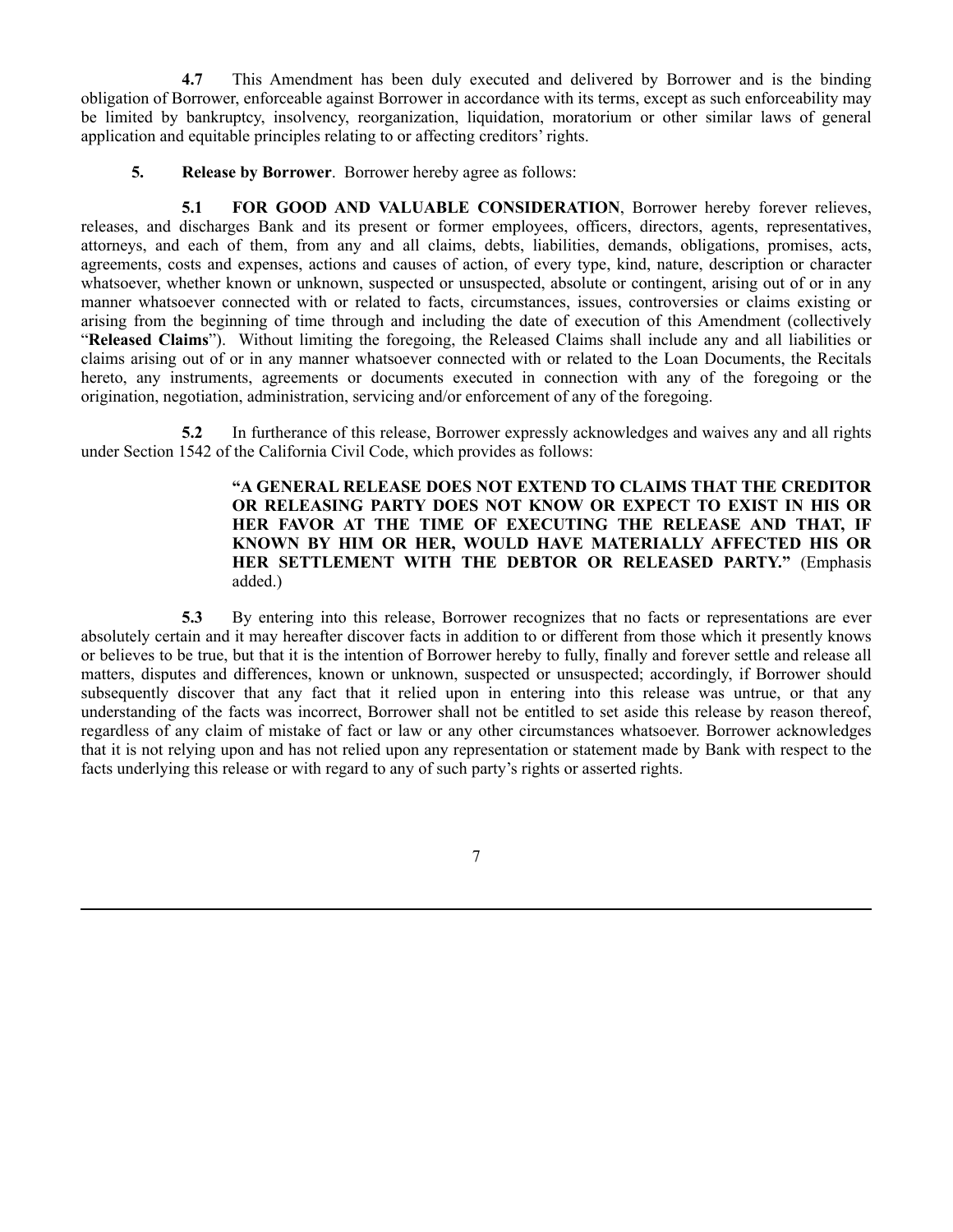**5.4** This release may be pleaded as a full and complete defense and/or as a cross-complaint or counterclaim against any action, suit, or other proceeding that may be instituted, prosecuted or attempted in breach of this release. Borrower acknowledges that the release contained herein constitutes a material inducement to Bank to enter into this Amendment, and that Bank would not have done so but for Bank's expectation that such release is valid and enforceable in all events.

**5.5** Borrower hereby represents and warrants to Bank, and Bank is relying thereon, as follows:

**(a)** Except as expressly stated in this Amendment, neither Bank nor any agent, employee or representative of Bank has made any statement or representation to Borrower regarding any fact relied upon by Borrower in entering into this Amendment.

**(b)** Borrower has made such investigation of the facts pertaining to this Amendment and all of the matters appertaining thereto, as it deems necessary.

**(c)** The terms of this Amendment are contractual and not a mere recital.

**(d)** This Amendment has been carefully read by Borrower, the contents hereof are known and understood by Borrower, and this Amendment is signed freely, and without duress, by Borrower

**(e)** Borrower represents and warrants that it is the sole and lawful owner of all right, title and interest in and to every claim and every other matter which it releases herein, and that it has not heretofore assigned or transferred, or purported to assign or transfer, to any person, firm or entity any claims or other matters herein released. Borrower shall indemnify Bank, defend and hold it harmless from and against all claims based upon or arising in connection with prior assignments or purported assignments or transfers of any claims or matters released herein

**6. Integration**. This Amendment and the Loan Documents represent the entire agreement about this subject matter and supersede prior negotiations or agreements. All prior agreements, understandings, representations, warranties, and negotiations between the parties about the subject matter of this Amendment and the Loan Documents merge into this Amendment and the Loan Documents.

**7. Counterparts.** This Amendment may be executed in any number of counterparts and all of such counterparts taken together shall be deemed to constitute one and the same instrument.

**8. Bank Expenses.** Borrower shall pay to Bank, when due, all Bank Expenses (including reasonable attorneys' fees and expenses), when due, incurred in connection with or pursuant to this Amendment.

**9. Effectiveness**. This Amendment shall be deemed effective upon (a) the due execution and delivery to Bank of this Amendment by each party hereto and (b) Borrower's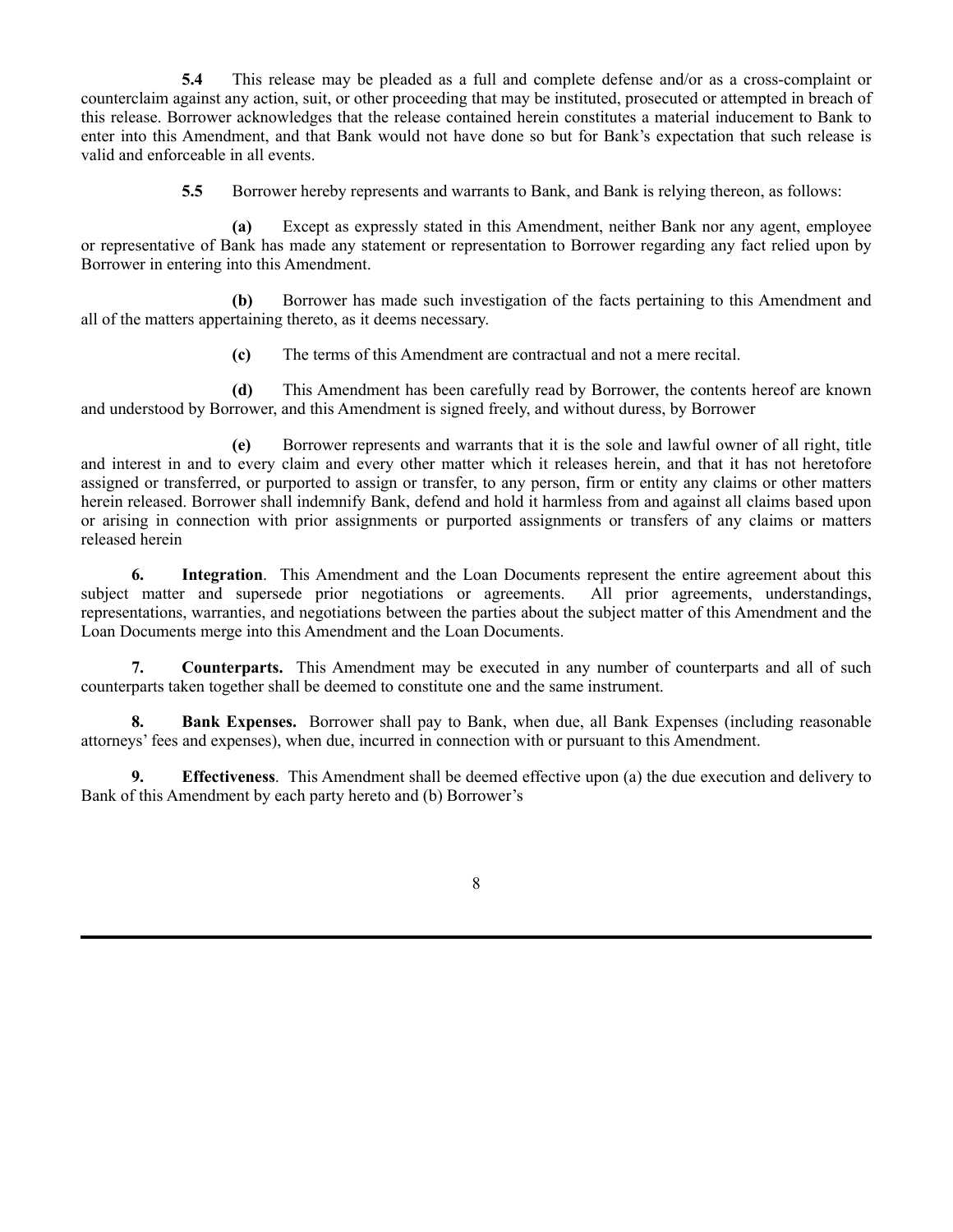payment of an amendment fee with respect to the renewal of the Loan Agreement in an amount equal to \$10,000. The above-mentioned fee shall be fully earned and payable concurrently with the execution and delivery of this Amendment and shall be non-refundable and in addition to all interest and other fees payable to Bank under the Loan Documents. Bank is authorized to charge such fees to Borrower's loan account.

[Signature page follows.]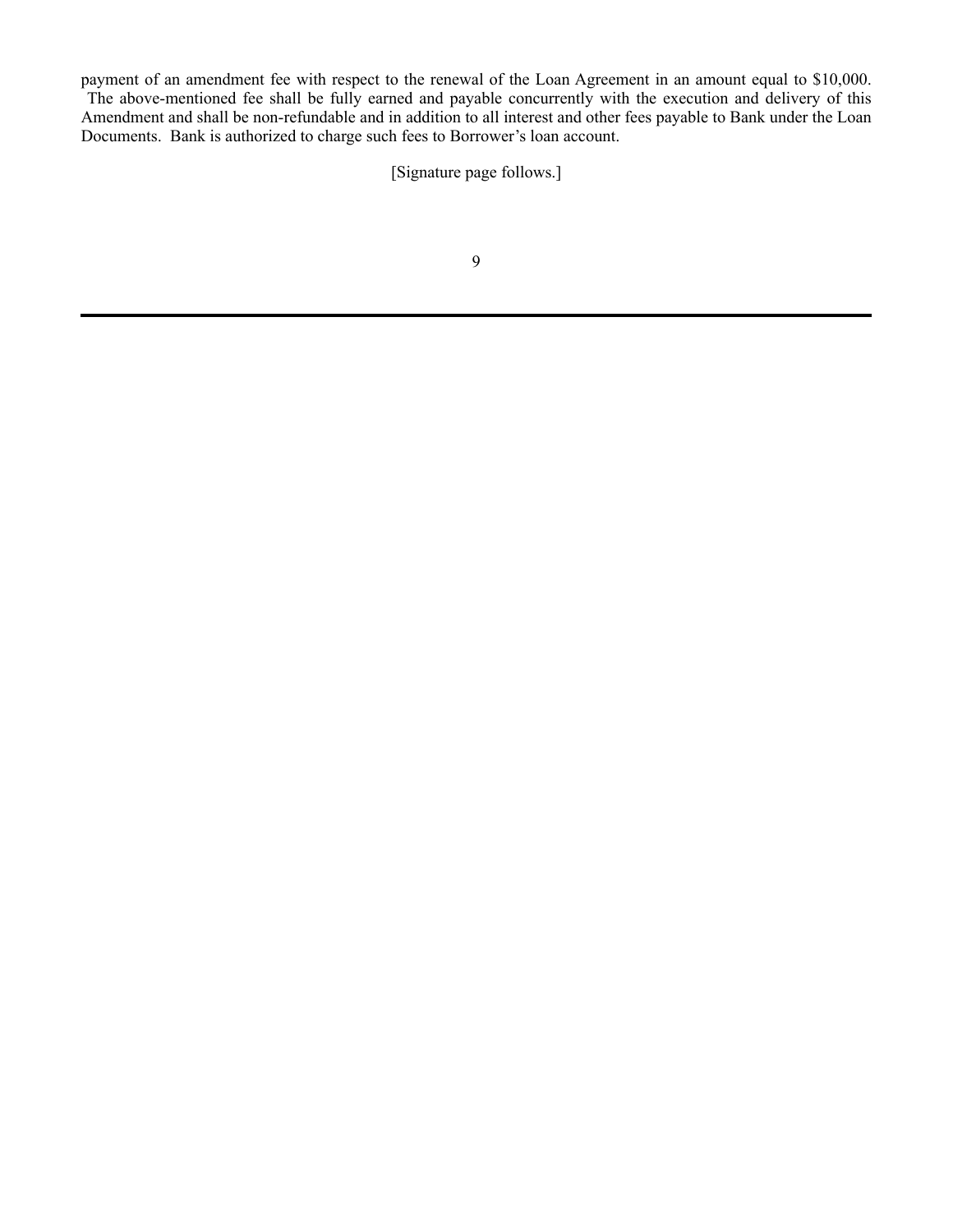**IN WITNESS WHEREOF,** the parties hereto have caused this Amendment to be duly executed and delivered as of the date first written above.

Silicon Valley Bank Netlist, Inc.

# **BANK BORROWER**

| By:<br>/s/Jayson Davis   | /s/ Gail Sasaki<br>Bv: |
|--------------------------|------------------------|
| Name: Jayson Davis       | Name: Gail Sasaki      |
| Title: Managing Director | Title: CFO             |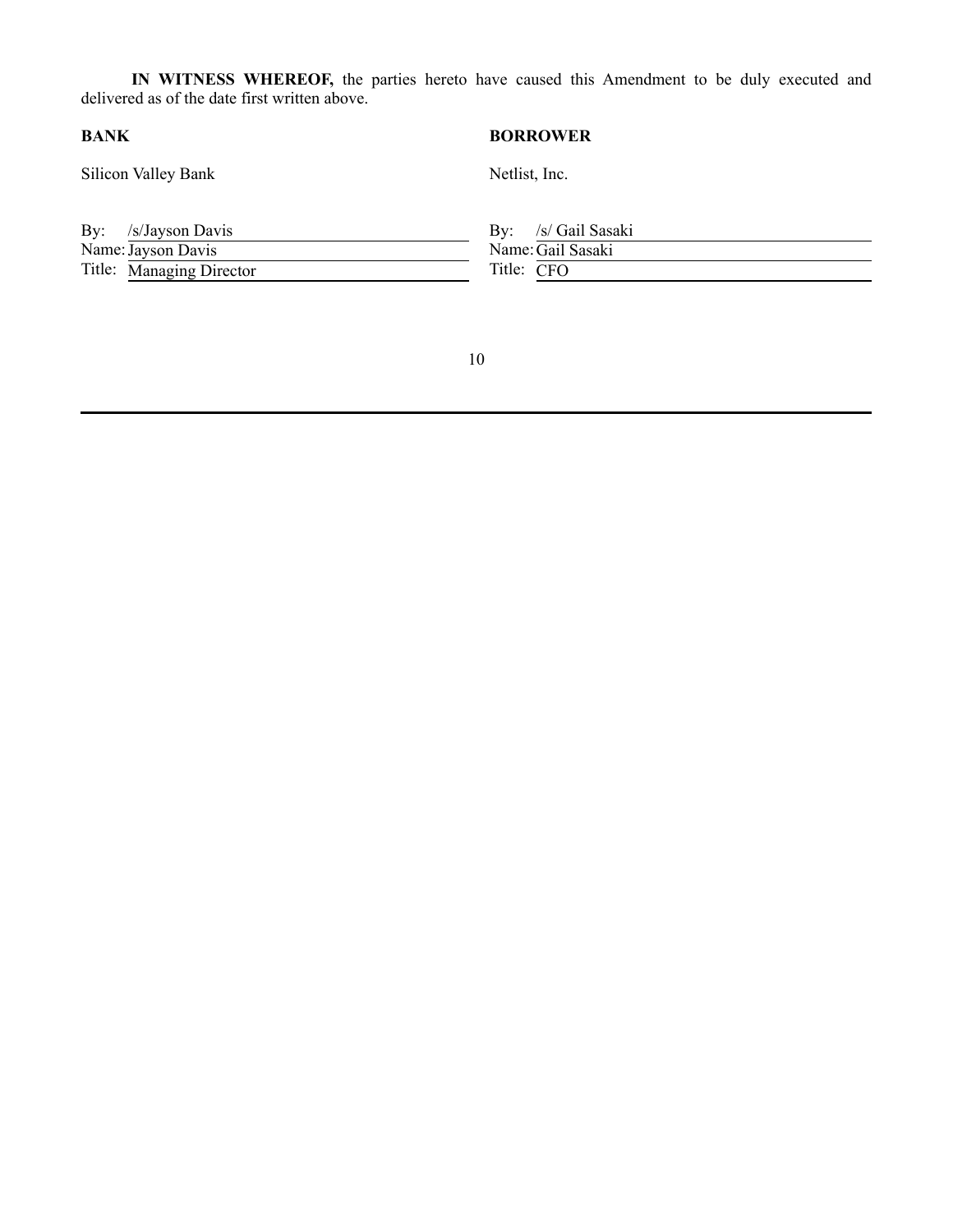# **CERTIFICATION**

<span id="page-62-0"></span>I, Chun K. Hong, certify that:

- 1. I have reviewed this quarterly report on Form 10-Q of Netlist, Inc.;
- 2. Based on my knowledge, this report does not contain any untrue statement of a material fact or omit to state a material fact necessary to make the statements made, in light of the circumstances under which such statements were made, not misleading with respect to the period covered by this report;
- 3. Based on my knowledge, the financial statements, and other financial information included in this report, fairly present in all material respects the financial condition, results of operations and cash flows of the registrant as of, and for, the periods presented in this report;
- 4. The registrant's other certifying officer and I are responsible for establishing and maintaining disclosure controls and procedures (as defined in Exchange Act Rules 13a-15(e) and 15d-15(e)) and internal control over financial reporting (as defined in Exchange Act Rules 13a-15(f) and 15d-15(f)) for the registrant and have:
	- a) Designed such disclosure controls and procedures, or caused such disclosure controls and procedures to be designed under our supervision, to ensure that material information relating to the registrant, including its consolidated subsidiaries, is made known to us by others within those entities, particularly during the period in which this report is being prepared;
	- b) Designed such internal control over financial reporting, or caused such internal control over financial reporting to be designed under our supervision, to provide reasonable assurance regarding the reliability of financial reporting and the preparation of financial statements for external purposes in accordance with generally accepted accounting principles;
	- c) Evaluated the effectiveness of the registrant's disclosure controls and procedures and presented in this report our conclusions about the effectiveness of the disclosure controls and procedures, as of the end of the period covered by this report based on such evaluation; and
	- d) Disclosed in this report any change in the registrant's internal control over financial reporting that occurred during the registrant's most recent fiscal quarter (the registrant's fourth fiscal quarter in the case of an annual report) that has materially affected, or is reasonably likely to materially affect, the registrant's internal control over financial reporting; and
- 5. The registrant's other certifying officer and I have disclosed, based on our most recent evaluation of internal control over financial reporting, to the registrant's auditors and the audit committee of the registrant's board of directors (or persons performing the equivalent functions):
	- a) All significant deficiencies and material weaknesses in the design or operation of internal control over financial reporting which are reasonably likely to adversely affect the registrant's ability to record, process, summarize and report financial information; and
	- b) Any fraud, whether or not material, that involves management or other employees who have a significant role in the registrant's internal control over financial reporting.

Date: May 9, 2022 /s/ Chun K. Hong

Chun K. Hong President, Chief Executive Officer and Sole Director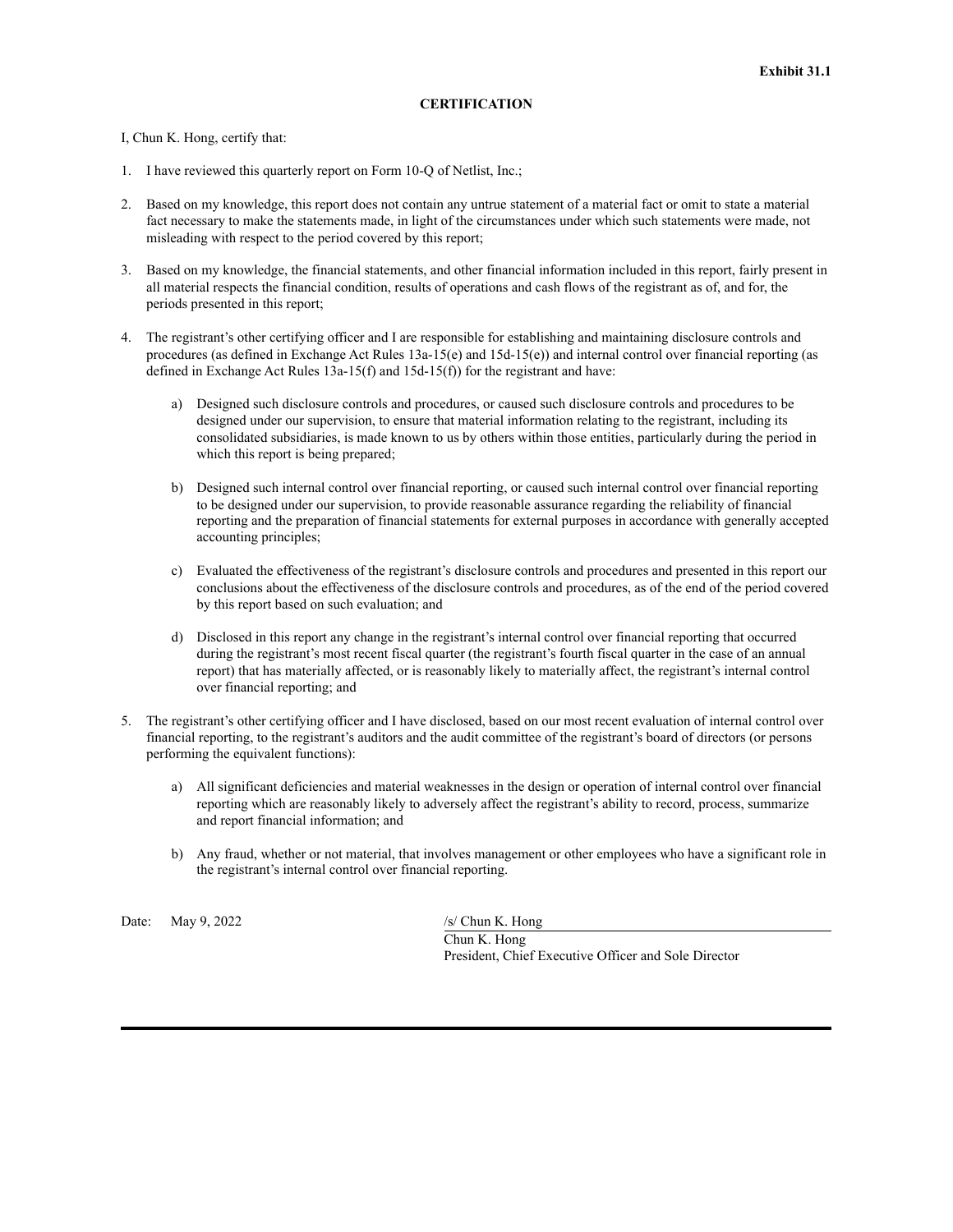# **CERTIFICATION**

<span id="page-63-0"></span>I, Gail Sasaki, certify that:

- 1. I have reviewed this quarterly report on Form 10-Q of Netlist, Inc.;
- 2. Based on my knowledge, this report does not contain any untrue statement of a material fact or omit to state a material fact necessary to make the statements made, in light of the circumstances under which such statements were made, not misleading with respect to the period covered by this report;
- 3. Based on my knowledge, the financial statements, and other financial information included in this report, fairly present in all material respects the financial condition, results of operations and cash flows of the registrant as of, and for, the periods presented in this report;
- 4. The registrant's other certifying officer and I are responsible for establishing and maintaining disclosure controls and procedures (as defined in Exchange Act Rules 13a-15(e) and 15d-15(e)) and internal control over financial reporting (as defined in Exchange Act Rules 13a-15(f) and 15d-15(f)) for the registrant and have:
	- a) Designed such disclosure controls and procedures, or caused such disclosure controls and procedures to be designed under our supervision, to ensure that material information relating to the registrant, including its consolidated subsidiaries, is made known to us by others within those entities, particularly during the period in which this report is being prepared;
	- b) Designed such internal control over financial reporting, or caused such internal control over financial reporting to be designed under our supervision, to provide reasonable assurance regarding the reliability of financial reporting and the preparation of financial statements for external purposes in accordance with generally accepted accounting principles;
	- c) Evaluated the effectiveness of the registrant's disclosure controls and procedures and presented in this report our conclusions about the effectiveness of the disclosure controls and procedures, as of the end of the period covered by this report based on such evaluation; and
	- d) Disclosed in this report any change in the registrant's internal control over financial reporting that occurred during the registrant's most recent fiscal quarter (the registrant's fourth fiscal quarter in the case of an annual report) that has materially affected, or is reasonably likely to materially affect, the registrant's internal control over financial reporting; and
- 5. The registrant's other certifying officer and I have disclosed, based on our most recent evaluation of internal control over financial reporting, to the registrant's auditors and the audit committee of the registrant's board of directors (or persons performing the equivalent functions):
	- a) All significant deficiencies and material weaknesses in the design or operation of internal control over financial reporting which are reasonably likely to adversely affect the registrant's ability to record, process, summarize and report financial information; and
	- b) Any fraud, whether or not material, that involves management or other employees who have a significant role in the registrant's internal control over financial reporting.

Date: May 9, 2022 /s/ Gail Sasaki

Gail Sasaki Vice President and Chief Financial Officer